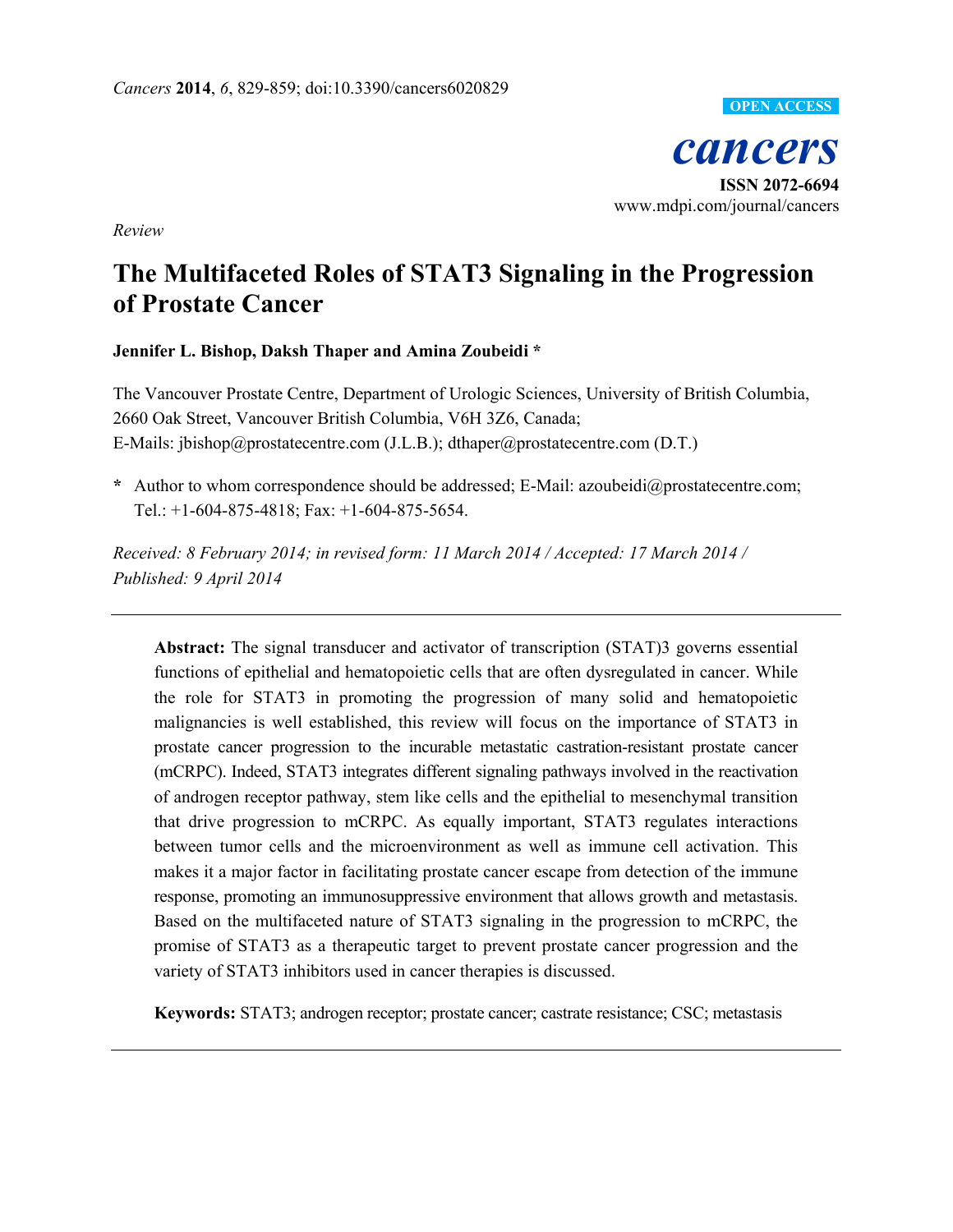#### **1. Introduction**

The signal transducer and activator of transcription (STAT)-3 plays an indispensable role in the progression of a wide variety of cancers. Activation of STAT3 downstream of cell surface receptors for cytokines and growth factors, by oncogenes or by chemical carcinogens in the microenvironment of many tumor types drives their transformation, survival, proliferation, invasion and dissemination. This is mediated by phosphorylation of latent cytoplasmic STAT3 on specific residues (Y705, Ser727) by a variety of tyrosine and serine kinases leading to its dimerization and nuclear translocation, where it acts as a transcription factor for a plethora of genes governing the malignant properties of the tumor cell. STAT3 is a critical mediator of differentiation, activation, migration and inflammatory capacity of immune cells and stromal cells that create the microenvironment supporting tumor cell growth (Figure 1). Importantly, there are strong feed forward mechanisms between the factors able to activate STAT3 and what genes STAT3 itself activates, intrinsically in tumor cells themselves as well as in the hematopoietic and stromal compartments, explaining perhaps the constitutive or at least hyperactivation of STAT3 in almost all cancers and highlighting its role as a bona fide oncogene.

Overviews on the importance of STAT3 signaling and targeting it with potential therapies for cancer in general have been the subject of recent reviews [1]. However, the breadth and scope of STAT3 regulatory networks that drive the progression of prostate cancer (PCa) have not been addressed recently. In PCa, STAT3 plays a unique role; it acts as a key signaling conduit that allows activation of the androgen receptor (AR), a central driver of PCa cell survival and proliferation, by alternative mechanisms than through AR binding to its primary ligand, testosterone. These mechanisms include the IL-6 cytokine pathway as well as other oncogenic and molecular chaperone pathways known to drive the re-activation of the AR in castration-resistant prostate cancer (CRPC), including AKT/PI3K/PTEN, MAPK, EGFR and heat shock proteins (Hsps). As well, STAT3 controls PCa cell fate and interaction with the microenvironment; it plays roles in the maintenance of cancer stem cell (CSC) populations, the switch between epithelial to mesenchymal phenotypes that precede metastasis, tumor angiogenesis, as well as both tumor cell and stromal cell mediated immunosuppression. In this review, we will discuss the multifunctional role of STAT3 in PCa progression and drug resistance as well as its potential as a therapeutic target in this disease.

## **2. STAT3 Signaling**

STAT 3 belongs to the STAT family of highly conserved proteins that originally were identified in the acute phase response. Abbreviation for the Latin word for "immediately", the STAT family of proteins is unique in that they control the fastest signaling pathway linking extracellular signals to a transcriptional response. STAT3 activation is most commonly associated with the binding of inflammatory cytokines or growth factors in the IL-6 [2] and IL-10 [3] family (G-CSF, CNTF, Oncostatin M, IL5-6, IL10-11, IL12, IL19-21 IL-22, IL-24, IL-26, IL-28) to their cognate receptors on the cell surface. Downstream of the activated cytokine receptor, STAT3 must be phosphorylated at two sites, tyrosine 705 and serine 727 for full activation [4]. Janus associated kinases (JAK) typically phosphorylate STAT3 on Y705, leading to its dimerization through the SH2 domain to opposing STAT3 monomers. However, Y705 can also be phosphorylated by other Receptor Tyrosine Kinases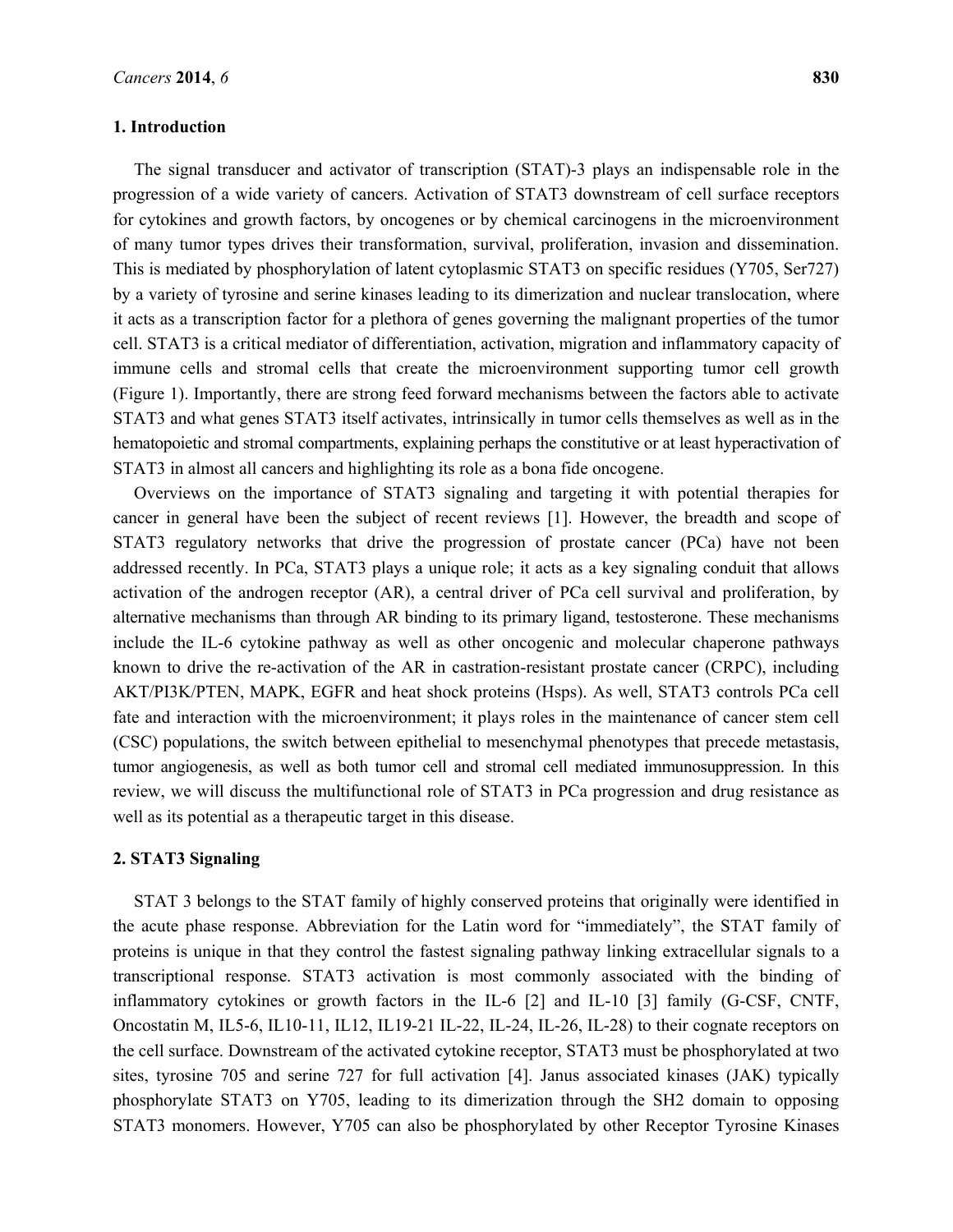(RTK) directly including EGFR, VEGFR, PDGFR and IGFR [5], as well as non-receptor tyrosine kinases like Src-family kinases (Src, Lyn, Fyn, *etc*.) and Abl [6,7]. Phosphorylation of Serine 727 by serine/threonine kinases like p38MAPK [8], ERK [9], JNK [10], PKC [11] and mTOR [4] is required for optimal activity, allowing for Improtin α5 mediated nuclear transport of the STAT3 dimer [12]. Once in the nucleus, the DNA binding domain of each STAT3 monomer binds to an 8–10 nucleotide GAS (Gamma activated sequence) or ISRE (IFN-stimulated response element) to initiate gene transcription [13]. Interestingly, crystal structures of STAT3 bound to DNA indicate that dimers can exist without SH2 binding, indicating that non-phosphorylated STAT3 can dimerize to induce gene transcription, a feature which is unique to STAT3 in the STAT family [13].

**Figure 1.** STAT3 integrates different signaling pathways involved in prostate cancer progression to metastatic disease. Binding of ligands to Cytokine Receptors and or Receptor Tyrosine Kinases recruits non-receptor Tyrosine kinases (JAK family and Src family) through their SH2 domains to the receptors. The same SH2 interaction also recruits STAT3 to the receptors and STAT3 gets phosphorylated on Tyrosine 705 by the non-receptor kinases leading to its dimerization, nuclear translocation and binding to DNA of target genes involved proliferation (CyclinD1, cMyc, Mcl1), Angiogenesis (Hif1α and VEGF), EMT (Twist, MMP2, 9, 7). In addition to this, the activity of mTOR and MAPK pathways phosphorylates STAT3 at Serine 727 which directly interacts with the NTD of the Androgen Receptor promoting its differentiation activity without increasing cell proliferation.

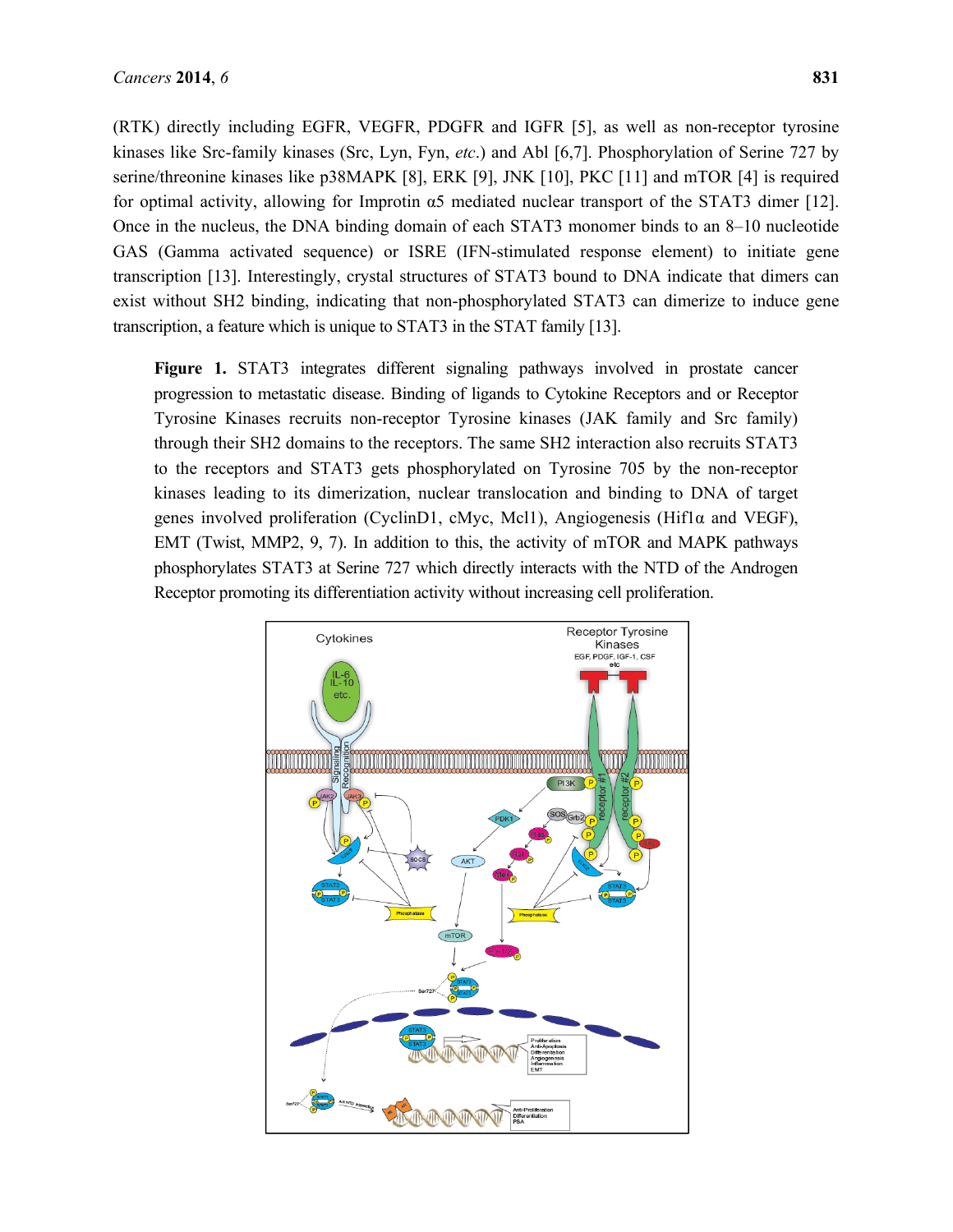Importantly, the specificity, duration and inhibition of STAT3 dependent gene transcription is tightly regulated. Because STAT3 signals downstream of so many extracellular cytokines and growth factors and it is activated by so many intracellular kinases, multiple levels of control dictate the specificity of which genes are transcribed in a STAT3 dependent manner, depending on the stimulus. For example, multiple co-activators like CBPp300 [14], APE1 [14] and NCOA [15] cooperate with STAT3 in specific conditions to control gene transcription. Moreover, the duration of STAT3 induced transcription is very tightly regulated [13]. Even under constitutive cytokine signaling, STAT3 phosphorylation peaks between 15–60 min. These phosphorylation events are tightly controlled by many different protein families, including protein tyrosine phosphatases, protein inhibitors of activated STATs (PIAS), proteasomal degradation and most importantly the family of suppressor of cytokine signaling proteins (SOCS) [16]. This regulation of phosphorylation events by SOCS family members combined with the number of STAT3 binding sequences present in the promoter region of a gene that dictate the strength of STAT3 mediated gene induction. This mechanism explains the contrasting effects of STAT3 mediated IL-6 *vs*. IL-10 gene transcription; the transient nature of IL-6 signaling is controlled by rapid SOCS3 inhibition of the gp130 subunit of the IL-6 receptor. This limits the duration that the STAT3 dimer is functional within the nucleus, allowing pro-inflammatory genes with multiple response elements to be transcribed. By contrast, the lack of a SOCS3 binding site in the IL-10 receptor prolongs STAT3 activation, allowing more time for STAT3 dimers to bind to anti-inflammatory genes that have only single STAT3 response elements [17]. In cases where unphosphorylated STAT3 dimers bind DNA, the altered dimer structure binds different response elements than the typical GAS and IRSE, allowing for transcription of varying genes [12,18]. For example, Yu *et al*. found that unphosphorylated-STAT3, through direct interaction with p65 of nuclear factor (NF)-κβ, serves as a suppressor and inhibits the ability of NF-κβ to induce the iNOS promoter in mesangial cells [19].

## **3. STAT3 in Oncogenic Signaling in PCa**

Growth and maintenance of normal prostate epithelium and primary prostate cancer tumors is fueled by androgen activation of the AR present in prostate cells. This reliance on AR signaling makes androgen depravation therapy (ADT) an effective way to limit prostate cancer tumor growth; initially tumors respond well to anti-androgen therapy, dramatically shrinking in size and patients see a reduction in cancer symptoms. However, tumor recurrence within 3 years of ADT occurs in 80% of patients, and tumor regrowth combined with a rise in the AR dependent production of circulating prostate specific antigen (PSA), marks the progression to CRPC. Continued dependence on AR signaling is a hallmark of CRPC and there are multiple mechanisms by which the AR can be re-activated in castration conditions, including hyperactivation of oncogenic signaling pathways, intratumoral production of androgen, ligand independent AR activation due to AR mutation or splice variants and increased expression of molecular chaperones and the AR itself [20]. Any combination of these AR activating changes in CRPC tumors makes them hypersensitive to androgen and tumor growth resumes as in androgen dependent conditions [21,22]. While significant advancements in therapy have prolonged progression to CRPC, it still remains an incurable form of PCa.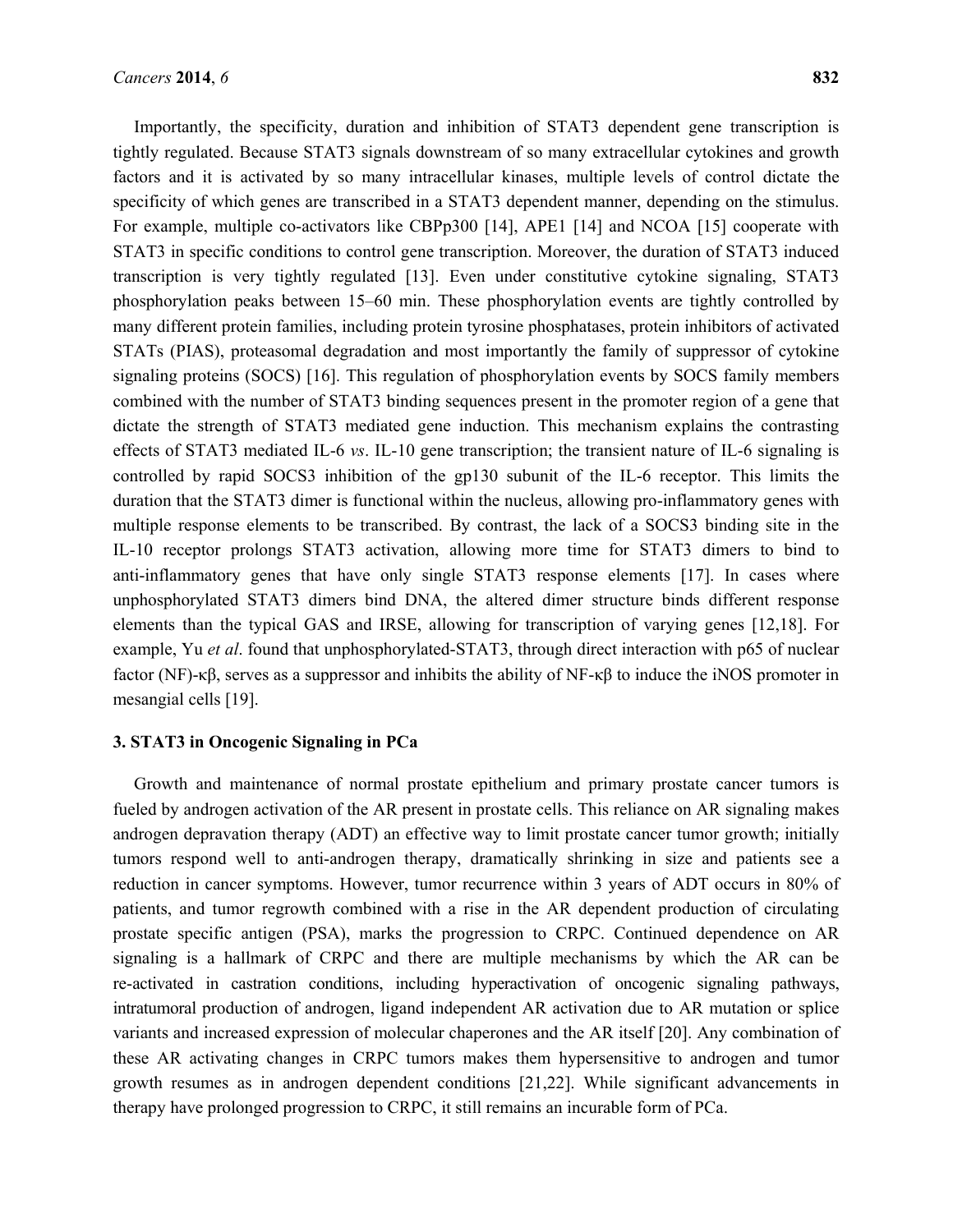Hyper-activation of multiple oncogenic signaling pathways drives progression of PCa to CRPC. For example, the most frequently deleted tumor suppressor gene in prostate cancer is phosphatase and tensin homolog gene (*PTEN*), which is a negative regulator of the PIK3/Akt survival pathway [23]. As a result of PTEN loss, constitutive activation of AKT and its downstream signaling targets can lead to activation of the AR in CRPC. Indeed there is areciprocal feedback loop whereby PI3K inhibition activates the AR and vice versa in the absence of PTEN [24]. Importantly, there is a close interplay between STAT3 and the PTEN/PI3k/AKT pathway. For example, in mice heterozygous for PTEN, development of adenocarcinoma is accelerated by the constitutive activation of STAT3. PTEN+/−STAT3C mice not only show increased phosphorylation of STAT3 but also AKT, which augment the growth rate of spontaneous tumors arising in these mice [25]. Highlighting the importance of feed forward mechanisms present in the tumor microenvironment mediated by a the synergy between STAT3 and PTEN loss is recent data from the Witte lab, showing that IL-6 and oncostatin M increase STAT3 signaling leading to the development of aggressive adenocarcinoma of the prostate in mouse models of PTEN loss or constitutive AKT expression [26]. Moreover, STAT3 is a direct transcriptional repressor of p53 and loss of p53 in combination with PTEN drives the progression of lethal CRPC [27].

In addition to the PTEN/PI3K/AKT pathway, STAT3 also functions up or downstream of a number of other oncogenes important for PCa progression. For example, STAT3 is required for the activation of proto-oncogenes that protect PCa cells from apoptosis, including Bcl-2 and Bcl-3 [28–30]. Interestingly, STAT3 is also a critical component downstream of the y box binding protein YB-1 in Her2 driven breast cancer as well as renal cancer. YB-1 protects breast cancer cells from apoptosis via activation of AKT/mTOR and phosphorylation of STAT3 at serine 727 [31] and in renal cancer YB1 stabilizes STAT3 and YB-1/STAT3 signaling mediate resistance to interferon a therapy [32]. These data have important implications for PCa, as YB-1 has been shown to be activated downstream of AKT and can activate the AR in CRPC [33]. It suggests that STAT3 may be a central signaling node downstream of a number of oncogenes, including both AKT and YB-1 that can lead to AR reactivation as well as support PCa cell survival.

### **4. STAT3 as a Modulator of Androgen Receptor in PCa**

External signals from cytokines and growth factors can trigger oncogenic signaling cascades that modulate AR activity. In particular, IL-6, the prototypical JAK/STAT3 signaling cytokine, can modulate activity and expression of the AR. It is no surprise therefore that increased IL-6 levels in PCa patients has been associated with decreased survival [34], increased metastasis [35] and related morbidity [36]. However, even though IL-6 seems to be associated with tumor progression, its relationship with the AR is convoluted and IL-6/STAT3 can have both pro and anti-proliferative effects on tumor cells as that depends on AR status of PCa cells well as activity/crosstalk from other pathways. For example short-term IL-6 treatment of the PCa cell line LNCaP activates STAT3 and AR downstream genes such as PSA, due to direct interaction between STAT3 residues 234–558 and the NTD of the Androgen Receptor [37]. Similarly, in pancreatic cancer cells treated with IL-6 there is increased phosphorylation of STAT3, which is required for AR transcriptional activity [38]. Interestingly, IL-6 mediated activation of STAT3 and AR is also associated with inhibition of cell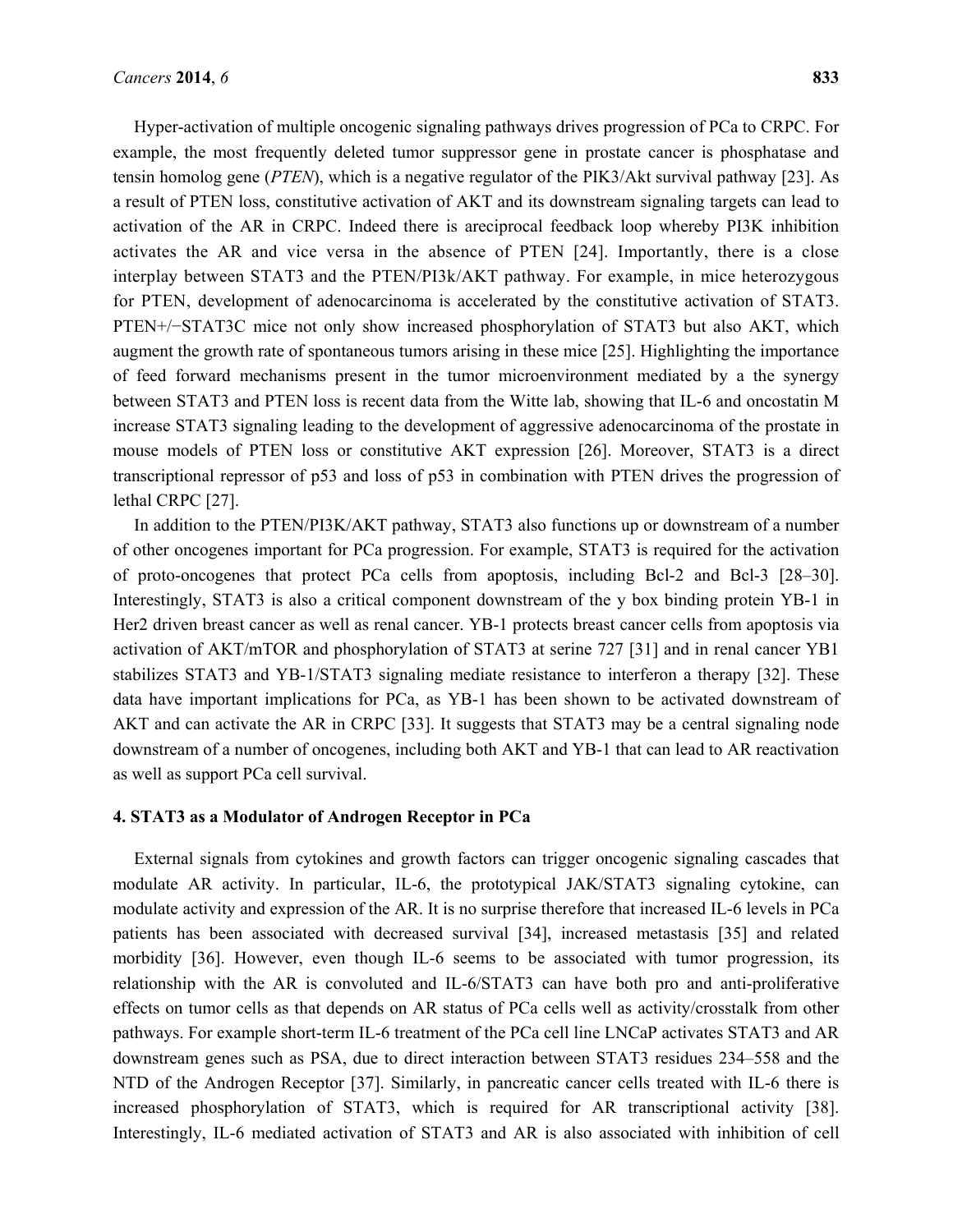growth and differentiation of LNCaP cells to a neuroendocrine phenotype [39]. By contrast, long-term treatment of cells with IL-6 greatly reduces AR expression [40] but at the same time, IL-6 loses its growth inhibitory effect [41] and the cell line shows more activity in the MAPK pathway rather than IL-6 induced STAT3 phosphorylation. Other studies have also determined that activation of STAT3 is an underlying mechanism for IL-6 induced growth inhibition, as IL-6 treated cells expressing dominant negative STAT3 show no signs of a growth inhibitory effect [39]. Independently, Lin *et al*. showed that IL-6 receptor can cooperate with ErbB2 (Her2/Neu) to activate the MAPK pathway with short-term IL-6 treatment and promote AR activity [42]. This interaction could also explain the previously mentioned increased proliferation caused with long-term IL-6 treatment's activation of the MAPK pathway once AR expression is reduced.

The link between IL-6 and STAT3 signaling to AR activity is further underscored by the importance of this signaling pathway in the development of anti-androgen resistance. Autocrine IL-6 signaling in PCa cells induces the constitutive activation of STAT3, enhancing recruitment of the AR to the PSA promoter and rendering these cells resistant to the new generation anti-androgen Enzalutamide, which can be reversed by treatment with a STAT3 inhibitor [43]. In addition, the feed forward loop that exists between IL-6, the NF-κβ pathway and STAT3 may also determine anti-androgen resistance. For example, both paracrine and autocrine IL-6 signaling activates  $NF-\kappa\beta$  in cancer cells, and there is substantial crosstalk between NF-κβ and STAT3, leading to their positive or negative regulation [44]. The significant overlap between tumor prosurvival and proliferative genes activated by STAT3 and NF-κβ, is not surprising based on data showing that STAT3 maintains the acetylation and nuclear retention of the NF-KB transcriptional subunit RelA in Du145 PCa cells as well as hematopoietic cells [45]. Importantly, like in autocrine IL-6 expressing cells, recent work has shown that overexpression of NF-κβ in LNCaP cells confers resistance to Enzalutamide and Enzalutamide treatment greatly increases NF- $\kappa\beta$  expression. This resistance was associated with the NF- $\kappa\beta$ dependent expression of AR splice variants which exhibit ligand independent activation of AR [46,47]. Although this study did not directly show the link between IL-6 and NF-κβ activation, others in PCa have shown these pathways are intrinsically linked and the importance of NF-κβ in PCa is widely accepted [48]. Taken together, these results suggest that while STAT3 activity may be associated with reduced PCa cell proliferation, STAT3 mediated signaling is an important component of the progression to CRPC and the development of anti-androgen resistance downstream of multiple pathways that are present in the PCa tumor environment.

#### **5. STAT3 as a Mediator or PCa Tumor Cell Phenotypic Plasticity: CSCs and EMT**

While re-activation of the AR is undoubtedly the hallmark of progression to CRPC, it is also clear that the ability of PCa tumor cells to retain some degree of phenotypic plasticity, or the ability to change into a variety of aggressive tumor cell types, such as cancer stem cells or cells that have undergone epithelial to mesenchymal transition (EMT), is also a critical component of advanced disease. CSC theory postulates that transformed progenitor cells drive continued expansion of tumors with invasive and metastatic propensity [49]. CSCs have been found in many cancers, including prostate [50], and prostate cancer (PCa) patients with tumors harboring an embryonic stem cell signature have poor survival outcome with tumors that are significantly more likely to metastasize [51]. Because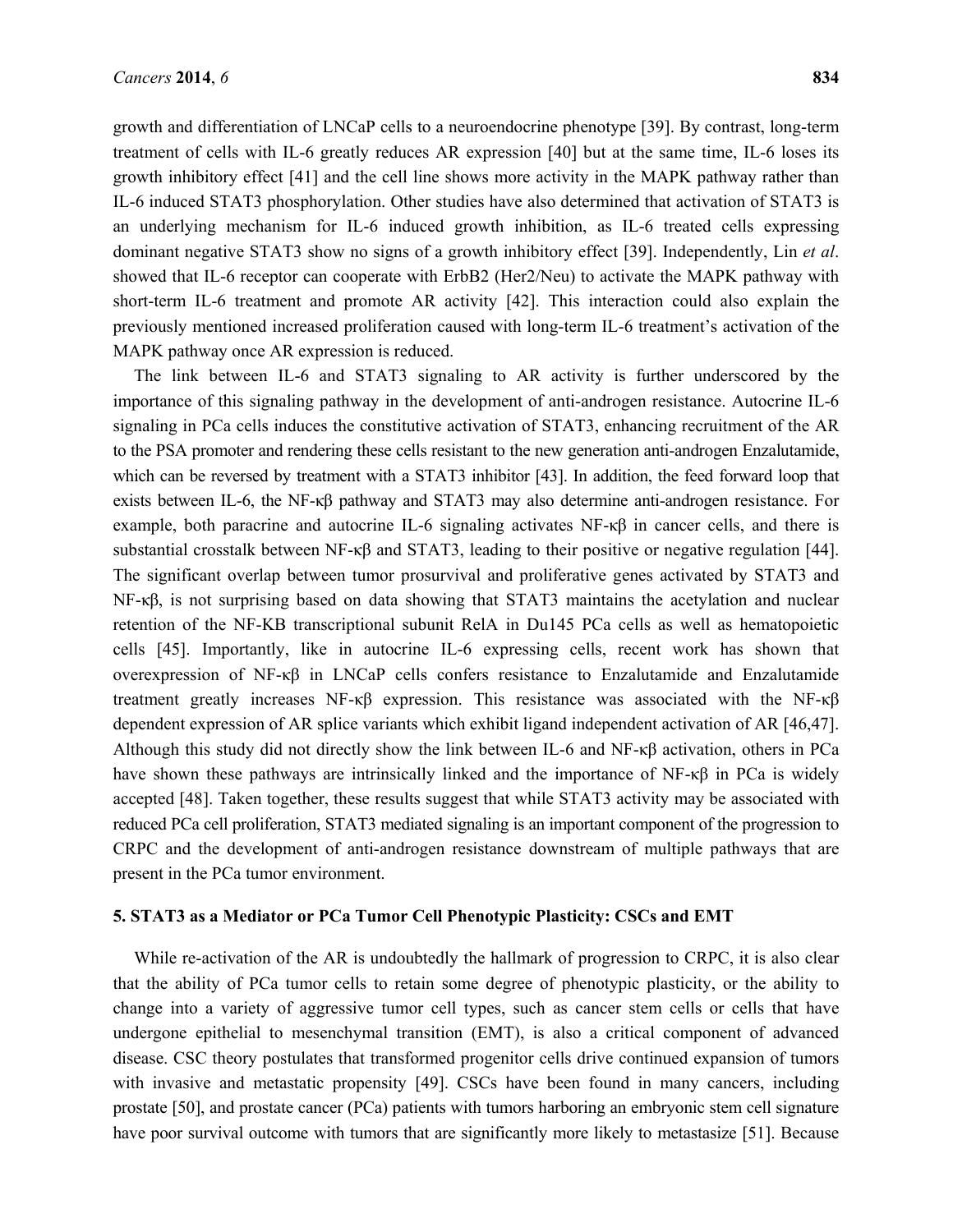CSCs from prostate show resistance to chemotherapy and radiotherapy [52], it may be that the selective pressure of drugs used during CRPC treatment also cause PCa cells to acquire features of stem cells, leading to treatment resistance. Indeed, the frequency of PCa cells with stem markers increase in after castration in mice and CSC marker expression increases in basal PCa cells after ADT [53]. In addition to their intrinsic resistance to treatment and self-renewal properties, CSCs may promote treatment resistance through their ability to undergo EMT. EMT, a normally embryonic developmental program in which epithelial cells assume a mesenchymal phenotype during gastrulation and organogenesis, is activated by multiple signals in the tumor microenvironment, is regulated by many oncogenic signaling pathways and transcription factors, and is required for tumor metastasis [54]. Indeed, expression of mesenchymal markers is associated with invasiveness of PCa cell lines [55] and with high Gleason score and tumor metastasis in patients undergoing ADT [56].

Emerging evidence suggests that STAT3 plays critical roles in maintaining CSCs and promoting EMT in PCa as well as head and neck, hepatocellular carcinoma, glioblastoma and breast cancers. This is not surprising as a large body of work has shown the importance of STAT3 in embryonic stem cell differentiation in cooperation with other central regulators of pluripotency, including Oct4 and Sox family transcription factors as well as LIF [57]. Importantly, it there is an inverse relationship between AR expression and/or activity and the CSC phenotype in PCa cells [58,59] and downregulation of AR increases STAT3 signaling which is required for CSC maintenance in Du145 and TRAMP C2 PCa cells. In human prostate tumor tissues, elevated cancer stem-like cell markers coincide with those cells exhibiting high STAT3 activity and low AR expression [60]. Moreover, treatment of Du145 PCa that are positive for aldehyde dehydrogenase (ALDH), a marker of CSCs which express high levels of phosphorylated STAT3 with the potent and specific STAT3 inhibitor galiellalactone, reduces frequency of ALDH+ cells and induces apoptosis of Du145-ALDH+ cells [61]. Increased STAT3 signaling has also been observed in breast cancer ALDH+ stem cell populations and targeted inhibition of STAT3 reduces the tumorogenic capacity of this stem population [62]. Moreover, targeting STAT3 transcriptional activity using parthenolide, induces cell death in tumor initiating cells isolated from a number of PCa cell lines and prevents their growth *in vivo* [63].

The requirement for STAT3 in CSC maintenance in PCa is intrinsically linked to its role as a critical component of IL-6 signaling. The importance of the IL-6/STAT3 axis has been linked to supporting CSC populations in a variety of cancers, including hepatocellular [64], breast [65], head and neck cancers and glioblastoma [66,67]. In PCa, STAT3 activation associated with decreased AR expression is mediated through increased production of IL-6 and treating mice with soluble IL-6 receptor fusion protein significantly reduces CSC number and xenograft tumor growth [60]. Moreover, stem-like cells from patients with advanced PCa secrete high levels of IL-6 compared to normal prostate stem cells, and these cells express high levels of the IL-6 receptor and pSTAT3. In this study, they showed that inhibition of either IL-6 signaling using neutralizing antibody or a STAT3 inhibitor prevented the clonogenic potential of CSCs isolated from patients with high grade disease [68]. Moreover, IL-6/STAT3 signaling downstream of reactive oxygen species generation was found to be required for PCa spheroid formation [69].

Interestingly, this requirement for IL-6 signaling, in PCa CSCs may underlie the observation that there is significant overlap or fluctuation between a CSC and EMT-like phenotype in may PCa cell lines. Indeed, many reports in PCa as well as other cancers have shown a correlation between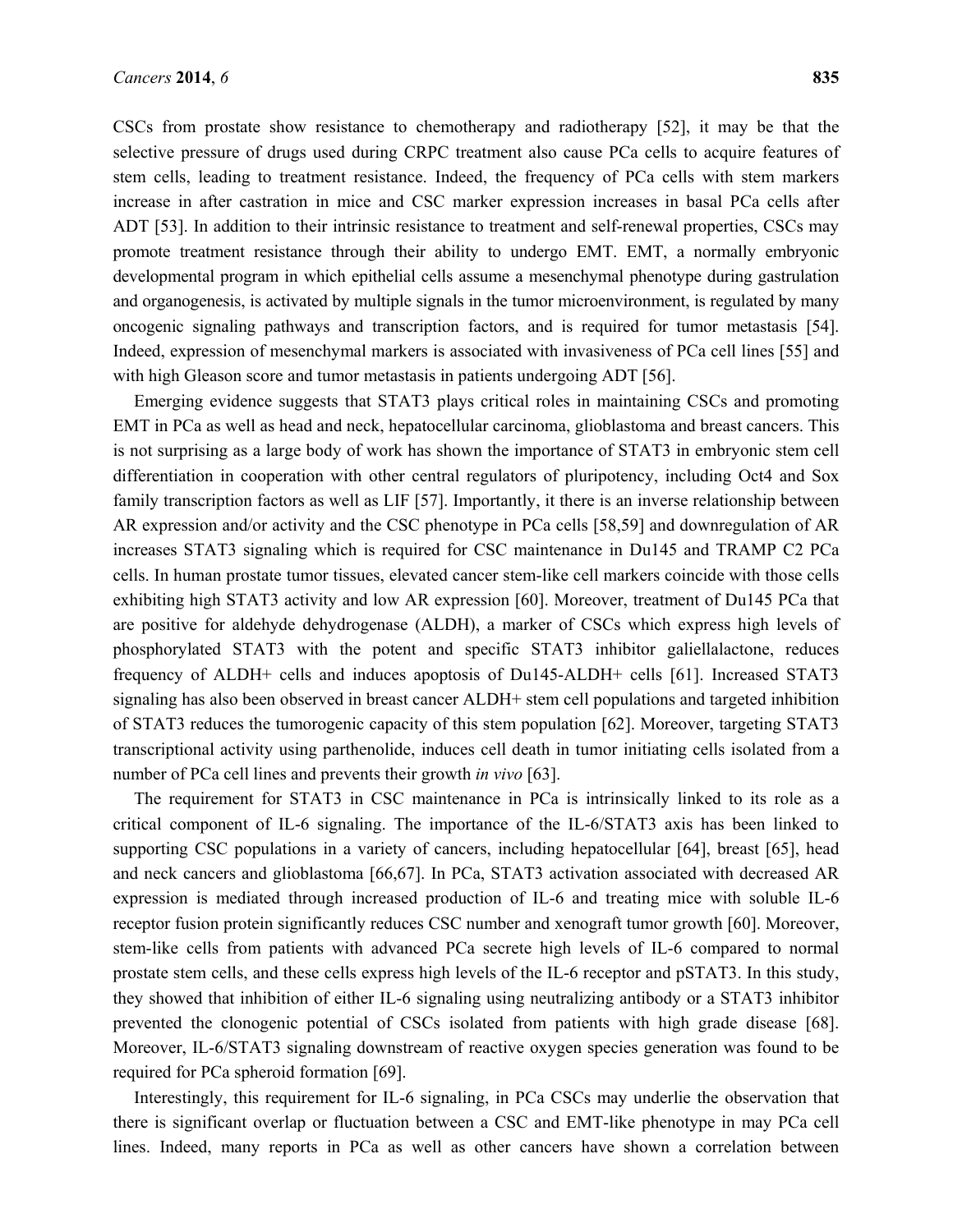expression of EMT and CSC markers within the same cells. For example, after androgen deprivation, both EMT and CSC populations increase in mouse prostates and PCa cells [49] and PCa cells induced to an EMT phenotype, or CSCs isolated from PCa cell lines, strongly upregulate transcription factors expressed by CSCs or markers of EMT, respectively, and are highly tumorigenic in mice [70,71]. IL-6/STAT3 signaling may be a bridge between these phenotypes, as it has been identified as a driver of EMT in PCa that requires STAT3 [72]. Importantly however, new evidence suggests that IL-6 is not the only factor that can drive STAT3 dependent EMT in PCa. For example, CCL2-dependent STAT3 activation leads to EMT and inhibiting CCL2 prevents PCa cell line migration and invasion and *in vivo* xenograft growth better than AR targeting alone. Interestingly this mechanism occurs in cells with siRNA inhibition of the AR, further underscoring an inverse relationship between AR activity and the CSC/EMT phenotype [73]. In addition, ROS induction by EGF stimulation of PCa cells leads to transcriptional regulation of EMT via the E-Cadherin repressor Twist, which requires the phosphorylation of STAT3 and its subsequent activation of hypoxia inducible factor (HIF)1 $\alpha$  [74]. TGF-β1 can also stimulate STAT3 phosphorylation and HIF-1α expression in PCa, leading to STAT3 and HIF-1 $\alpha$  mediated Twist expression and increased invasiveness [75].

#### **6. STAT3 and the Tumor Microenvironment in PCa**

Despite the numerous cell intrinsic pathways that endow tumor cells with their remarkable propensity for unrestricted growth, survival and dissemination, the interaction of cancer with their host and the microenvironment tumors create for themselves play equally important roles in the progression of disease. This is of course true for PCa, and newly emerging roles of the stromal cells, immune cells and secreted factors that mediate the interactions between these cell types and the tumor in the pre-metastatic and metastatic niches are being uncovered at a rapid rate.

## *6.1. STAT3 in Angiogenesis*

Tumor mediated angiogenesis is a hallmark of solid tumors [76]; they require the formation of new blood vessels to supply oxygen and nutrients that support their growth and survival. Vascular Endothelial Growth Factor (VEGF) is the most important inducer of tumor mediated angiogenesis [77,78] and STAT3 is a direct transcriptional activator of VEGF [79]. It is no surprise therefore, that inhibition of STAT3 reduces angiogenesis by reducing VEGF expression and therefore VEGF receptor activity in multiple models of cancer. Reciprocally, in breast, skin, pancreatic, cervical, head and neck carcinoma and prostate cancer cell lines expression of constitutively active STAT3 up-regulates VEGF expression and tumor angiogenesis [80–82]. Moreover, in PCa, the intersection of STAT3 and the AR also has important implications for VEGF expression, as there are AR binding sites in the promoter of VEGF, further controlling its transcription [83]. The expression of STAT3 also correlates with another highly potent angiogenic factor called basic-Fibroblast Growth Factor (bFGF) both tumor-derived myeloid cell lines, lung cancer cell lines as well as lung cancer patient samples. This correlation was proven functionally when experiments knocking down STAT3 reduced expression of bFGF [84,85]. The importance of STAT3 as a central signaling node in PCa downstream of bFGF and VEGF is further underscored by recent work showing that delivery of endostatin, a non-specific inhibitor of FGF and VEGF angiogenesis and STAT3 siRNA using an attenuated *Salmonella* vector inhibited PCa xenograft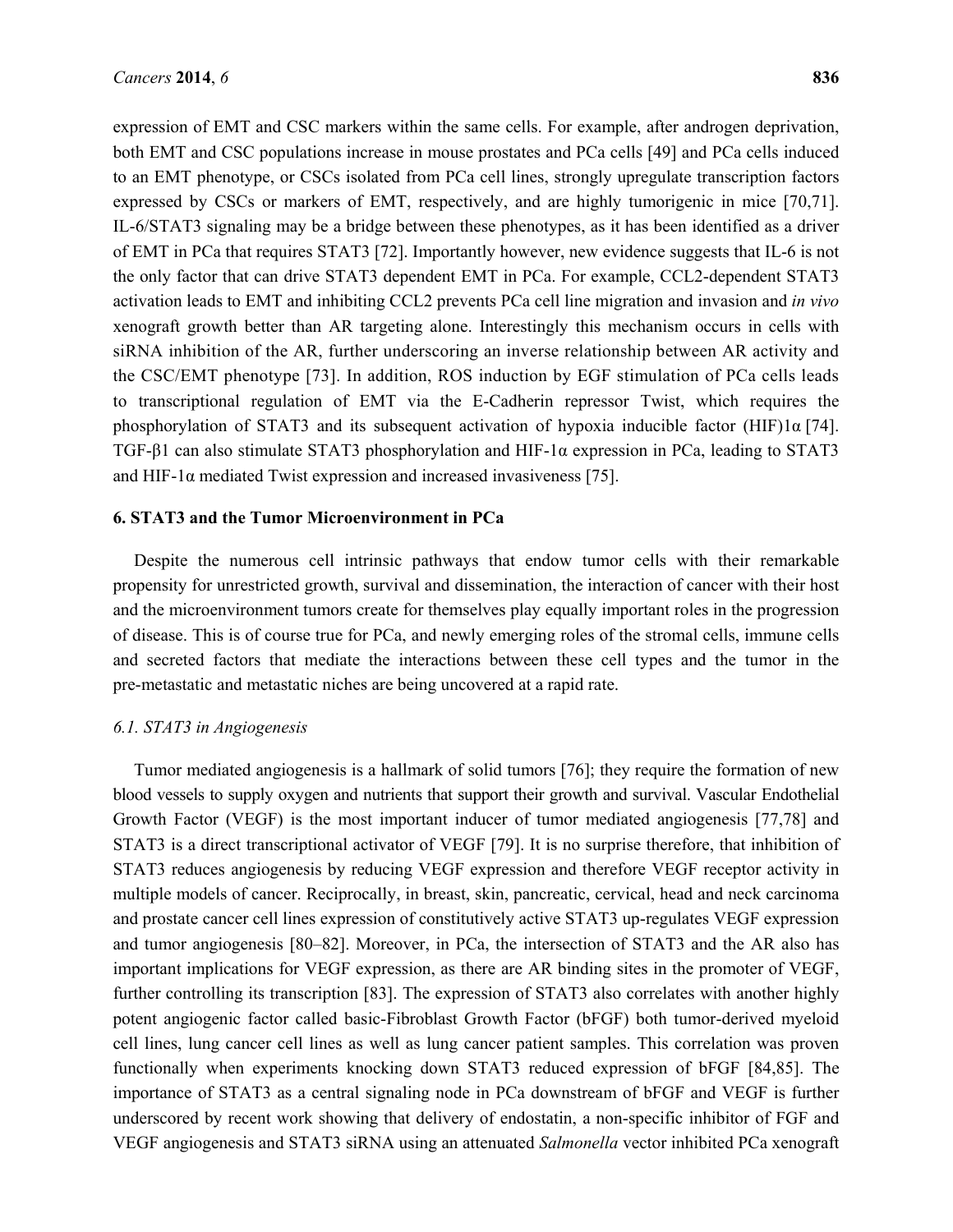growth *in vivo* [86]. Interestingly, VEGF is also a target gene of the AR and its expression is dependent on STAT3 activity. Like in PCa, VEGF expression is important for hepatocellular carcinoma progression, which is often associated with hepatitis C viral infection, and HCV infection induces STAT3 and AR dependent VEGF expression [87].

As mentioned above, STAT3 also activates transcription of HIF-1 $\alpha$ , which in itself is a transcriptional activator of VEGF, and STAT3 and HIF-1α cooperatively bind to the VEGF promoter to induce VEGF transcription [14]. Inhibition of the HIF-1α/STAT3/VEGF pathway using multiple plant derived agents and siRNA, have shown reduction of PCa tumor cell growth both *in vitro* and *in vivo* [88–92]. Moreover, combination therapy using specific inhibitors of HIF-1α and STAT3 greatly reduce growth of Du145 and TRAMP C2 PCa cell lines and xenografts [93]. Interestingly, a feed forward loop seems to exist in PCa between STAT3, oncogenic signaling and HIF-1α mediated angiogenesis; as STAT3 can directly inhibit p53 and p53 acts as an inhibitor of HIF-1α, it may be that in PCa where STAT3 is constitutively active there is further downstream activation of HIF-1 $\alpha$  and VEGF. This idea is supported by work showing that overexpression of HDM2, an oncogene that supresses p53 in cancer cells, in LNCaP PCa cell lines increases pSTAT3, HIF-1α and VEGF expression [94].

## *6.2. STAT3 in the Stromal and Bone Compartments*

Importantly, STAT3 signaling is not confined to regulating tumor cell intrinsic pathways that control the microenvironment; it is also a key player in the development of "reactive" or inflammatory stromal cells that have been shown to promote PCa tumor aggressiveness [95,96]. For example, activation of the canonical WNT/β-catenin signaling cascade in PCa stromal cells by fibroblast growth factor (FGF) activates STAT3 and promotes PCa tumor progression *in vivo* [97] and loss of TGFβ mediated suppression of Wnt3a via STAT3 in stromal cells promotes LNCaP cell proliferation and tumorogenesis *in vitro* and *in vivo* [98]. In addition, secreted heat shock proteins can also promote stromal reactivity in PCa. Secreted Hsp90 from PCa cell lines rapidly activates STAT3 in prostate fibroblast cell lines, leading to the activation of the pro-inflammatory NF-κβ pathway and secretion of inflammatory mediators known to augment PCa tumor survival and proliferation, such as IL-6 and IL-8 [99]. The activation of STAT3 in the stromal compartment is not limited to PCa; as examples, feed forward loops exist in breast [100] and ocular cancers [101] that induce the activation of STAT3 and subsequent secretion of CCL2 by cancer associated fibroblasts (CAFs) which promotes tumor cell survival and proliferation. Reciprocally, secreted factors, including FGF, EGF, HGF, chemokines and cytokines, from stromal cells have paracrine effects which activate STAT3 in tumor cells. Mesenchymal stem cells from hypoxic stroma secrete VEGF and the chemokine CCL21 to promote the STAT3 dependent activation of PI3K/AKT/NF-κβ and migration of PC3 PCa cell lines and xenografts [102]. Moreover, secretion of inflammatory cytokines, such as  $TNF\alpha$  from cancer associated fibroblasts drives EMT in tumor cells through  $NF - \kappa \beta$  and AKT mediated stabilization of the E Cadherin repressor, Snail [103]. Since STAT3 is an important signaling component in both of these pathways in PCa, it is likely that it is also activated downstream of paracrine TNF $\alpha$  arising from the stromal compartment to promote PCa progression.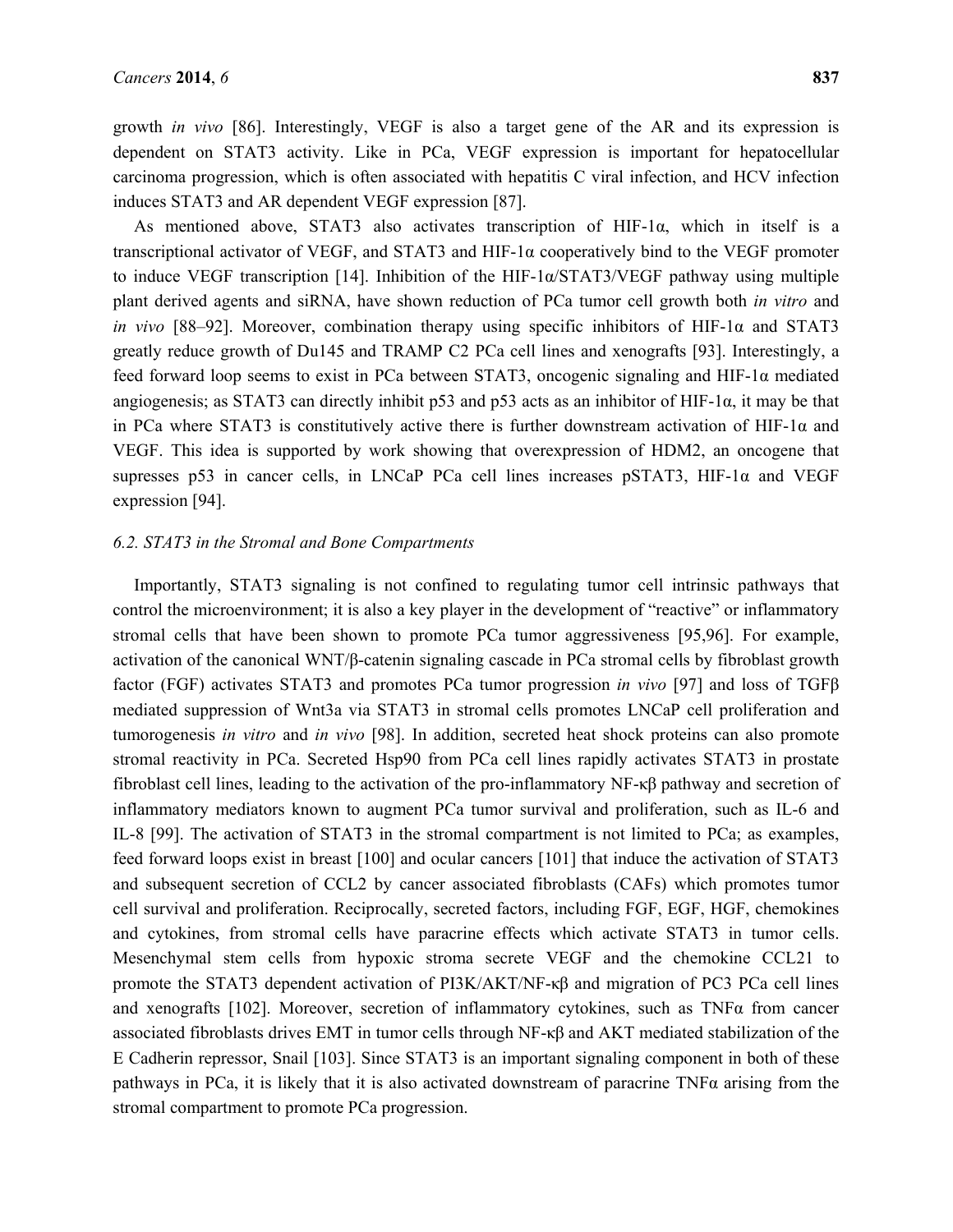While primary prostate tumors are supported through interactions with fibroblastic stromal cells, tumor cells that metastasize modulate hematopoietic stroma in the bone to establish themselves within that niche. Over 80% of men that die from CRPC have tumors that have metastasized to the bone. These bone lesions are primarily osteoblastic and a variety of bone and cancer derived growth factors and chemokines play important roles in tumor establishment and bone destruction in this metastatic niche [104]. One signaling pathway essential for normal bone metabolism and the pathogenesis of PCa bone metastases is the receptor activator of NF-κβ (RANK) pathway [105]. Interactions between RANK with its ligand in the bone compartment stimulates osteoclast differentiation and this pathway is also functional in PCa cells; Du145 and PC3 PCa cells expressing RANK respond to RANKL, increasing migration and invasive properties[106–109]. RANK signaling stimulates a variety of intracellular signaling cascades, including NF-κβ and AKT, in which STAT3 signals [105]. The importance of STAT3 in promoting bone metastasis in PCa is highlighted by the fact that that conditioned medium from PC3 PCa cells induces the production of chemokines and cytokines from osteoblasts that promote osteoclast generation and that STAT3 in osteoblasts is detectable in bone biopsies from patients with osteolytic metastases [110]. In addition, the canonical IL-6/STAT3 axis also plays crucial roles in the development of bone metastases for a number of solid tumors. IL-6 has multiple effects on RANK, TGFβ and Wnt signal cascades and the control of these pathways by IL-6 results in degradation of bone that facilitates cancer metastasis to this site [104]. While radiographically PCa causes osteoblastic lesions in the bone, it has been suggested that the presence of osteolytic lesions in addition lead to bone weakness [111] and interestingly, IL-6 mediates the formation of hematopoietic stem cell derived osteolytic lesions in a bone model of PCa [112].

## *6.3. STAT3 Mediated Immune-Suppression*

An essential component of the tumor microenvironment that dictates cancer progression is the immune system. Indeed, evading detection and clearance by innate and adaptive immune cells is a hallmark of cancer [113] and STAT3 plays equally important roles in regulating leukocyte cell function as it does in tumor cells, putting it at the crossroads of tumor immune evasion. Many studies have shown persistent activation of STAT3 in myeloid cells and T cells at primary tumor sites, leading to an immunosuppressive environment which allows for tumor angiogenesis, growth and metastasis [114] More specifically, STAT3 mediated immunosuppression has been linked to its function downstream of cytokines and T cell inhibitory or "checkpoint" molecules, such as IL-27, PDL-1 and HVEM that promote the differentiation of regulatory T cell subsets [115–118]. In PCa, use of the histone deacetylase inhibitor entinostat inhibits the induction of the T regulatory cell transcription factor FOXP3 in a STAT3 dependent manner, resulting in decreased survival of CRPC tumors [119]. STAT3 also plays an important role in innate immune cells targeted by PCa cells. For example, hormone resistant TRAMPC2 xenograft tumors recruit myeloid derived suppressor cells (MDSCs), a cell type well known for their association with aggressive solid tumors, in an IL-6/STAT3 dependent manner, which promotes their growth *in vivo* [120]. Like MDSCs, tumor associated macrophages (TAMs) also can play substantial roles in preventing anti-tumor responses and macrophages co-cultured with prostate epithelial cells may be induced to this phenotype, producing the chemokine CCL4 in a STAT3 dependent manner which induces spontaneous prostate tumorogenesis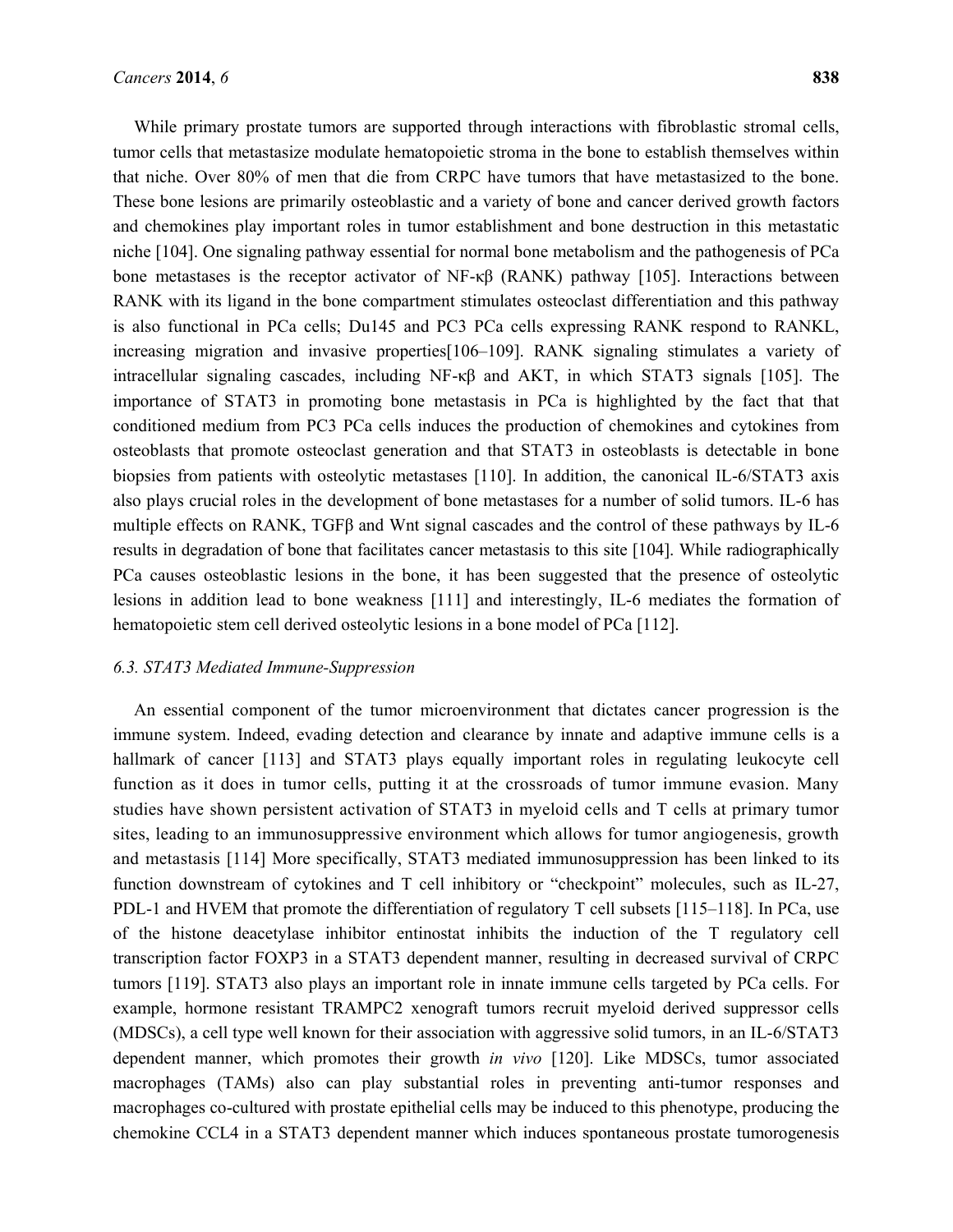in normal prostate cells associated with the downregulation of p53/PTEN as well as the induction of EMT [73,121]. CCL2-STAT3 activation also occurs in macrophages exposed to anti-androgens like Enzalutamide and Casodex, enhancing the migratory capacity of the macrophage and subsequent invasiveness of PCa cells. Reciprocally, the CCL2-STAT3 axis also is activated directly in PCa cells downstream of AR signaling and combination therapy targeting the AR and the CCL2/CCR2/STAT3 pathway effectively prevents EMT in PCa cells *in vitro* and suppresses xenograft growth *in vivo* [73,122]. The activation of STAT3 signaling pathways in PCa cells not only affects their interactions with macrophages and T cells, but B cells as well. Activation of IKKβ and STAT3 are activated in CRPC and that this signaling is required for the CXCL13 mediated recruitment of immunosuppressive B cells to the tumor microenvironment [123]. Importantly, as STAT3 signaling is central to transduction of signals from both IL-10 and IL-6 family cytokines as well as IFN, all key factors that shape the outcome of antigen presentation and effector T cell responses as well as PCa cell survival, it most certainly is a key driver of immunosuppression and tumor survival not just in PCa but for all malignancies.

#### *6.4. STAT3 as a Therapeutic Target for PCa*

Considering the wide array of signaling pathways that promote progression of CRPC that require STAT3, targeting this molecule for therapeutic benefit has been an intense area of investigation. This is true not only for PCa, but many other cancers as well. In Table 1, the extensive list of natural compounds, JAK kinase inhibitors, small molecules and cytokine pathway antibody therapies that can inhibit STAT3 function and their experimental effects on PCa are presented. Importantly, while all of these compounds are known to inhibit IL-6, JAK and/or STAT3 signaling, some of the listed effects on PCa cell lines and *in vivo* models were not necessarily associated with inhibition of STAT3 itself. While many of these agents have anti-proliferative effects on PCa *in vitro* or in *in vivo* xenograft models in immunocompromised animals, few have gone on to show efficacy as single agents in patients. For example, the IL-6/JAK/STAT3 inhibitors siltuximab (CNTO 328) and ruxolitinib (INCB-018242) failed Phase II clinical trials due to a complete lack of PSA*50* response [124,125]. The failure of these IL-6 inhibitors as monotherapies may most likely be explained by the wide variety of other secreted factors that are known to activate STAT3 in solid tumors, including many of those mentioned above like VEGF, bFGF, EGF, chemokines (CCL2, 21, *etc*.) and cytokines in the IL-6 family. Importantly, in the studies aforementioned, most inhibition of PCa growth, migration, invasiveness or metastasis in *in vitro* or *in vivo* models was achieved using STAT3 specific inhibitors rather than inhibition of IL-6. However, combination therapy using IL-6 targeting with chemotherapy may prove more effective, as a recent phase I trial with siltuximab and docetaxel in combination showed robust PSA decline in the patients [126]. While these results do not corroborate findings from a previous phase II study in CRPC patients combining silutixmab with mitxantrone, which showed no difference in progression free survival [127], this may be due to an inappropriate choice of endpoint in this study [128].

By contrast however, targeting Hsp27 has shown promise in PCa clinical trials in combination with prednisone in patients with metastatic CRPC; up to 71% of patients were progression free at 12 weeks and 50% showed 50% reduction in PSA when treated with the Hsp27 antisense OGX-427 and prednisone [129]. While these effects are most certainly not limited to Hsp27 effects on STAT3,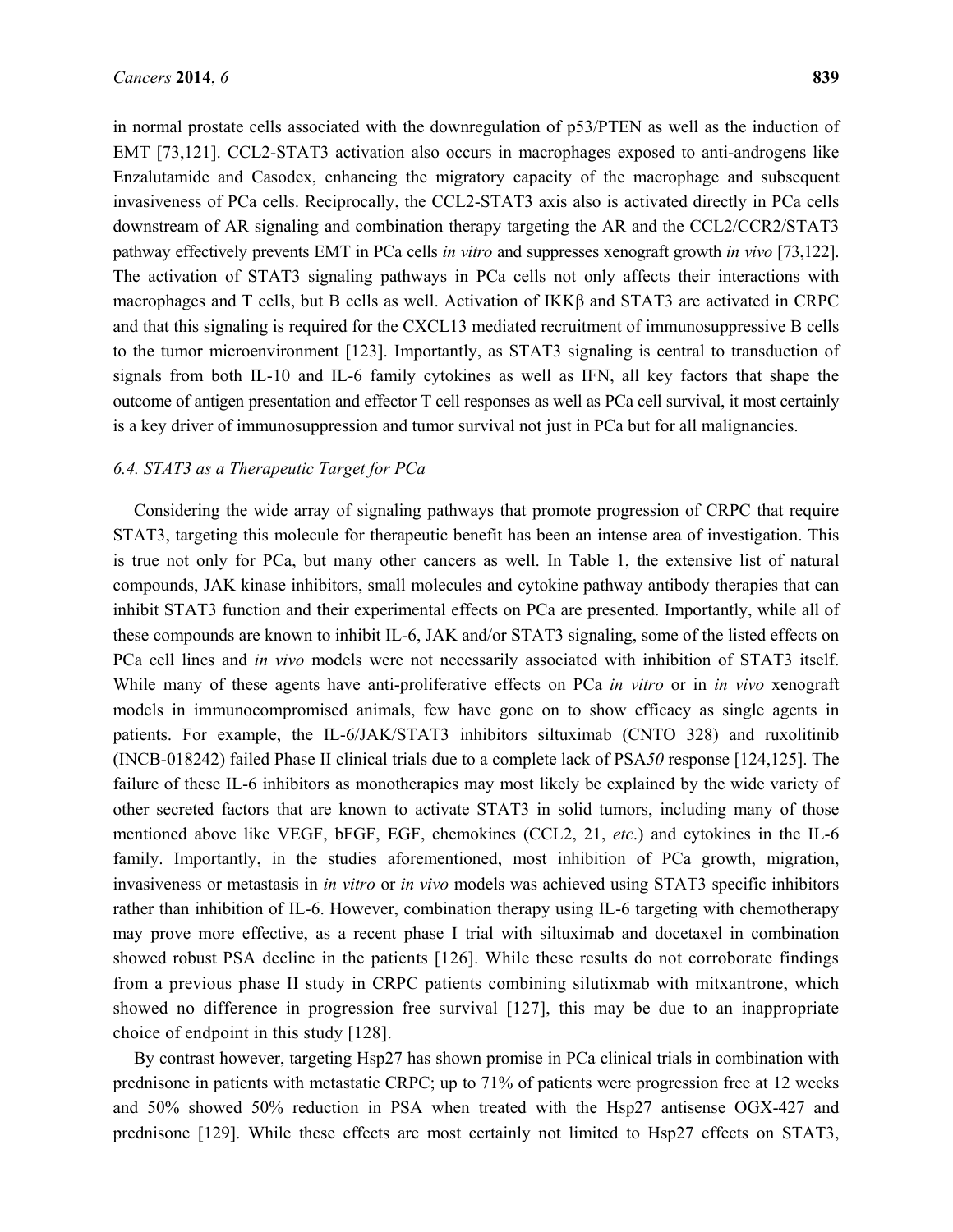preclinical studies using OGX-427 have shown that there is significant reduction of STAT3 activity in LNCaP with this treatment and that the cytoprotection afforded to LNCaP cells by Hsp27 overexpression requires STAT3 [130]. The heterogeneous nature of PCa tumors combined with the multifaceted roles of STAT3 in survival and activation pathways in tumor cells, stromal cells and immune cells may answer why there is such diversity in effects of STAT3 inhibitors in patient responses; certainly future explorations will entail targeted combination therapy of STAT3 inhibition with other key pathways identified in individual patient tumors that have actionable targets.

| <b>Drug</b>       | Mechanism                                                           | <b>Effects on PCa</b>                     | Ref.          |  |
|-------------------|---------------------------------------------------------------------|-------------------------------------------|---------------|--|
|                   | <b>Inhibitor class: Natural Products</b>                            |                                           |               |  |
|                   | Dietary spice that has been shown to inhibit                        |                                           |               |  |
| Curcumin*         | JAK1, JAK2 and therefore STAT3 tyrosine                             | Inhibits AR expression                    | $[131 - 133]$ |  |
|                   | phosphorylation.                                                    |                                           |               |  |
| Guggulsterone     | Stimulates tyrosine phosphatases responsible for                    | Causes apoptosis in                       | $[134 - 136]$ |  |
|                   | de-phosphorylation of STAT3.                                        | AR-PC3 cells through<br>STAT3 inhibition. |               |  |
|                   | Inhibits JAK1 mediated STAT3 phosphorylation                        | Induces apoptosis in                      |               |  |
| Capsaicin*        | but also induces tyrosine phosphatases.                             | vitro and in vivo.                        | [137, 138]    |  |
|                   | Inhibits IL6 induced JAK2 phosphorylation of                        | Inhibits the TMPRSS-                      | [139, 140]    |  |
| Celastrol         | STAT3.                                                              | ERG fusion.                               |               |  |
| Caffeic acid (CA) | Caffeic acid and its derivatives all inhibit STAT3                  | Anti-proliferative and                    |               |  |
| <b>CAPE</b>       | phosphorylation by blocking JAK2 activity along                     | anti-androgenic                           | $[141 - 143]$ |  |
| <b>CADPE</b>      | with other tyrosine kinases like Src.                               | activity.                                 |               |  |
| Curcubitacin      | Chinese medicine family ranging from Curcubitacin                   | Curcubitacin E                            |               |  |
| B                 | A to T. Curcubitacin B has been studied the most                    | disrupts cytoskeleton                     | [144, 145]    |  |
| E<br>$\mathbf F$  | and it prevents STAT3 phosphorylation by<br>inhibiting JAK2.        | in PCa cell lines.                        |               |  |
|                   |                                                                     | Inhibits STAT3 in PCa                     |               |  |
|                   | Binds to SH2 domain of STAT3 and prevents                           | cell lines and                            | [146, 147]    |  |
| Cryptotanshinone* | dimerization.                                                       | suppresses AR                             |               |  |
|                   |                                                                     | activity,                                 |               |  |
|                   |                                                                     | Heavily tested in PCa,                    |               |  |
| 3,3'-diindolyl-   | DIM has various anti-cancer properties. It inhibits                 | affects AR activity,                      |               |  |
| methane*          | JAK2 function. It is also important to note that                    | metastasis, epigenetics,                  | $[148 - 153]$ |  |
|                   | DIM has anti-androgen activity.                                     | Currently in Phase II                     |               |  |
|                   |                                                                     | clinical trials for PCa.                  |               |  |
| Emodin            | Pugrative resin extracted from rhubarb. Has                         | Inhibits PI3K pathway                     |               |  |
|                   | various pharmacological activities including<br>inhibition of JAK2. | and AR activity in PCa<br>cell lines.     | $[154 - 156]$ |  |
|                   |                                                                     | Has been tested in                        |               |  |
| Paclitaxel*       | Inhibit STAT3 phosphorylation and STAT3                             | many Clinical Trials                      |               |  |
|                   | interaction with tubulin.                                           | for CRPC and                              | [157, 158]    |  |
|                   |                                                                     | metastatic PCa.                           |               |  |
| Evodiamine        | Suppresses pY-STAT3 by inducing expression of                       | Causes apoptosis in                       |               |  |
|                   | tyrosine phosphatase SHP-1.                                         | various PCa cell lines.                   | $[159 - 161]$ |  |

**Table 1.** List of different drugs targeting STAT3 signaling pathway in cancers.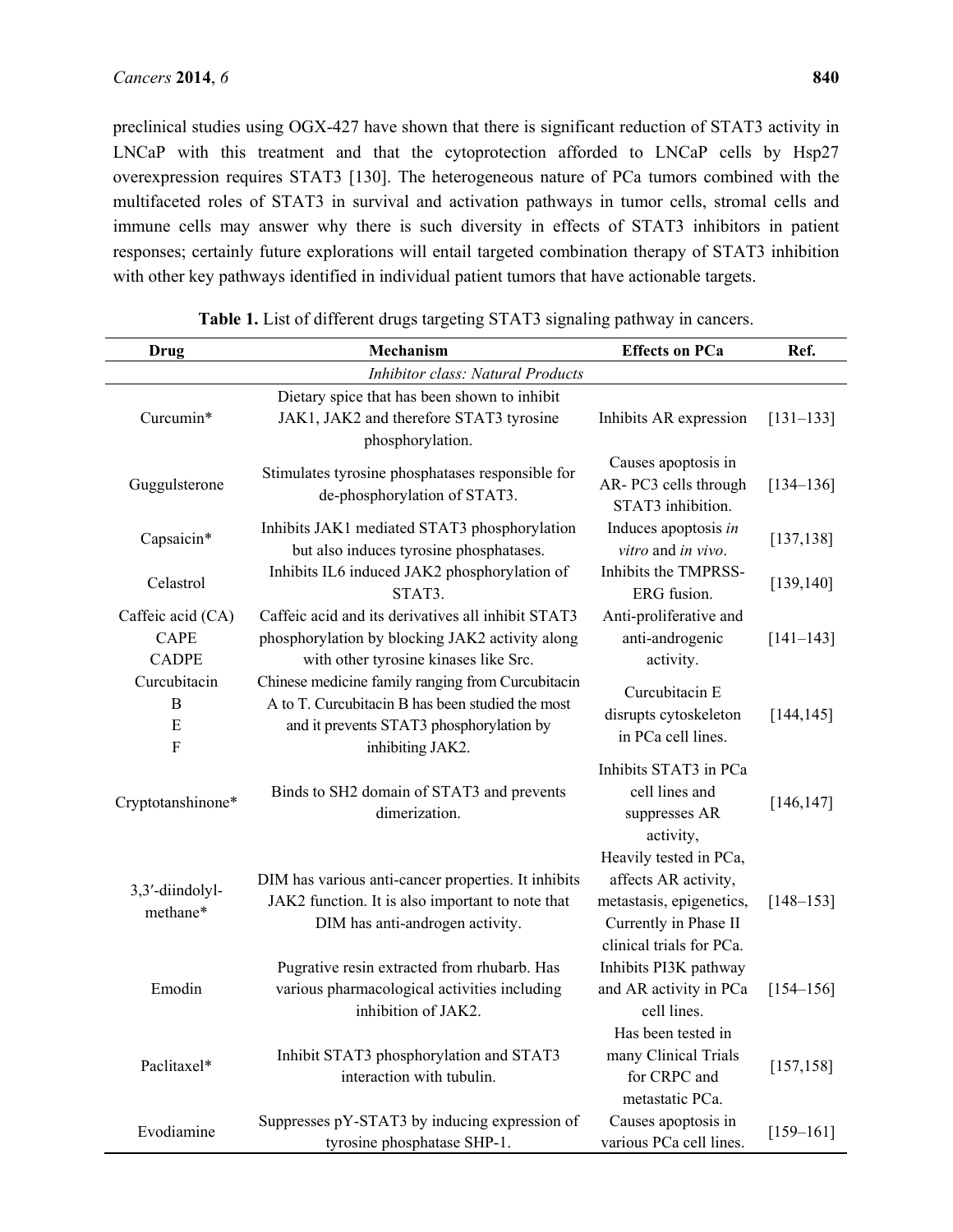| Drug          | Mechanism                                                                                                                                                                                                                                                                                                                                                                 | <b>Effects on PCa</b>                                                                       | Ref.           |
|---------------|---------------------------------------------------------------------------------------------------------------------------------------------------------------------------------------------------------------------------------------------------------------------------------------------------------------------------------------------------------------------------|---------------------------------------------------------------------------------------------|----------------|
| Indirubin     | Block VEGFR induced phosphorylation of JAK2<br>and consequently STAT3.                                                                                                                                                                                                                                                                                                    | Induces apoptosis and<br>reduces angiogenesis in<br>PCa cell lines via<br>STAT3 inhibition. | [92, 162, 163] |
|               | Inhibitor class: STAT3 Small Molecule Inhibitors                                                                                                                                                                                                                                                                                                                          |                                                                                             |                |
| S31-1757      | Binds to the SH2 domain of STAT3. The<br>inhibitor binds to Arg-609 and Lys-591; both<br>sites are essential in recognition and binding to<br>the pTyr-705 residue of STAT3 (dimerization) as<br>well as the pTyr-904 for binding to the gp-130<br>subunit of the IL-6 receptor as well as other<br>receptors like EGFR.<br>Small-molecule that directly binds to the SH2 | Not yet tested in PCa                                                                       | [164]          |
| Sttatic       | domain of STAT3 preventing the interaction with<br>the phosphor-tyrosine motif of the neighbouring<br>STAT3.                                                                                                                                                                                                                                                              | Not yet tested in PCa                                                                       | $[165]$        |
| <b>STA-21</b> | Also known as Ochromycinone was discovered<br>through a virtual database screen in silico and<br>was shown to inhibit STAT3 SH2 and phosphor-<br>Tyr interaction.                                                                                                                                                                                                         | Tested against some<br>PCa cell lines where it<br>reduces growth through<br>pY-STAT3.       | [166, 167]     |
| S31-201       | Benzoic acid that was also discovered through in<br>silico screen also inhibits dimerization of STAT3<br>through the SH2 domain.                                                                                                                                                                                                                                          | Not yet tested in PCa                                                                       | [168]          |
| BP-1-102      | Software designed analog of S31-201 whose<br>structural differences allow it to interact with all<br>3 strutural sub-pockets in the SH2 domain of<br>STAT3 causing a more potent inhibition of the<br>dimerization.                                                                                                                                                       | Not yet tested in PCa                                                                       | $[169]$        |
| LLL12         | Binds directly to Tyr705 of STAT3 to prevent<br>phosphorylation and subsequent dimerization.                                                                                                                                                                                                                                                                              | Not yet tested in PCa                                                                       | $[170]$        |
|               | Inhibitor class: Kinase inhibitors                                                                                                                                                                                                                                                                                                                                        |                                                                                             |                |
| SAR302503*    | Orally available inhibitor of Janus Kinase 2 (JAK-2).                                                                                                                                                                                                                                                                                                                     | Reduces tumor growth<br>in vivo through<br>suppression of STAT3.                            | [171, 172]     |
| LS104         | A non-ATP-competitive small molecule inhibitor<br>of JAK-2. This attribute of LS104 allows it to be<br>used in combination with an ATP-competitive<br>inhibitor for a synergistic effect.                                                                                                                                                                                 | Not yet tested in PCa                                                                       | $[173]$        |
| Atiprimod     | Cationic amphiphilic compound that blocks<br>transcription of IL-6 by inhibiting the NF $\kappa\beta$<br>pathway as well as inhibits the phosphorylation<br>of STAT3 at Tyr705 through a separate<br>mechanism.                                                                                                                                                           | In clinical trials for<br>Neuroendocrine<br>Carcinoma. Could have<br>implications in PCa.   | $[174 - 177]$  |

**Table 1.** *Cont.*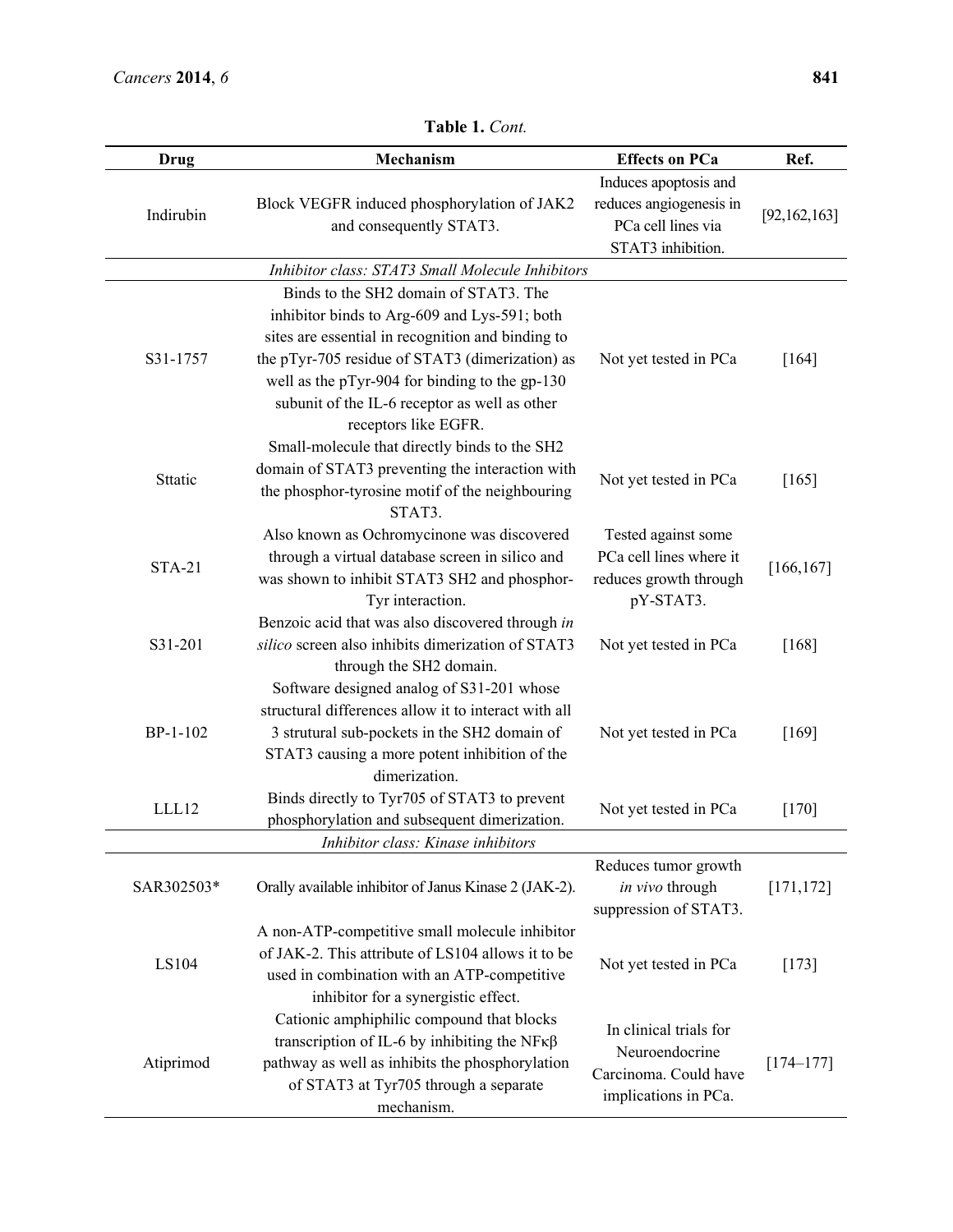| Drug                                        | Mechanism                                                                                                                                                       | <b>Effects on PCa</b>                                    | Ref.           |  |
|---------------------------------------------|-----------------------------------------------------------------------------------------------------------------------------------------------------------------|----------------------------------------------------------|----------------|--|
| Ruxolitinib<br>$(INCB-018242)*$             | Orally available a JAK1 and JAK2 inhibitor.                                                                                                                     | Failed Clinical Trials in<br>metastatic PCa.             | [124, 178]     |  |
| Lestaurtinib<br>$(CEP-701)$                 | Inhibitor of a few tyrosine kinases including<br>JAK2. It is structurally similar to<br>staurosporine.                                                          | Suppresses AR activity.                                  | [179, 180]     |  |
| Tofacitinib                                 | Primarily a JAK3 inhibitor, but has some<br>activity against JAK1 and therefore reduces<br>pY-STAT3.                                                            | Not yet tested in PCa.                                   |                |  |
| CYT387*                                     | ATP competitive JAK1 and JAK2 inhibitor.                                                                                                                        | Not yet tested in PCa.                                   | $[182]$        |  |
| Pacritinib*                                 | Orally available inhibitor for JAK2.                                                                                                                            | Not yet tested in PCa.                                   | $[183]$        |  |
| Sorafenib* SC-1<br><b>SC-49</b>             | Sorafenib and its derivatives are tyrosine<br>kinase inhibitors that affect multiple kinases,<br>including JAK2. They reduce pY-STAT3.                          | Currently in many clinical<br>trials for metastatic PCa. | [184, 185]     |  |
| AZD1480*                                    | ATP-competitive JAK2 inhibitor.                                                                                                                                 | Suppresses growth of<br>PCa cell lines.                  | [186, 187]     |  |
| Auranofin                                   | A gold compound that inhibits STAT3<br>phosphporylation through JAK1 and also<br>inhibits $N F \kappa \beta$ activity.                                          | Not yet tested in PCa.                                   | [188, 189]     |  |
| AG-490                                      | Known as Tyrophostin B42 is a potent<br>inhibitor of Janus Kinase 2 (JAK2).                                                                                     | Induces apoptosis by<br>supressing STAT3 activity.       | $[190 - 192]$  |  |
| XZH-5                                       | Inhibits Tyr705 phosphorylation and<br>dimerization of STAT3 and possibly targets<br>one of the tyrosine kinases responsible for this:<br>mechanism is unknown. | Not yet tested in PCa.                                   | [92, 193, 194] |  |
| FLLL32                                      | Derived from Curcumin, this compound<br>prevents phosphorylation of STAT3 by<br>inhibiting JAK2.                                                                | Not yet tested in PCa.                                   | [195]          |  |
| BMS-911543                                  | Orally available small molecule JAK2<br>inhibitor. Active against V617F JAK2<br>mutants.                                                                        | Not yet tested in PCa.                                   | [196, 197]     |  |
| $AC-430$                                    | Small molecule JAK2 inhibitor, also active<br>against the V617F mutant.                                                                                         | Not yet tested in PCa.                                   | $[1]$          |  |
| CEP-33779                                   | Small molecule JAK2 inhibitor.                                                                                                                                  | Not yet tested in PCa.                                   | $[198 - 200]$  |  |
| R723                                        | Small molecule JAK2 inhibitor, also active<br>against the V617F mutant.                                                                                         | Not yet tested in PCa.                                   | [201, 202]     |  |
| Inhibitor class: IL-6 Antibodies/Inhibitors |                                                                                                                                                                 |                                                          |                |  |
|                                             | superantagonist of the IL-6 receptor capable of                                                                                                                 | Sensitizes PCa cell lines to                             |                |  |
| Sant7                                       | blocking all IL-6 receptor activity and                                                                                                                         | cytotoxic therapy by                                     |                |  |
|                                             | therefore the activity of one of its major                                                                                                                      | inhibiting IL6/JAK/STAT3                                 | [203, 204]     |  |
|                                             | downstream transcription factors: STAT3.                                                                                                                        | pathway.                                                 |                |  |

**Table 1.** *Cont.*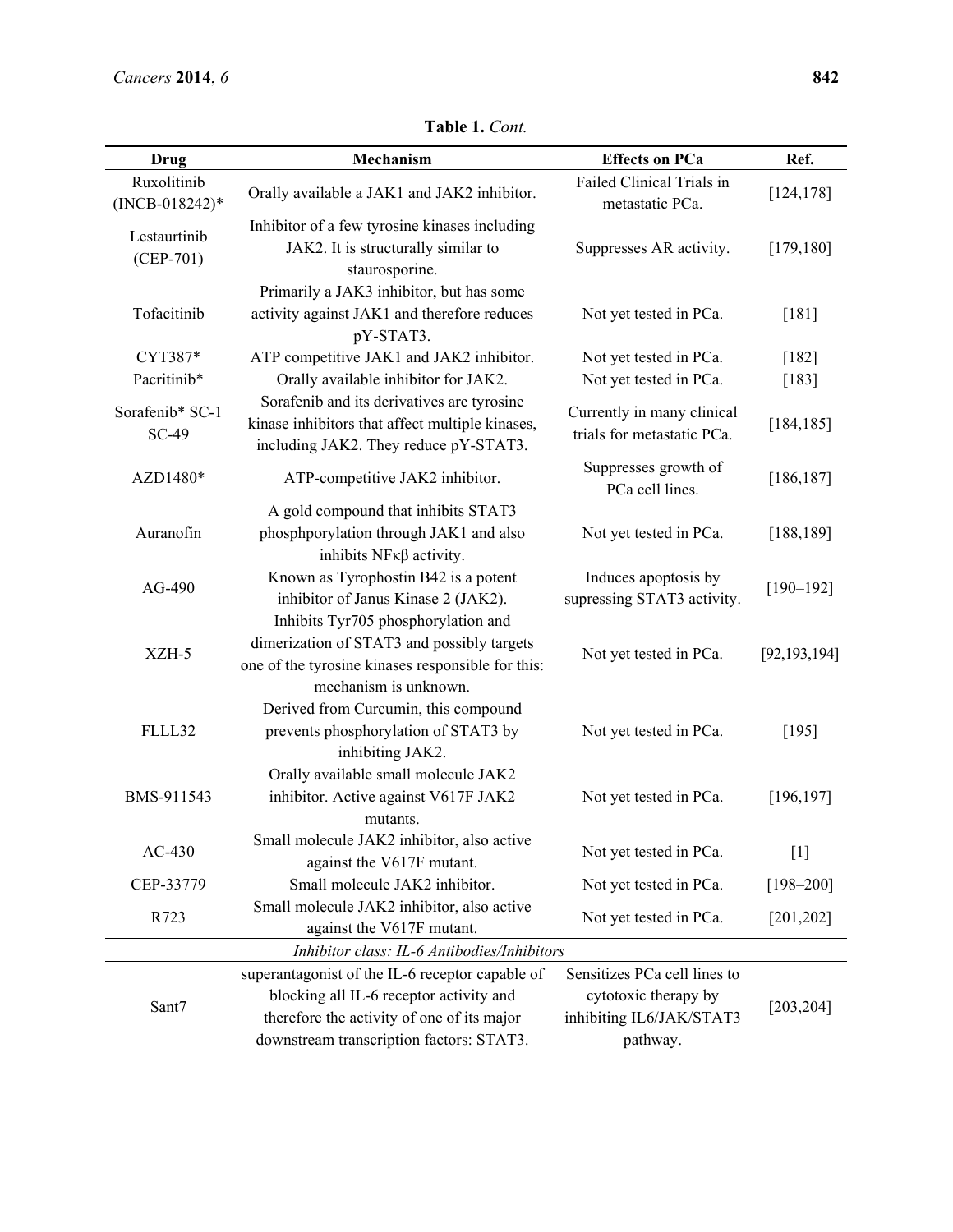| Drug                                                                                             | Mechanism                                                                                                                                                                                                                                | <b>Effects on PCa</b>                                                                                                                                | Ref.          |
|--------------------------------------------------------------------------------------------------|------------------------------------------------------------------------------------------------------------------------------------------------------------------------------------------------------------------------------------------|------------------------------------------------------------------------------------------------------------------------------------------------------|---------------|
| Tocilizumab                                                                                      | Humanized monoclonal antibody against the<br>human IL-6 receptor. Works against both soluble<br>and membrane bound IL-6R.                                                                                                                | Not yet tested in<br>PCa.                                                                                                                            | $[205]$       |
| Siltuximab (CNTO<br>$328)*$                                                                      | Chimeric murine-human monoclonal IL-6<br>antibody.                                                                                                                                                                                       | Failed Phase II<br>clinical Trials in<br>CRPC.                                                                                                       | [127, 206]    |
|                                                                                                  | Inhibitor class: DNA or RNA targeting                                                                                                                                                                                                    |                                                                                                                                                      |               |
| Platinum Compounds<br>$CPA-1$<br>$CPA-7$<br>IS3-295<br>Carboplatin<br>Oxaliplatin<br>Satraplatin | Complexes like CPA-1, CPA-7 and IS3-295<br>disrupt the STAT3 interaction with DNA in breast,<br>prostate, lung and skin cancers. The exact site<br>where these complexes bind to STAT3 is<br>unknown.                                    | Platinum<br>Compounds such as<br>carboplatin,<br>oxaliplatin or<br>satraplatin have<br>been used as<br>chemotherapy<br>agents in CRPC in<br>clinics. | $[207 - 209]$ |
| Double-Stranded<br>Oligodeoxynucleotides<br>decoys*                                              | DNA sequences that are the same as GAS or ISRE<br>elements and would bind to the STAT3 dimers in<br>place of the actual sequence in the genome.                                                                                          | Not yet tested in<br>PCa                                                                                                                             | [210, 211]    |
| G-rich<br>oligodeoxynucleotides<br>(G quartets)                                                  | Very specific K <sup>+</sup> -dependent four-stranded DNA<br>structures that occupy sites within the STAT3 SH2<br>domains. The selection method for these G<br>quartets can effectively be used to block any<br>interaction in the cell. | Supress growth in<br>PCa cell lines<br>through STAT3<br>inhibition.                                                                                  | [212, 213]    |
| siRNA for STAT3                                                                                  | Through formation of double stranded mRNA,<br>siRNA can degrade mRNA for specific proteins<br>using the DICER enzyme.                                                                                                                    | Repeatedly shown<br>to reduce STAT3<br>activity in vitro and<br>in vivo.                                                                             | $[214 - 216]$ |

**Table 1.** *Cont.*

\*: Drugs are in clinical trials for different cancers.

## **7. Conclusions**

A wide body of work spanning multiple solid tumor types, including PCa, have shown an indespensible and multifaceted role for STAT3 signaling in promoting tumor progression. Importantly, STAT3 has pivotal roles in re-activation of the AR, an essential step in the development of mCRPC. This can occur via STAT3 cooperation with other highly relevant oncogenic signaling cascades such as PTEN/PI3K/AKT and the integration of signals by STAT3 received from multiple growth factors, Src kinases and serine/threonine kinases that themselves have known roles in the progression of PCa. The diversity of signaling pathways in PCa tumor cells in which STAT3 acts as a major signaling node translates into it being a driving force in not only tumor proliferation and survival, but also in determining cell phenotype, behavior and interaction with stromal cells and the immune system. It is not surprising therefore that therapeutic targeting of STAT3 is under intense investigation for the treatment of mCRPC. However, due to the promiscuous nature of STAT3 signaling in so many cell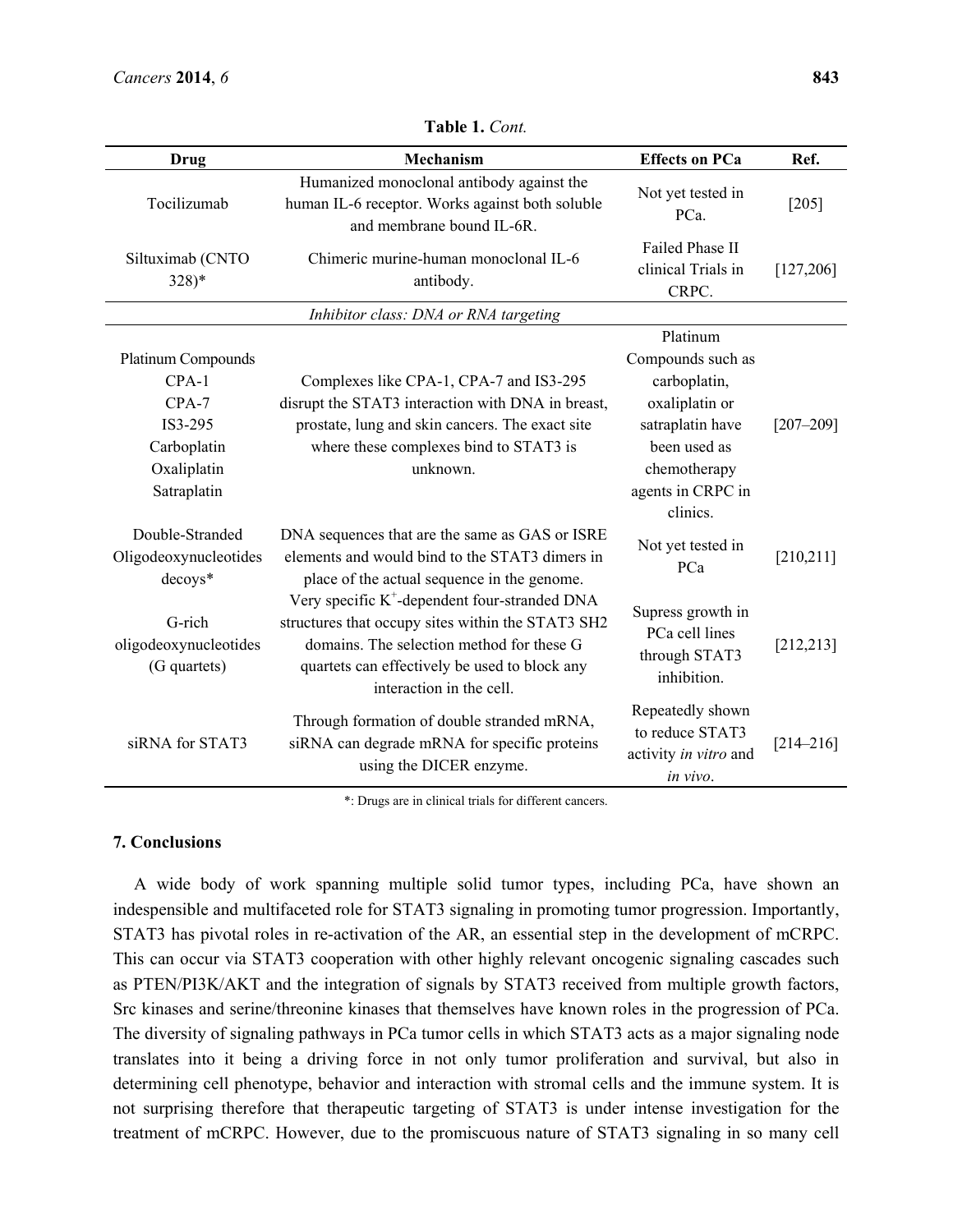types, the future success of potential therapies may possibly entail cell-specific delivery of STAT3 targeting or co-targeting with other known drivers of PCa progression to obtain optimal results. This concept has been explored to enhance immune responses in hematopoietic cancers, whereby targeting STAT3 specifically in TLR9 expressing cancer cells can be achieved using CpG based delivery of silencing oligos results in growth inhibition of myeloma and myeloid leukemia [217,218]. Indeed this work also highlights that STAT3 targeting can also be a modality of immunotherapy, which will surely also be a critical feature of the future of mCRPC treatment [219]. Taken together, it is clear that STAT3 sits at the crossroads of multiple signalling pathways that are essential for the progression of PCa to advanced disease and uncovering specific mechanisms of action of STAT3 in PCa tumor cells, stromal cells and associated hematopoietic cells will bring the PCa community closer to exploring STAT3 as a therapeutic target.

## **Acknowledgements**

This work was supported by Prostate Cancer Foundation USA, Prostate Cancer Canada and Michael Smith Foundation for Health Research.

## **Author Contributions**

Zoubeidi, Bishop and Thaper contributed equally in the conception and the writing of this review.

## **Conflicts of Interest**

The authors declare no conflict of interest.

## **References**

- 1. Kamran, M.Z.; Patil, P.; Gude, R.P. Role of STAT3 in cancer metastasis and translational advances. *Biomed. Res. Int.* **2013**, *2013*, doi:10.1155/2013/421821.
- 2. Heinrich, P.C.; Behrmann, I.; Muller-Newen, G.; Schaper, F.; Graeve, L. Interleukin-6-type cytokine signalling through the gp130/Jak/STAT pathway. *Biochem. J.* **1998**, *334*, 297–314.
- 3. Niemand, C.; Nimmesgern, A.; Haan, S.; Fischer, P.; Schaper, F.; Rossaint, R.; Heinrich, P.C.; Muller-Newen, G. Activation of STAT3 by IL-6 and IL-10 in primary human macrophages is differentially modulated by suppressor of cytokine signaling 3. *J. Immunol.* **2003**, *170*, 3263–3272.
- 4. Yokogami, K.; Wakisaka, S.; Avruch, J.; Reeves, S.A. Serine phosphorylation and maximal activation of STAT3 during CNTF signaling is mediated by the rapamycin target mTOR. *Curr. Biol.* **2000**, *10*, 47–50.
- 5. Johnston, P.A.; Grandis, J.R. STAT3 signaling: Anticancer strategies and challenges. *Mol. Interv.* **2011**, *11*, 18–26.
- 6. Silva, C.M. Role of STATs as downstream signal transducers in *Src* family kinase-mediated tumorigenesis. *Oncogene* **2004**, *23*, 8017–8023.
- 7. Ram, P.T.; Iyengar, R. G protein coupled receptor signaling through the *Src* and STAT3 pathway: Role in proliferation and transformation. *Oncogene* **2001**, *20*, 1601–1606.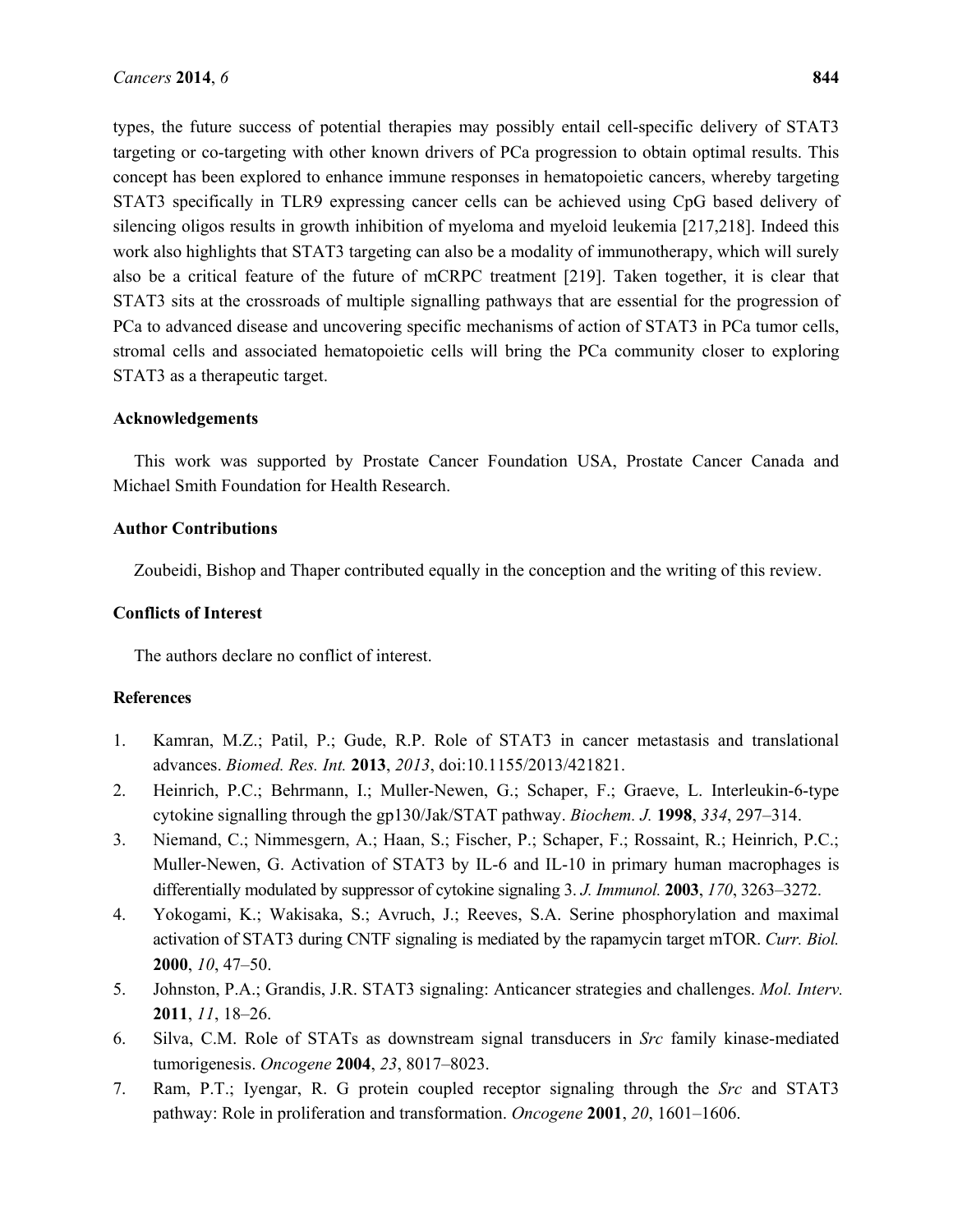- 8. Turkson, J.; Turkson, J.; Bowman, T.; Adnane, J.; Zhang, Y.; Djeu, J.Y.; Sekharam, M.; Frank, D.A.; Holzman, L.B.; Wu, J.; *et al.* Requirement for Ras/Rac1-mediated p38 and c-Jun N-terminal kinase signaling in Stat3 transcriptional activity induced by the Src oncoprotein. *Mol. Cell. Biol.* **1999**, *19*, 7519–7528.
- 9. Chung, J.; Uchida, E.; Grammer, T.C.; Blenis, J. STAT3 serine phosphorylation by ERK-dependent and -independent pathways negatively modulates its tyrosine phosphorylation. *Mol. Cell. Biol.* **1997**, *17*, 6508–6516.
- 10. Lim, C.P.; Cao, X. Serine phosphorylation and negative regulation of STAT3 by JNK. *J. Biol. Chem.* **1999**, *274*, 31055–31061.
- 11. Jain, N.; Zhang, T.; Kee, W.H.; Li, W.; Cao, X. Protein kinase C delta associates with and phosphorylates STAT3 in an interleukin-6-dependent manner. *J. Biol. Chem.* **1999**, *274*, 24392–24400.
- 12. Ma, J.; Cao, X. Regulation of Stat3 nuclear import by importin alpha5 and importin alpha7 via two different functional sequence elements. *Cell. Signal.* **2006**, *18*, 1117–1126.
- 13. Subramaniam, A.; Shanmugam, M.K.; Perumal, E.; Li, F.; Nachiyappan, A.; Dai, X.; Swamy, S.N.; Ahn, K.S.; Kumar, A.P.; Tan, B.K.; *et al.* Potential role of signal transducer and activator of transcription (STAT)3 signaling pathway in inflammation, survival, proliferation and invasion of hepatocellular carcinoma. *Biochim. Biophys. Acta* **2013**, *1835*, 46–60.
- 14. Gray, M.J.; Zhang, J.; Ellis, L.M.; Semenza, G.L.; Evans, D.B.; Watowich, S.S.; Gallick, G.E. HIF-1alpha, STAT3, CBP/p300 and Ref-1/APE are components of a transcriptional complex that regulates *Src*-dependent hypoxia-induced expression of VEGF in pancreatic and prostate carcinomas. *Oncogene* **2005**, *24*, 3110–3120.
- 15. Giraud, S.; Bienvenu, F.; Avril, S.; Gascan, H.; Heery, D.M.; Coqueret, O. Functional interaction of STAT3 transcription factor with the coactivator NcoA/SRC1a. *J. Biol. Chem.* **2002**, *277*, 8004–8011.
- 16. Masciocchi, D.; Gelain, A.; Villa, S.; Meneghetti, F.; Barlocco, D. Signal transducer and activator of transcription 3 (STAT3): A promising target for anticancer therapy. *Future Med. Chem.* **2011**, *3*, 567–597.
- 17. Yasukawa, H.; Ohishi, M.; Mori, H.; Murakami, M.; Chinen, T.; Aki, D.; Hanada, T.; Takeda, K.; Akira, S.; Hoshijima, M.; *et al.* IL-6 induces an anti-inflammatory response in the absence of SOCS3 in macrophages. *Nat. Immunol.* **2003**, *4*, 551–556.
- 18. Yang, J.; Stark, G.R. Roles of unphosphorylated STATs in signaling. *Cell. Res.* **2008**, *18*, 443–451.
- 19. Yu, Z.; Zhang, W.; Kone, B.C. Signal transducers and activators of transcription 3 (STAT3) inhibits transcription of the inducible nitric oxide synthase gene by interacting with nuclear factor kappaB. *Biochem. J.* **2002**, *367*, 97–105.
- 20. Schrecengost, R.; Knudsen, K.E. Molecular pathogenesis and progression of prostate cancer. *Semin. Oncol.* **2013**, *40*, 244–258.
- 21. Culig, Z.; Hobisch, A.; Hittmair, A.; Peterziel, H.; Radmayr, C.; Bartsch, G.; Cato, A.C.; Klocker, H. Hyperactive androgen receptor in prostate cancer: What does it mean for new therapy concepts? *Histol. Histopathol.* **1997**, *12*, 781–786.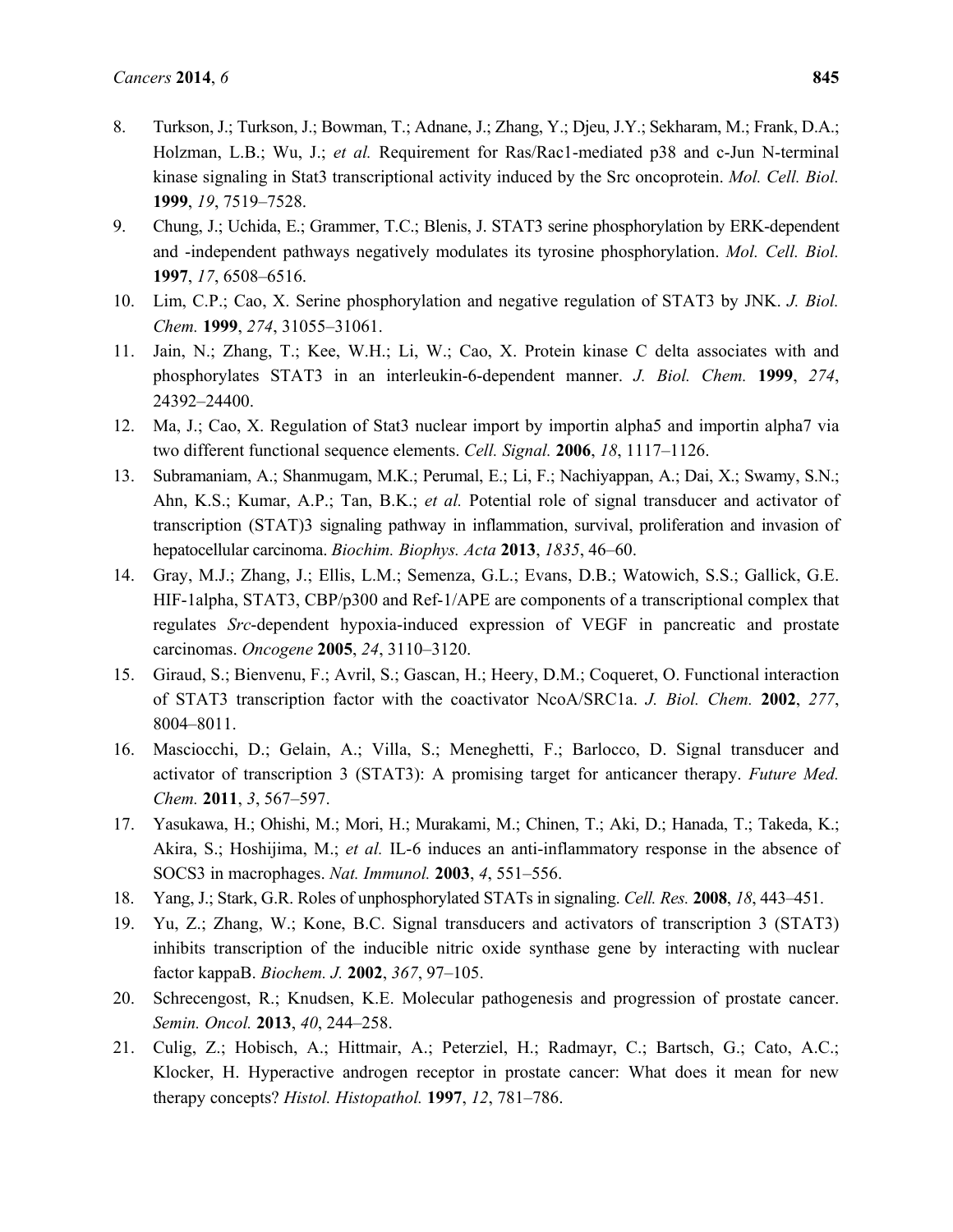- 22. Culig, Z.; Hoffmann, J.; Erdel, M.; Eder, I.E.; Hobisch, A.; Hittmair, A.; Bartsch, G.; Utermann, G.; Schneider, M.R.; Parczyk, K.; *et al.* Switch from antagonist to agonist of the androgen receptor bicalutamide is associated with prostate tumour progression in a new model system. *Br. J. Cancer* **1999**, *81*, 242–251.
- 23. Phin, S.; Moore, M.W.; Cotter, P.D. Genomic rearrangements of in prostate cancer. *Front. Oncol.* **2013**, *3*, e240.
- 24. Carver, B.S.; Chapinski, C.; Wongvipat, J.; Hieronymus, H.; Chen, Y.; Chandarlapaty, S.; Arora, V.K.; Le, C.; Koutcher, J.; Scher, H.; *et al.* Reciprocal feedback regulation of PI3K and androgen receptor signaling in PTEN-deficient prostate cancer. *Cancer Cell.* **2011**, *19*, 575–586.
- 25. Blando, J.M.; Carbajal, S.; Abel, E.; Beltran, L.; Conti, C.; Fischer, S.; DiGiovanni, J. Cooperation between STAT3 and AKT signaling leads to prostate tumor development in transgenic mice. *Neoplasia* **2011**, *13*, 254–265.
- 26. Smith, D.A.; Kiba, A.; Zong, Y.; Witte, O.N. Interleukin-6 and oncostatin-M synergize with the PI3K/AKT pathway to promote aggressive prostate malignancy in mouse and human tissues. *Mol. Cancer Res.* **2013**, *11*, 1159–1165.
- 27. Martin, P.; Liu, Y.N.; Pierce, R.; Abou-Kheir, W.; Casey, O.; Seng, V.; Camacho, D.; Simpson, R.M.; Kelly, K. Prostate epithelial Pten/TP53 loss leads to transformation of multipotential progenitors and epithelial to mesenchymal transition. *Am. J. Pathol.* **2011**, *179*, 422–435.
- 28. Li, L.; Xie, H.; Liang, L.; Gao, Y.; Zhang, D.; Fang, L.; Lee, S.O.; Luo, J.; Chen, X.; Wang, X.; *et al.* Increased PrLZ-mediated androgen receptor transactivation promotes prostate cancer growth at castration-resistant stage. *Carcinogenesis* **2013**, *34*, 257–267.
- 29. Zhang, D.; He, D.; Xue, Y.; Wang, R.; Wu, K.; Xie, H.; Zeng, J.; Wang, X.; Zhau, H.E.; Chung, L.W.; *et al.* PrLZ protects prostate cancer cells from apoptosis induced by androgen deprivation via the activation of Stat3/Bcl-2 pathway. *Cancer Res*. **2011**, *71*, 2193–2202.
- 30. Ahlqvist, K.; Saamarthy, K.; Syed Khaja, A.S.; Bjartell, A.; Massoumi, R. Expression of Id proteins is regulated by the Bcl-3 proto-oncogene in prostate cancer. *Oncogene* **2013**, *32*, 1601–1608.
- 31. Lee, C.; Dhillon, J.; Wang, M.Y.; Gao, Y.; Hu, K.; Park, E.; Astanehe, A.; Hung, M.C.; Eirew, P.; Eaves, C.J.; *et al.* Targeting YB-1 in HER-2 overexpressing breast cancer cells induces apoptosis via the mTOR/STAT3 pathway and suppresses tumor growth in mice. *Cancer Res.* **2008**, *68*, 8661–8666.
- 32. Takeuchi, A.; Shiota, M.; Tatsugami, K.; Yokomizo, A.; Kuroiwa, K.; Dejima, T.; Tanaka, S.; Itsumi, M.; Eto, M.; Naito, S. YB-1 suppression induces STAT3 proteolysis and sensitizes renal cancer to interferon-α. *Cancer Immunol. Immunother.* **2013**, *62*, 517–527.
- 33. Shiota, M.; Takeuchi, A.; Song, Y.; Yokomizo, A.; Kashiwagi, E.; Uchiumi, T.; Kuroiwa, K.; Tatsugami, K.; Fujimoto, N.; Oda, Y.; *et al.* Y-box binding protein-1 promotes castration-resistant prostate cancer growth via androgen receptor expression. *Endocr. Relat. Cancer* **2011**, *18*, 505–517.
- 34. Nakashima, J.; Tachibana, M.; Horiguchi, Y.; Oya, M.; Ohigashi, T.; Asakura, H.; Murai, M. Serum interleukin 6 as a prognostic factor in patients with prostate cancer. *Clin. Cancer Res.* **2000**, *6*, 2702–2706.
- 35. Adler, H.L.; McCurdy, M.A.; Kattan, M.W.; Timme, T.L.; Scardino, P.T.; Thompson, T.C. Elevated levels of circulating interleukin-6 and transforming growth factor-beta1 in patients with metastatic prostatic carcinoma. *J. Urol.* **1999**, *161*, 182–187.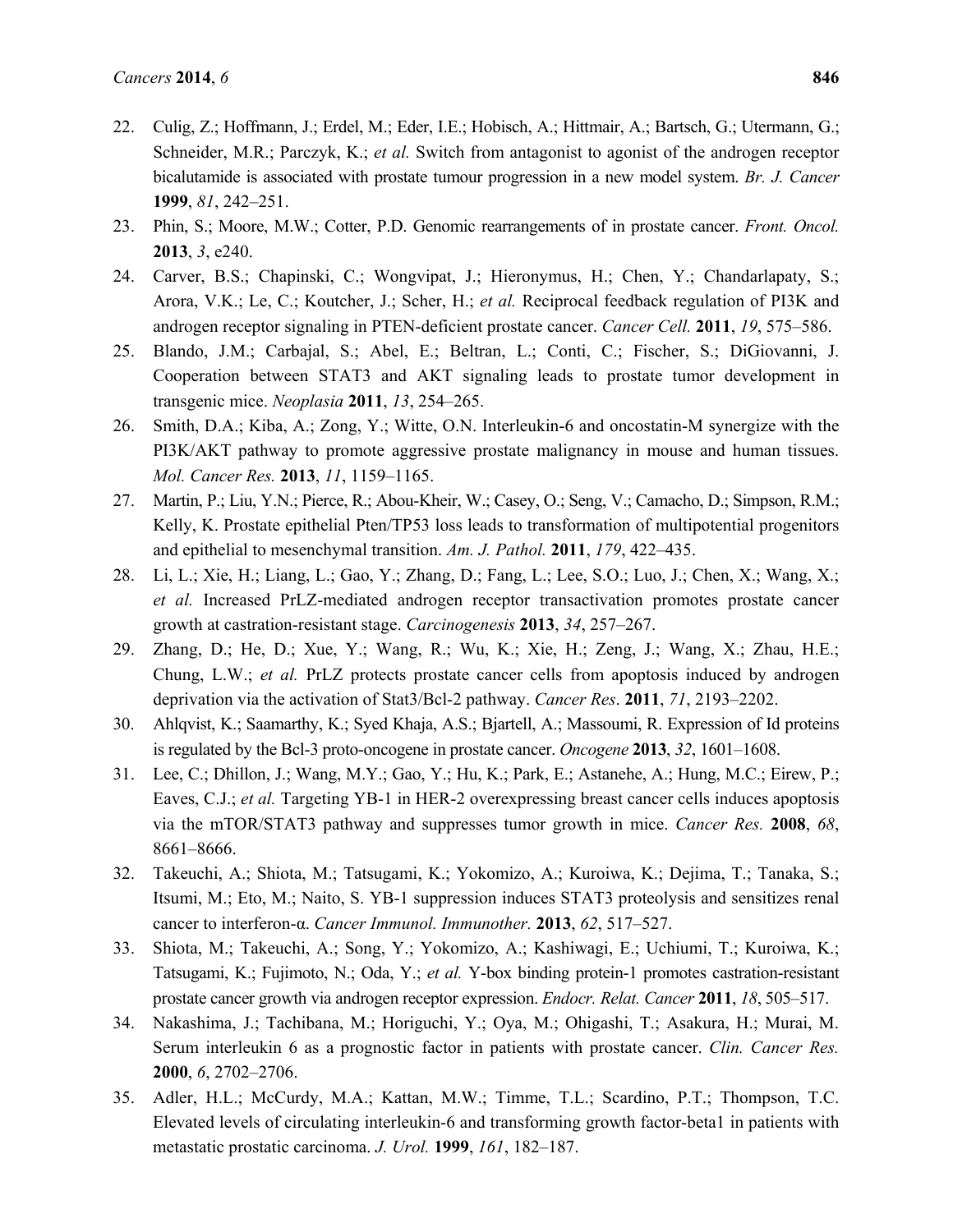- 36. Twillie, D.A.; Eisenberger, M.A.; Carducci, M.A.; Hseih, W.S.; Kim, W.Y.; Simons, J.W. Interleukin-6: A candidate mediator of human prostate cancer morbidity. *Urology* **1995**, *45*, 542–549.
- 37. Ueda, T.; Bruchovsky, N.; Sadar, M.D. Activation of the androgen receptor N-terminal domain by interleukin-6 via MAPK and STAT3 signal transduction pathways. *J. Biol. Chem.* **2002**, *277*, 7076–7085.
- 38. Okitsu, K.; Kanda, T.; Imazeki, F.; Yonemitsu, Y.; Ray, R.B.; Chang, C.; Yokosuka, O. Involvement of interleukin-6 and androgen receptor signaling in pancreatic cancer. *Genes Cancer* **2010**, *1*, 859–867.
- 39. Spiotto, M.T.; Chung, T.D. STAT3 mediates IL-6-induced neuroendocrine differentiation in prostate cancer cells. *Prostate* **2000**, *42*, 186–195.
- 40. Debes, J.D.; Comuzzi, B.; Schmidt, L.J.; Dehm, S.M.; Culig, Z.; Tindall, D.J. p300 Regulates androgen receptor-independent expression of prostate-specific antigen in prostate cancer cells treated chronically with interleukin-6. *Cancer Res.* **2005**, *65*, 5965–5973.
- 41. Hobisch, A.; Ramoner, R.; Fuchs, D.; Godoy-Tundidor, S.; Bartsch, G.; Klocker, H.; Culig, Z. Prostate cancer cells (LNCaP) generated after long-term interleukin 6 (IL-6) treatment express IL-6 and acquire an IL-6 partially resistant phenotype. *Clin. Cancer Res.* **2001**, *7*, 2941–2948.
- 42. Lin, D.L.; Whitney, M.C.; Yao, Z.; Keller, E.T. Interleukin-6 induces androgen responsiveness in prostate cancer cells through up-regulation of androgen receptor expression. *Clin. Cancer Res.* **2001**, *7*, 1773–1781.
- 43. Ge, D.; Gao, A.C.; Zhang, Q.; Liu, S.; Xue, Y.; You, Z. LNCaP prostate cancer cells with autocrine interleukin-6 expression are resistant to IL-6-induced neuroendocrine differentiation due to increased expression of suppressors of cytokine signaling. *Prostate* **2012**, *72*, 1306–1316.
- 44. Grivennikov, S.I.; Karin, M. Dangerous liaisons: STAT3 and NF-κB collaboration and crosstalk in cancer. *Cytokine Growth Factor Rev.* **2010**, *21*, 11–19.
- 45. Lee, H.; Herrmann, A.; Deng, J.H.; Kujawski, M.; Niu, G.; Li, Z.; Forman, S.; Jove, R.; Pardoll, D.M.; Yu, H. Persistently activated STAT3 maintains constitutive NF-kappaB activity in tumors. *Cancer Cell.* **2009**, *15*, 283–293.
- 46. Liu, C.; Zhu, Y.; Lou, W.; Cui, Y.; Evans, C.P.; Gao, A.C. Inhibition of constitutively active Stat3 reverses enzalutamide resistance in LNCaP derivative prostate cancer cells. *Prostate* **2014**, *74*, 201–209.
- 47. Nadiminty, N.; Tummala, R.; Liu, C.; Yang, J.; Lou, W.; Evans, C.P.; Gao, A.C. NF-kappaB2/p52 induces resistance to enzalutamide in prostate cancer: Role of androgen receptor and its variants. *Mol. Cancer Ther.* **2013**, *12*, 1629–1637.
- 48. Jain, G.; Cronauer, M.V.; Schrader, M.; Moller, P.; Marienfeld, R.B. NF-κB signaling in prostate cancer: A promising therapeutic target? *World J. Urol.* **2012**, *30*, 303–310.
- 49. Scheel, C.; Weinberg, R.A. Cancer stem cells and epithelial-mesenchymal transition: Concepts and molecular links. *Semin. Cancer Biol.* **2012**, doi:10.1016/j.semcancer.
- 50. Stoyanova, T.; Cooper, A.R.; Drake, J.M.; Liu, X.; Armstrong, A.J.; Pienta, K.J.; Zhang, H.; Kohn, D.B.; Huang, J.; Witte, O.N.; *et al.* Prostate cancer originating in basal cells progresses to adenocarcinoma propagated by luminal-like cells. *Proc. Natl. Acad. Sci. USA* **2013**, *110*, 20111–20116.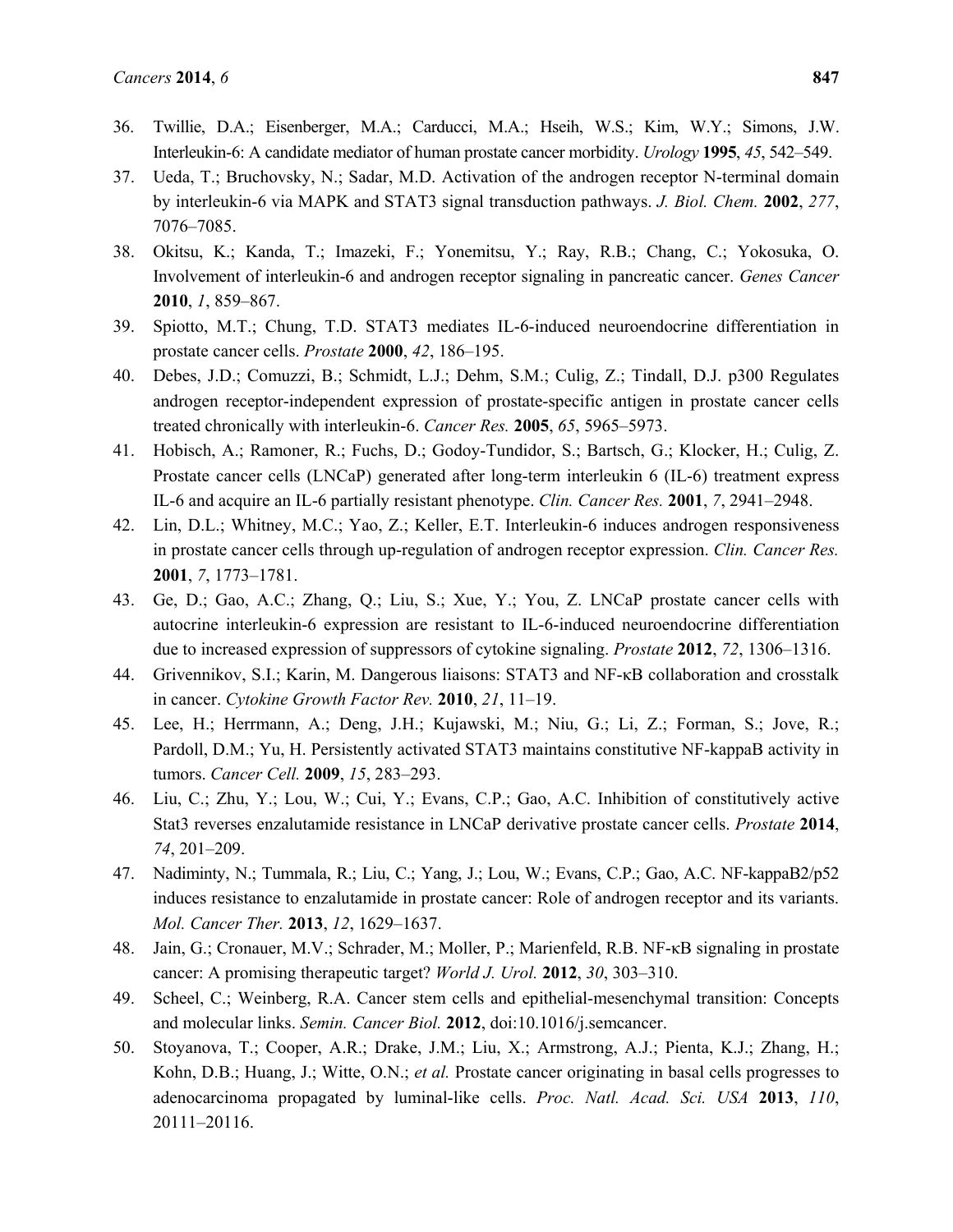- 51. Markert, E.K.; Mizuno, H.; Vazquez, A.; Levine, A.J. Molecular classification of prostate cancer using curated expression signatures. *Proc. Natl. Acad. Sci. USA* **2011**, *108*, 21276–21281.
- 52. Singh, A.; Settleman, J. EMT, cancer stem cells and drug resistance: An emerging axis of evil in the war on cancer. *Oncogene* **2010**, *29*, 4741–4751.
- 53. Lee, S.O.; Ma, Z.; Yeh, C.R.; Luo, J.; Lin, T.H.; Lai, K.P.; Yamashita, S.; Liang, L.; Tian, J.; Li, L.; *et al.* New therapy targeting differential androgen receptor signaling in prostate cancer stem/progenitor *vs*. non-stem/progenitor cells. *J. Mol. Cell. Biol.* **2013**, *5*, 14–26.
- 54. Lim, J.; Thiery, J.P. Epithelial-mesenchymal transitions: Insights from development. *Development* **2012**, *139*, 3471–3486.
- 55. Nauseef, J.T.; Henry, M.D. Epithelial-to-mesenchymal transition in prostate cancer: Paradigm or puzzle? *Nat. Rev. Urol.* **2011**, *8*, 428–439.
- 56. Jennbacken, K.; Tesan, T.; Wang, W.; Gustavsson, H.; Damber, J.E.; Welen, K. N-cadherin increases after androgen deprivation and is associated with metastasis in prostate cancer. *Endocr. Relat. Cancer* **2010**, *17*, 469–479.
- 57. Tang, Y.; Tian, X.C. JAK-STAT3 and somatic cell reprogramming. *JAKSTAT* **2013**, *2*, e24935.
- 58. Tian, J.; Lee, S.O.; Liang, L.; Luo, J.; Huang, C.K.; Li, L.; Niu, Y.; Chang, C. Targeting the unique methylation pattern of androgen receptor (AR) promoter in prostate stem/progenitor cells with 5-aza-2'-deoxycytidine (5-AZA) leads to suppressed prostate tumorigenesis. *J. Biol. Chem.* **2012**, *287*, 39954–39966.
- 59. Qin, J.; Liu, X.; Laffin, B.; Chen, X.; Choy, G.; Jeter, C.R.; Calhoun-Davis, T.; Li, H.; Palapattu, G.S.; Pang, S.; *et al.* The PSA(−/lo) prostate cancer cell population harbors self-renewing long-term tumor-propagating cells that resist castration. *Cell Stem Cell* **2012**, *10*, 556–569.
- 60. Schroeder, A.; Herrmann, A.; Cherryholmes, G.; Kowolik, C.; Buettner, R.; Pal, S.; Yu, H.; Mueller-Newen, G.; Jove, R. Loss of androgen receptor expression promotes a stem-like cell phenotype in prostate cancer through STAT3 signaling. *Cancer Res.* **2013**, doi:10.1158/0008- 5472.CAN-13-0594.
- 61. Hellsten, R.; Johansson, M.; Dahlman, A.; Dizeyi, N.; Sterner, O.; Bjartell, A. Galiellalactone is a novel therapeutic candidate against hormone-refractory prostate cancer expressing activated STAT3. *Prostate* **2008**, *68*, 269–280.
- 62. Lin, L.; Hutzen, B.; Lee, H.F.; Peng, Z.; Wang, W.; Zhao, C.; Lin, H.J.; Sun, D.; Li, P.K.; Li, C.; *et al.* Evaluation of STAT3 signaling in  $ALDH^+$  and  $ALDH^+/CD44+/CD24^-$  subpopulations of breast cancer cells. *PLoS One* **2013**, *8*, e82821.
- 63. Kawasaki, B.T.; Hurt, E.M.; Kalathur, M.; Duhagon, M.A.; Milner, J.A.; Kim, Y.S.; Farrar, W.L. Effects of the sesquiterpene lactone parthenolide on prostate tumor-initiating cells: An integrated molecular profiling approach. *Prostate* **2009**, *69*, 827–837.
- 64. Ji, J.; Wang, X.W. Clinical implications of cancer stem cell biology in hepatocellular carcinoma. *Semin. Oncol.* **2012**, *39*, 461–472.
- 65. Kim, S.Y.; Kang, J.W.; Song, X.; Kim, B.K.; Yoo, Y.D.; Kwon, Y.T.; Lee, Y.J. Role of the IL-6-JAK1-STAT3-Oct-4 pathway in the conversion of non-stem cancer cells into cancer stem-like cells. *Cell Signal.* **2013**, *25*, 961–969.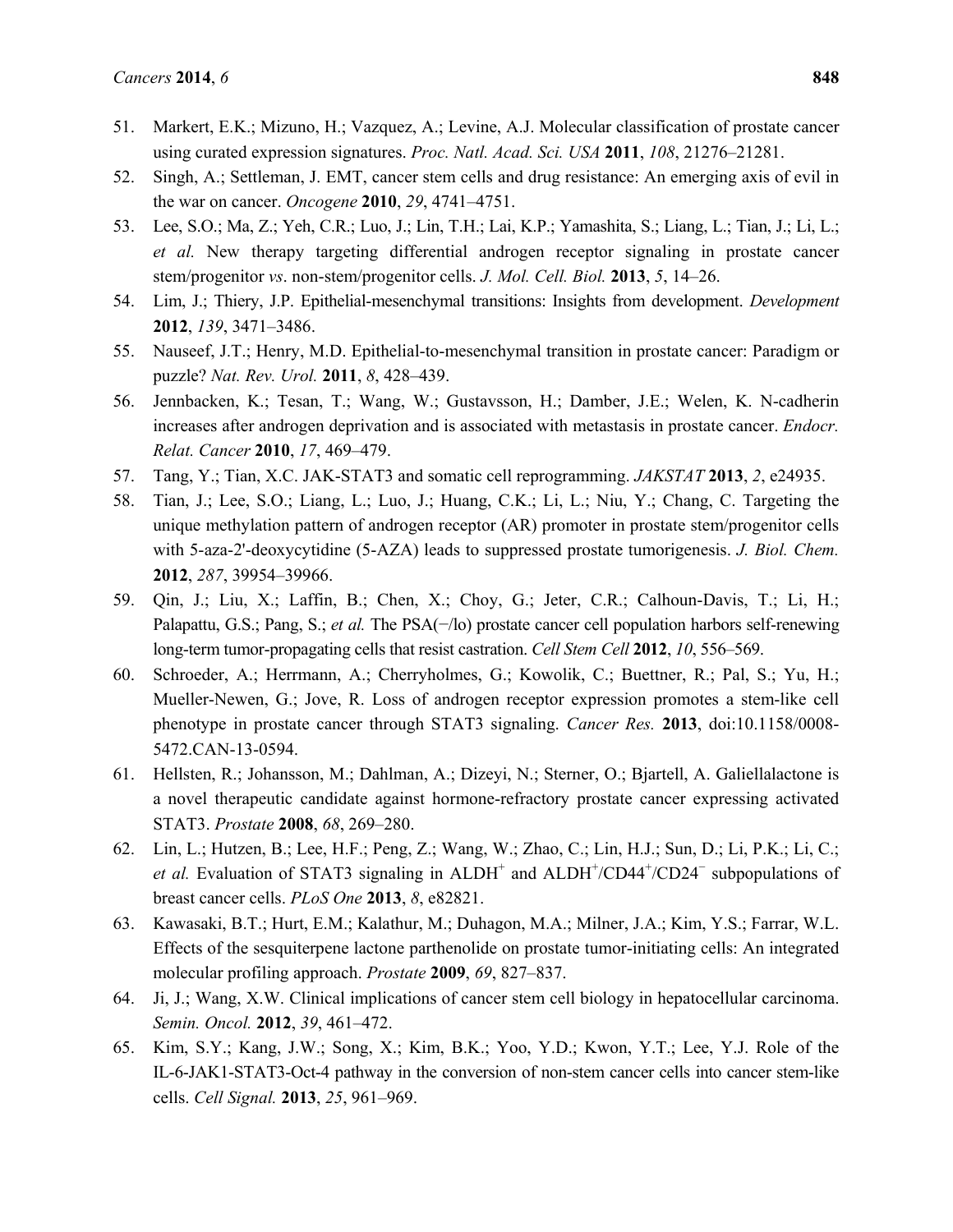- 66. Islam, M.; Sharma, S.; Teknos, T.N. RhoC regulates cancer stem cells in head and neck squamous cell carcinoma by overexpressing IL-6 and phosphorylation of STAT3. *PLoS One* **2014**, *9*, e88527.
- 67. Nilsson, C.L.; Dillon, R.; Devakumar, A.; Shi, S.D.; Greig, M.; Rogers, J.C.; Krastins, B.; Rosenblatt, M.; Kilmer, G.; Major, M.; *et al.* Quantitative phosphoproteomic analysis of the STAT3/IL-6/HIF1alpha signaling network: An initial study in GSC11 glioblastoma stem cells. *J. Proteome Res.* **2010**, *9*, 430–443.
- 68. Kroon, P.; Berry, P.A.; Stower, M.J.; Rodrigues, G.; Mann, V.M.; Simms, M.; Bhasin, D.; Chettiar, S.; Li, C.; Li, P.K.; *et al.* JAK-STAT blockade inhibits tumor initiation and clonogenic recovery of prostate cancer stem-like cells. *Cancer Res.* **2013**, *73*, 5288–5298.
- 69. Qu, Y.; Oyan, A.M.; Liu, R.; Hua, Y.; Zhang, J.; Hovland, R.; Popa, M.; Liu, X.; Brokstad, K.A.; Simon, R.; *et al.* Generation of prostate tumor-initiating cells is associated with elevation of reactive oxygen species and IL-6/STAT3 signaling. *Cancer Res.* **2013**, *73*, 7090–7100.
- 70. Salvatori, L.; Caporuscio, F.; Verdina, A.; Starace, G.; Crispi, S.; Nicotra, M.R.; Russo, A.; Calogero, R.A.; Morgante, E.; Natali, P.G.; *et al.* Cell-to-cell signaling influences the fate of prostate cancer stem cells and their potential to generate more aggressive tumors. *PLoS One* **2012**, *7*, e31467.
- 71. Kong, D.; Banerjee, S.; Ahmad, A.; Li, Y.; Wang, Z.; Sethi, S.; Sarkar, F.H. Epithelial to mesenchymal transition is mechanistically linked with stem cell signatures in prostate cancer cells. *PLoS One* **2010**, *5*, e12445.
- 72. Shiota, M.; Bishop, J.L.; Nip, K.M.; Zardan, A.; Takeuchi, A.; Cordonnier, T.; Beraldi, E.; Bazov, J.; Fazli, L.; Chi, K.; *et al.* Hsp27 regulates epithelial mesenchymal transition, metastasis, and circulating tumor cells in prostate cancer. *Cancer Res.* **2013**, *73*, 3109–3119.
- 73. Izumi, K.; Fang, L.Y.; Mizokami, A.; Namiki, M.; Li, L.; Lin, W.J.; Chang, C. Targeting the androgen receptor with siRNA promotes prostate cancer metastasis through enhanced macrophage recruitment via CCL2/CCR2-induced STAT3 activation. *EMBO Mol. Med.* **2013**, *5*, 1383–1401.
- 74. Cho, K.H.; Choi, M.J.; Jeong, K.J.; Kim, J.J.; Hwang, M.H.; Shin, S.C.; Park, C.G.; Lee, H.Y. A ROS/STAT3/HIF-1alpha signaling cascade mediates EGF-induced TWIST1 expression and prostate cancer cell invasion. *Prostate* **2014**, doi:10.1002/pros.22776.
- 75. Cho, K.H.; Jeong, K.J.; Shin, S.C.; Kang, J.; Park, C.G.; Lee, H.Y. STAT3 mediates TGF-β1-induced TWIST1 expression and prostate cancer invasion. *Cancer Lett.* **2013**, *336*, 167–173.
- 76. Hanahan, D.; Weinberg, R.A. The hallmarks of cancer. *Cell* **2000**, *100*, 57–70.
- 77. Grunstein, J.; Roberts, W.G.; Mathieu-Costello, O.; Hanahan, D.; Johnson, R.S. Tumor-derived expression of vascular endothelial growth factor is a critical factor in tumor expansion and vascular function. *Cancer Res.* **1999**, *59*, 1592–1598.
- 78. Plate, K.H.; Breier, G.; Weich, H.A.; Risau, W. Vascular endothelial growth factor is a potential tumour angiogenesis factor in human gliomas *in vivo*. *Nature* **1992**, *359*, 845–848.
- 79. Chen, Z.; Han, Z.C. STAT3: A critical transcription activator in angiogenesis. *Med. Res. Rev.*  **2008**, *28*, 185–200.
- 80. Xu, Q.; Briggs, J.; Park, S.; Niu, G.; Kortylewski, M.; Zhang, S.; Gritsko, T.; Turkson, J.; Kay, H.; Semenza, G.L.; *et al.* Targeting Stat3 blocks both HIF-1 and VEGF expression induced by multiple oncogenic growth signaling pathways. *Oncogene* **2005**, *24*, 5552–5560.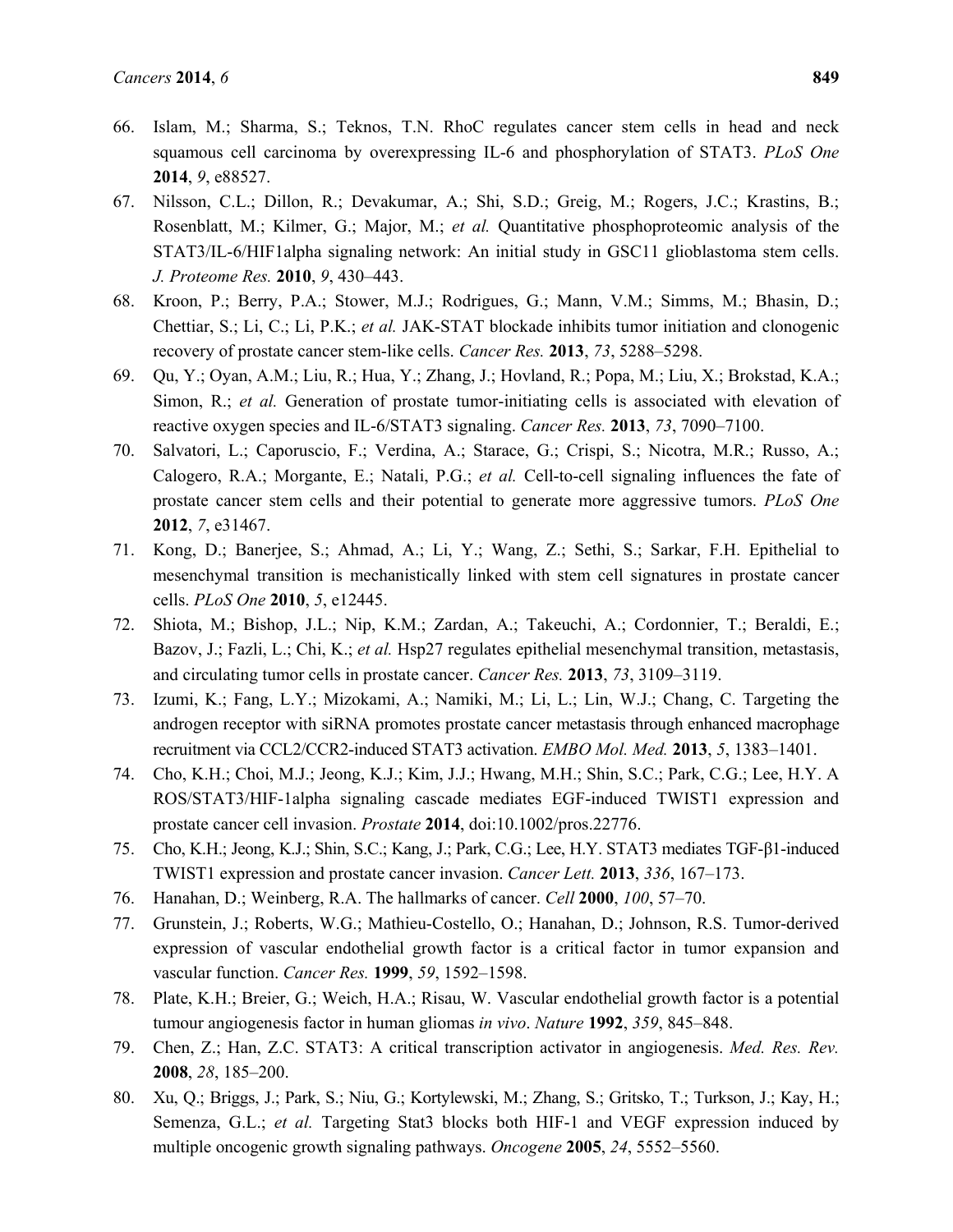- 81. Wei, D.; Le, X.; Zheng, L.; Wang, L.; Frey, J.A.; Gao, A.C.; Peng, Z.; Huang, S.; Xiong, H.Q.; Abbruzzese, J.L.; *et al.* Stat3 activation regulates the expression of vascular endothelial growth factor and human pancreatic cancer angiogenesis and metastasis. *Oncogene* **2003**, *22*, 319–329.
- 82. Niu, G.; Wright, K.L.; Huang, M.; Song, L.; Haura, E.; Turkson, J.; Zhang, S.; Wang, T.; Sinibaldi, D.; Coppola, D.; *et al.* Constitutive STAT3 activity up-regulates VEGF expression and tumor angiogenesis. *Oncogene* **2002**, *21*, 2000–2008.
- 83. Eisermann, K.; Broderick, C.J.; Bazarov, A.; Moazam, M.M.; Fraizer, G.C. Androgen up-regulates vascular endothelial growth factor expression in prostate cancer cells via an Sp1 binding site. *Mol. Cancer* **2013**, *12*, e7.
- 84. Zhao, M.; Gao, F.H.; Wang, J.Y.; Liu, F.; Yuan, H.H.; Zhang, W.Y.; Jiang, B. JAK2/STAT3 signaling pathway activation mediates tumor angiogenesis by upregulation of VEGF and bFGF in non-small-cell lung cancer. *Lung Cancer* **2011**, *73*, 366–374.
- 85. Kujawski, M.; Kortylewski, M.; Lee, H.; Herrmann, A.; Kay, H.; Yu, H. Stat3 mediates myeloid cell-dependent tumor angiogenesis in mice. *J. Clin. Invest.* **2008**, *118*, 3367–3377.
- 86. Li, X.; Li, Y.; Wang, B.; Ji, K.; Liang, Z.; Guo, B.; Hu, J.; Yin, D.; Du, Y.; Kopecko, D.J.; *et al.* Delivery of the co-expression plasmid pEndo-Si-STAT3 by attenuated *Salmonella serovar* typhimurium for prostate cancer treatment. *J. Cancer Res. Clin. Oncol.* **2013**, *139*, 971–980.
- 87. Kanda, T.; Steele, R.; Ray, R.; Ray, R.B. Hepatitis C virus core protein augments androgen receptor-mediated signaling. *J. Virol.* **2008**, *82*, 11066–11072.
- 88. Hafeez, B.B.; Zhong, W.; Fischer, J.W.; Mustafa, A.; Shi, X.; Meske, L.; Hong, H.; Cai, W.; Havighurst, T.; Kim, K.; *et al.* Plumbagin, a medicinal plant (Plumbago zeylanica)-derived 1,4-naphthoquinone, inhibits growth and metastasis of human prostate cancer PC-3M-luciferase cells in an orthotopic xenograft mouse model. *Mol. Oncol.* **2013**, *7*, 428–439.
- 89. Hafeez, B.B.; Zhong, W.; Mustafa, A.; Fischer, J.W.; Witkowsky, O.; Verma, A.K. Plumbagin inhibits prostate cancer development in TRAMP mice via targeting PKCepsilon, Stat3 and neuroendocrine markers. *Carcinogenesis* **2012**, *33*, 2586–2592.
- 90. Aziz, M.H.; Dreckschmidt, N.E.; Verma, A.K. Plumbagin, a medicinal plant-derived naphthoquinone, is a novel inhibitor of the growth and invasion of hormone-refractory prostate cancer. *Cancer Res.* **2008**, *68*, 9024–9032.
- 91. Shin, J.; Lee, H.J.; Jung, D.B.; Jung, J.H.; Lee, E.O.; Lee, S.G.; Shim, B.S.; Choi, S.H.; Ko, S.G.; Ahn, K.S.; *et al.* Suppression of STAT3 and HIF-1 alpha mediates anti-angiogenic activity of betulinic acid in hypoxic PC-3 prostate cancer cells. *PLoS One* **2011**, *6*, e21492.
- 92. Zhang, X.; Song, Y.; Wu, Y.; Dong, Y.; Lai, L.; Zhang, J.; Lu, B.; Dai, F.; He, L.; Liu, M.; *et al.* Indirubin inhibits tumor growth by antitumor angiogenesis via blocking VEGFR2-mediated JAK/STAT3 signaling in endothelial cell. *Int. J. Cancer* **2011**, *129*, 2502–2511.
- 93. Reddy, K.R.; Guan, Y.; Qin, G.; Zhou, Z.; Jing, N. Combined treatment targeting HIF-1α and STAT3 is a potent strategy for prostate cancer therapy. *Prostate* **2011**, *71*, 1796–1809.
- 94. Rathinavelu, A.; Narasimhan, M.; Muthumani, P. A novel regulation of VEGF expression by HIF-1α and STAT3 in HDM2 transfected prostate cancer cells. *J. Cell. Mol. Med.* **2012**, *16*, 1750–1757.
- 95. Barron, D.A.; Rowley, D.R. The reactive stroma microenvironment and prostate cancer progression. *Endocr. Relat. Cancer* **2012**, *19*, R187–R204.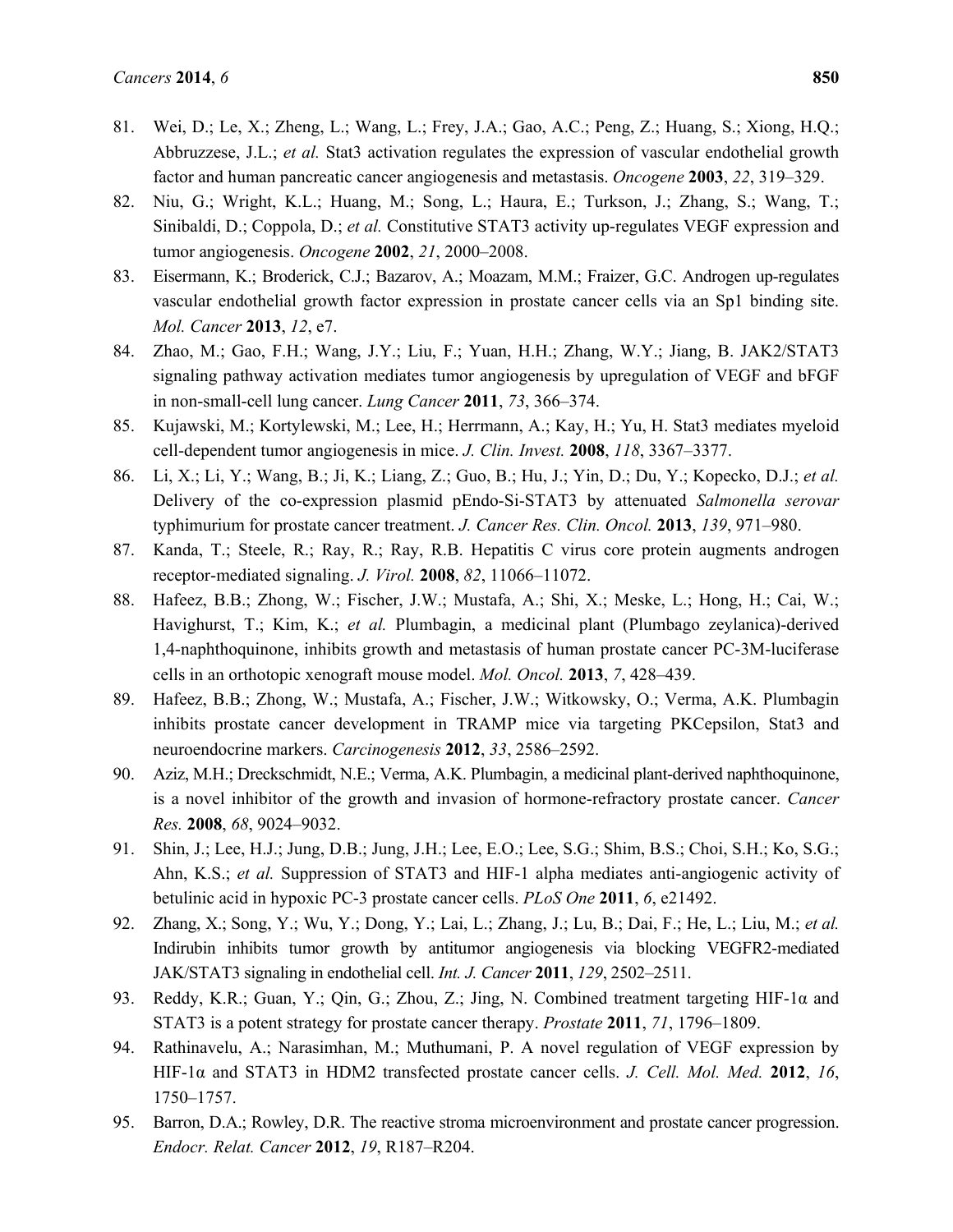- 96. Brennen, W.N.; Denmeade, S.R.; Isaacs, J.T. Mesenchymal stem cells as a vector for the inflammatory prostate microenvironment. *Endocr. Relat. Cancer* **2013**, *20*, R269–R290.
- 97. Carstens, J.L.; Shahi, P.; van Tsang, S.; Smith, B.; Creighton, C.J.; Zhang, Y.; Seamans, A.; Seethammagari, M.; Vedula, I.; Levitt, J.M.; *et al.* FGFR1-WNT-TGF-beta Signaling in prostate cancer mouse models recapitulates human reactive stroma. *Cancer Res.* **2014**, *74*, 609–620.
- 98. Li, X.; Placencio, V.; Iturregui, J.M.; Uwamariya, C.; Sharif-Afshar, A.R.; Koyama, T.; Hayward, S.W.; Bhowmick, N.A. Prostate tumor progression is mediated by a paracrine TGF-beta/Wnt3a signaling axis. *Oncogene* **2008**, *27*, 7118–7130.
- 99. Bohonowych, J.; Hance, M.; Nolan, K.; Defee, M.; Parsons, C.; Isaacs, J. Extracellular Hsp90 mediates an NF-κB dependent inflammatory stromal program: Implications for the prostate tumor microenvironment. *Prostate* **2014**, *74*, 395–407.
- 100. Tsuyada, A.; Chow, A.; Wu, J.; Somlo, G.; Chu, P.; Loera, S.; Luu, T.; Li, A.X.; Wu, X.; Ye, W. *et al.* CCL2 mediates cross-talk between cancer cells and stromal fibroblasts that regulates breast cancer stem cells. *Cancer Res.* **2012**, *72*, 2768–2779.
- 101. Li, X.; Xu, Q.; Wu, Y.; Li, J.; Tang, D.; Han, L.; Fan, Q. A CCL2/ROS autoregulation loop is critical for cancer associated fibroblasts-enhanced tumor growth of oral squamous cell carcinoma. *Carcinogenesis* **2014**, doi: 10.1093/carcin/bgu046.
- 102. Huang, X.; Su, K.; Zhou, L.; Shen, G.; Dong, Q.; Lou, Y.; Zheng, S. Hypoxia preconditioning of mesenchymal stromal cells enhances PC3 cell lymphatic metastasis accompanied by VEGFR-3/CCR7 activation. *J. Cell. Biochem.* **2013**, *114*, 2834–2841.
- 103. Calon, A.; Tauriello, D.V.; Batlle, E. TGF-beta in CAF-mediated tumor growth and metastasis. *Semin. Cancer Biol.* **2014**, doi:10.1016/j.semcancer.2013.12.008.
- 104. Ibrahim, T.; Flamini, E.; Mercatali, L.; Sacanna, E.; Serra, P.; Amadori, D. Pathogenesis of osteoblastic bone metastases from prostate cancer. *Cancer* **2010**, *116*, 1406–1418.
- 105. Blair, J.M.; Zhou, H.; Seibel, M.J.; Dunstan, C.R. Mechanisms of disease: Roles of OPG, RANKL and RANK in the pathophysiology of skeletal metastasis. *Nat. Clin. Pract. Oncol.* **2006**, *3*, 41–49.
- 106. Miller, R.E.; Roudier, M.; Jones, J.; Armstrong, A.; Canon, J.; Dougall, W.C. RANK ligand inhibition plus docetaxel improves survival and reduces tumor burden in a murine model of prostate cancer bone metastasis. *Mol. Cancer Ther.* **2008**, *7*, 2160–2169.
- 107. Armstrong, A.P.; Miller, R.E.; Jones, J.C.; Zhang, J.; Keller, E.T.; Dougall, W.C. RANKL acts directly on RANK-expressing prostate tumor cells and mediates migration and expression of tumor metastasis genes. *Prostate* **2008**, *68*, 92–104.
- 108. Mori, K.; Ando, K.; Heymann, D.; Redini, F. Receptor activator of nuclear factor-kappa B ligand (RANKL) stimulates bone-associated tumors through functional RANK expressed on bone-associated cancer cells? *Histol. Histopathol.* **2009**, *24*, 235–242.
- 109. Mori, K.; le Goff, B.; Charrier, C.; Battaglia, S.; Heymann, D.; Redini, F. DU145 human prostate cancer cells express functional receptor activator of NFkappaB: New insights in the prostate cancer bone metastasis process. *Bone* **2007**, *40*, 981–990.
- 110. Schulze, J.; Albers, J.; Baranowsky, A.; Keller, J.; Spiro, A.; Streichert, T.; Zustin, J.; Amling, M.; Schinke, T. Osteolytic prostate cancer cells induce the expression of specific cytokines in bone-forming osteoblasts through a Stat3/5-dependent mechanism. *Bone* **2010**, *46*, 524–533.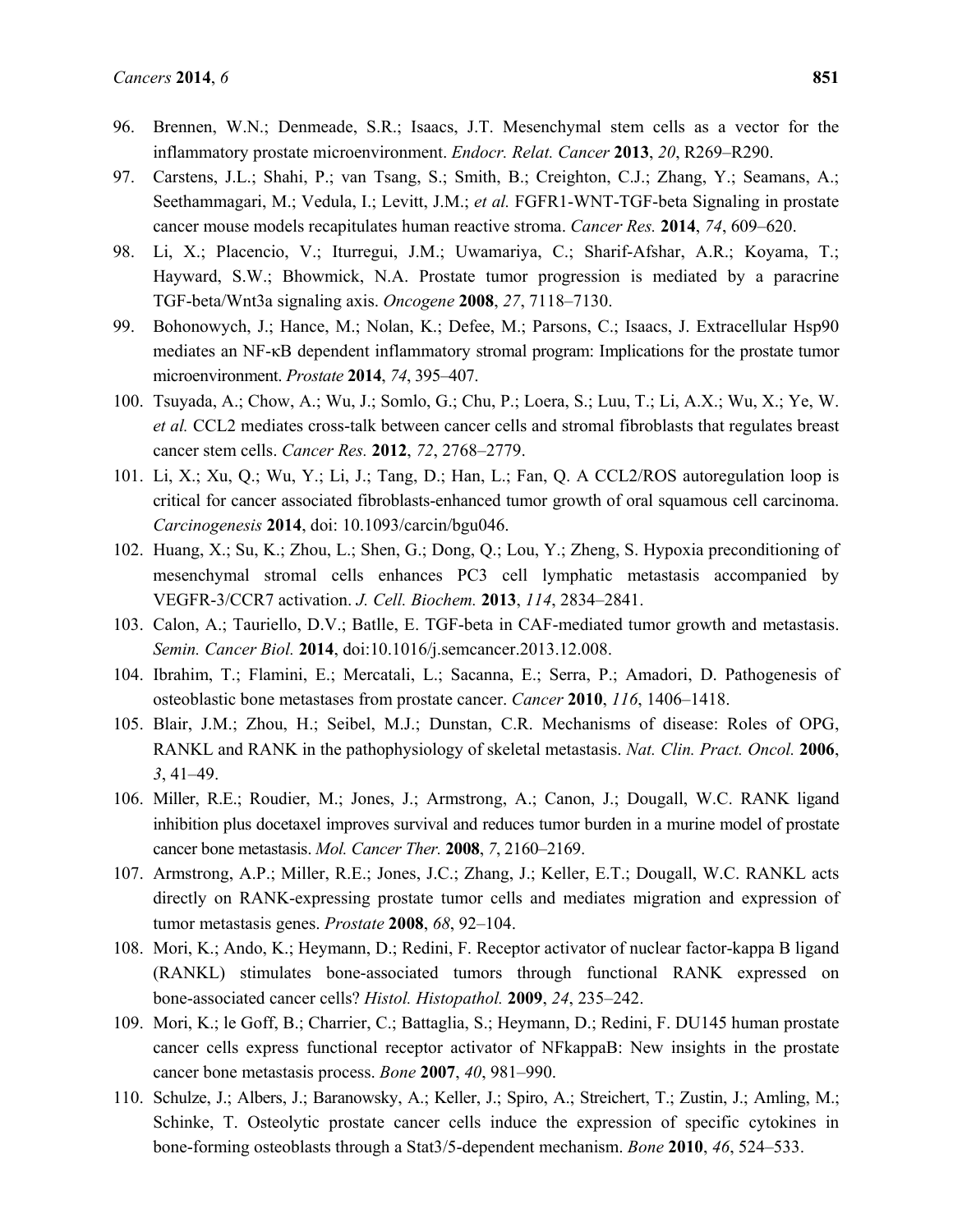- 111. Roudier, M.P.; Morrissey, C.; True, L.D.; Higano, C.S.; Vessella, R.L.; Ott, S.M. Histopathological assessment of prostate cancer bone osteoblastic metastases. *J. Urol.* **2008**, *180*, 1154–1160.
- 112. Joseph, J.; Shiozawa, Y.; Jung, Y.; Kim, J.K.; Pedersen, E.; Mishra, A.; Zalucha, J.L.; Wang, J.; Keller, E.T.; Pienta, K.J.; *et al.* Disseminated prostate cancer cells can instruct hematopoietic stem and progenitor cells to regulate bone phenotype. *Mol. Cancer Res.* **2012**, *10*, 282–292.
- 113. Hanahan, D.; Weinberg, R.A. Hallmarks of cancer: The next generation. *Cell* **2011**, *144*, 646–674.
- 114. Rebe, C.; Vegran, F.; Berger, H.; Ghiringhelli, F. STAT3 activation: A key factor in tumor immunoescape. *JAKSTAT* **2013**, *2*, e23010.
- 115. Shui, J.W.; Kronenberg, M. HVEM: An unusual TNF receptor family member important for mucosal innate immune responses to microbes. *Gut Microbes* **2013**, *4*, 146–151.
- 116. Matta, B.M.; Raimondi, G.; Rosborough, B.R.; Sumpter, T.L.; Thomson, A.W. IL-27 production and STAT3-dependent upregulation of B7-H1 mediate immune regulatory functions of liver plasmacytoid dendritic cells. *J. Immunol.* **2012**, *188*, 5227–5237.
- 117. Wolfle, S.J.; Strebovsky, J.; Bartz, H.; Sahr, A.; Arnold, C.; Kaiser, C.; Dalpke, A.H.; Heeg, K. PD-L1 expression on tolerogenic APCs is controlled by STAT-3. *Eur. J. Immunol.* **2011**, *41*, 413–424.
- 118. Jiang, X.; Zhou, J.; Giobbie-Hurder, A.; Wargo, J.; Hodi, F.S. The activation of MAPK in melanoma cells resistant to BRAF inhibition promotes PD-L1 expression that is reversible by MEK and PI3K inhibition. *Clin. Cancer Res.* **2013**, *19*, 598–609.
- 119. Shen, L.; Ciesielski, M.; Ramakrishnan, S.; Miles, K.M.; Ellis, L.; Sotomayor, P.; Shrikant, P.; Fenstermaker, R.; Pili, R. Class I histone deacetylase inhibitor entinostat suppresses regulatory T cells and enhances immunotherapies in renal and prostate cancer models. *PLoS One* **2012**, *7*, e30815.
- 120. Wu, C.T.; Chen, M.F.; Chen, W.C.; Hsieh, C.C*.* The role of IL-6 in the radiation response of prostate cancer. *Radiat. Oncol.* **2013**, *8*, e159.
- 121. Fang, L.Y.; Izumi, K.; Lai, K.P.; Liang, L.; Li, L.; Miyamoto, H.; Lin, W.J.; Chang, C. Infiltrating macrophages promote prostate tumorigenesis via modulating androgen receptor-mediated CCL4-STAT3 signaling. *Cancer Res.* **2013**, *73*, 5633–5646.
- 122. Lin, T.H.; Izumi, K.; Lee, S.O.; Lin, W.J.; Yeh, S.; Chang, C. Anti-androgen receptor ASC-J9 versus anti-androgens MDV3100 (Enzalutamide) or Casodex (Bicalutamide) leads to opposite effects on prostate cancer metastasis via differential modulation of macrophage infiltration and STAT3-CCL2 signaling. *Cell. Death Dis.* **2013**, *4*, e764.
- 123. Ammirante, M.; Luo, J.L.; Grivennikov, S.; Nedospasov, S.; Karin, M. B-cell-derived lymphotoxin promotes castration-resistant prostate cancer. *Nature* **2010**, *464*, 302–305.
- 124. Smith, P.C.; Keller, E.T. Anti-interleukin-6 monoclonal antibody induces regression of human prostate cancer xenografts in nude mice. *Prostate* **2001**, *48*, 47–53.
- 125. Wallner, L.; Dai, J.; Escara-Wilke, J.; Zhang, J.; Yao, Z.; Lu, Y.; Trikha, M.; Nemeth, J.A.; Zaki, M.H.; Keller, E.T. Inhibition of interleukin-6 with CNTO328, an anti-interleukin-6 monoclonal antibody, inhibits conversion of androgen-dependent prostate cancer to an androgen-independent phenotype in orchiectomized mice. *Cancer Res.* **2006**, *66*, 3087–3095.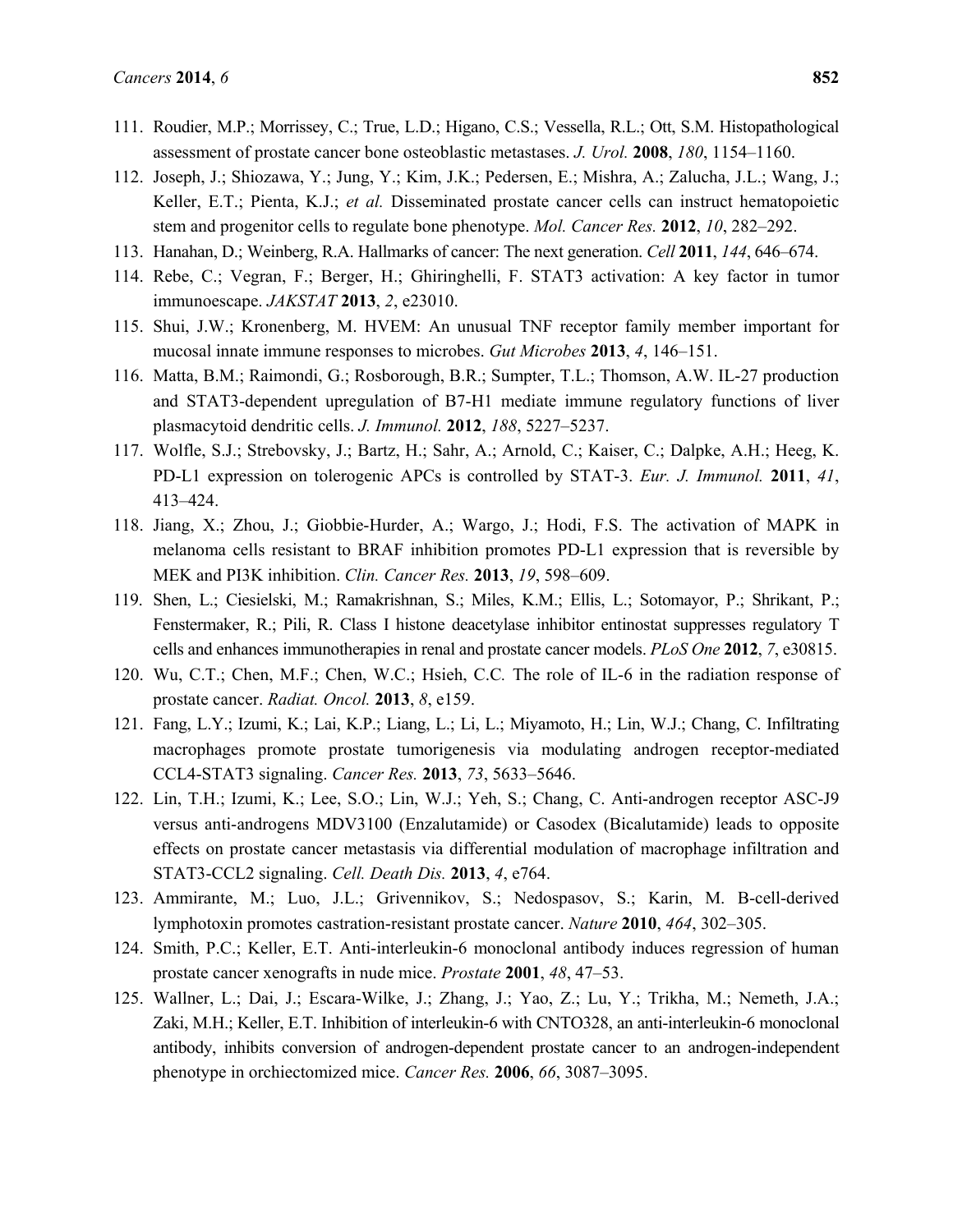- 126. Hudes, G.; Tagawa, S.T.; Whang, Y.E.; Qi, M.; Qin, X.; Puchalski, T.A.; Reddy, M.; Cornfeld, M.; Eisenberger, M. A phase 1 study of a chimeric monoclonal antibody against interleukin-6, siltuximab, combined with docetaxel in patients with metastatic castration-resistant prostate cancer. *Invest. New Drugs* **2013**, *31*, 669–676.
- 127. Fizazi, K.; de Bono, J.S.; Flechon, A.; Heidenreich, A.; Voog, E.; Davis, N.B.; Qi, M.; Bandekar, R.; Vermeulen, J.T.; Cornfeld, M.; *et al.* Randomised phase II study of siltuximab (CNTO 328), an anti-IL-6 monoclonal antibody, in combination with mitoxantrone/prednisone versus mitoxantrone/prednisone alone in metastatic castration-resistant prostate cancer. *Eur. J. Cancer* **2012**, *48*, 85–93.
- 128. Scher, H.I.; Halabi, S.; Tannock, I.; Morris, M.; Sternberg, C.N.; Carducci, M.A.; Eisenberger, M.A.; Higano, C.G.; Bubley, J.; Dreicer, R.; *et al.* Design and end points of clinical trials for patients with progressive prostate cancer and castrate levels of testosterone: Recommendations of the Prostate Cancer Clinical Trials Working Group. *J. Clin. Oncol.* **2008**, *26*, 1148–1159.
- 129. Ischia, J.; Saad, F.; Gleave, M. The promise of heat shock protein inhibitors in the treatment of castration resistant prostate cancer. *Curr. Opin. Urol.* **2013**, *23*, 194–200.
- 130. Rocchi, P.; Beraldi, E.; Ettinger, S.; Fazli, L.; Vessella, R.L.; Nelson, C.; Gleave, M. Increased Hsp27 after androgen ablation facilitates androgen-independent progression in prostate cancer via signal transducers and activators of transcription 3-mediated suppression of apoptosis. *Cancer Res.* **2005**, *65*, 11083–11093.
- 131. Nakamura, K.; Yasunaga, Y.; Segawa, T.; Ko, D.; Moul, J.W.; Srivastava, S.; Rhim, J.S. Curcumin down-regulates AR gene expression and activation in prostate cancer cell lines. *Int. J. Oncol.* **2002**, *21*, 825–830.
- 132. Guo, H.; Xu, Y.M.; Ye, Z.Q.; Yu, J.H.; Hu, X.Y. Curcumin induces cell cycle arrest and apoptosis of prostate cancer cells by regulating the expression of IkappaBalpha, c-Jun and androgen receptor. *Pharmazie* **2013**, *68*, 431–434.
- 133. Yang, C.L.; Liu, Y.Y.; Ma, Y.G.; Xue, Y.X.; Liu, D.G.; Ren, Y.; Liu, X.B.; Li, Y.; Li, Z. Curcumin blocks small cell lung cancer cells migration, invasion, angiogenesis, cell cycle and neoplasia through Janus kinase-STAT3 signalling pathway. *PLoS One* **2012**, *7*, e37960.
- 134. Singh, S.V.; Zeng, Y.; Xiao, D.; Vogel, V.G.; Nelson, J.B.; Dhir, R.; Tripathi, Y.B. Caspase-dependent apoptosis induction by guggulsterone, a constituent of Ayurvedic medicinal plant *Commiphora mukul*, in PC-3 human prostate cancer cells is mediated by Bax and Bak. *Mol. Cancer Ther.* **2005**, *4*, 1747–1754.
- 135. Bromberg, J.F.; Wrzeszczynska, M.H.; Devgan, G.; Zhao, Y.; Pestell, R.G.; Albanese, C.; Darnell, J.E., Jr. STAT3 as an oncogene. *Cell* **1999**, *98*, 295–303.
- 136. Han, Y.; Amin, H.M.; Franko, B.; Frantz, C.; Shi, X.; Lai, R. Loss of SHP1 enhances JAK3/STAT3 signaling and decreases proteosome degradation of JAK3 and NPM-ALK in ALK<sup>+</sup> anaplastic large-cell lymphoma. *Blood* **2006**, *108*, 2796–2803.
- 137. Diaz-Laviada, I. Effect of capsaicin on prostate cancer cells. *Future Oncol.* **2010**, *6*, 1545–1550.
- 138. Lee, H.K.; Seo, I.A.; Shin, Y.K.; Park, J.W.; Suh, D.J.; Park, H.T. Capsaicin inhibits the IL-6/STAT3 pathway by depleting intracellular gp130 pools through endoplasmic reticulum stress. *Biochem. Biophys. Res. Commun.* **2009**, *382*, 445–450.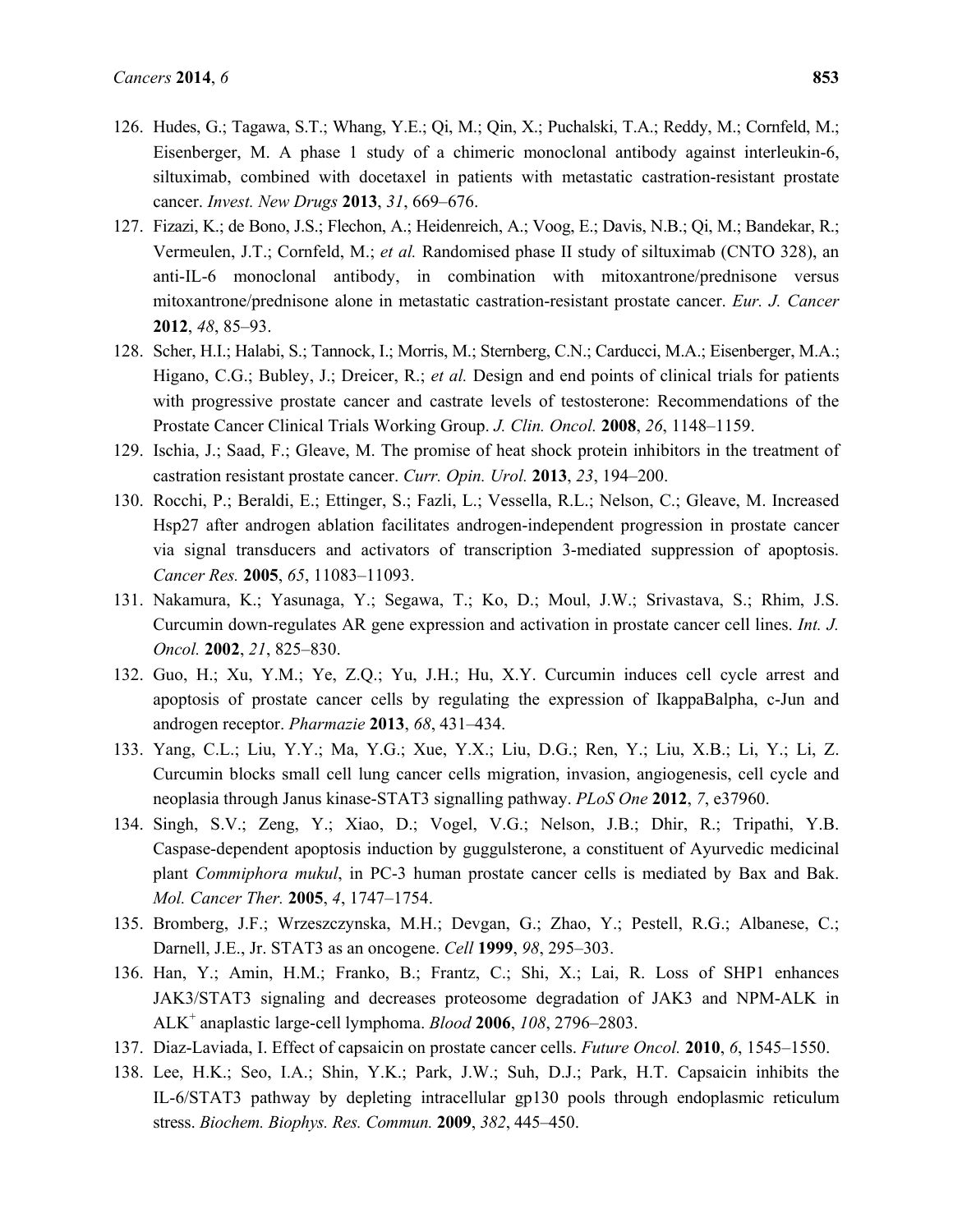- 139. Shao, L.; Zhou, Z.; Cai, Y.; Castro, P.; Dakhov, O.; Shi, P.; Bai, Y.; Ji, H.; Shen, W.; Wang, J. Celastrol suppresses tumor cell growth through targeting an AR-ERG-NF-κB pathway in TMPRSS2/ERG fusion gene expressing prostate cancer. *PLoS One* **2013**, *8*, e58391.
- 140. Rajendran, P.; Li, F.; Shanmugam, M.K.; Kannaiyan, R.; Goh, J.N.; Wong, K.F.; Wang, W.; Khin, E.; Tergaonkar, V.; Kumar, A.P.; *et al.* Celastrol suppresses growth and induces apoptosis of human hepatocellular carcinoma through the modulation of STAT3/JAK2 signaling cascade *in vitro* and *in vivo*. *Cancer Prev. Res.* **2012**, *5*, 631–643.
- 141. Sanderson, J.T.; Clabault, H.; Patton, C.; Lassalle-Claux, G.; Jean-Francois, J.; Pare, A.F.; Hebert, M.J.; Surette, M.E.; Touaibia, M. Antiproliferative, antiandrogenic and cytotoxic effects of novel caffeic acid derivatives in LNCaP human androgen-dependent prostate cancer cells. *Bioorg. Med. Chem.* **2013**, *21*, 7182–7193.
- 142. Ozturk, G.; Ginis, Z.; Akyol, S.; Erden, G.; Gurel, A.; Akyol, O. The anticancer mechanism of caffeic acid phenethyl ester (CAPE): Review of melanomas, lung and prostate cancers. *Eur. Rev. Med. Pharmacol. Sci.* **2012**, *16*, 2064–2068.
- 143. Lin, C.L.; Chen, R.F.; Chen, J.Y.; Chu, Y.C.; Wang, H.M.; Chou, H.L.; Chang, W.C.; Fong, Y.; Chang, W.T.; Wu, C.Y.; *et al.* Protective effect of caffeic acid on paclitaxel induced anti-proliferation and apoptosis of lung cancer cells involves NF-κB pathway. *Int. J. Mol. Sci.* **2012**, *13*, 6236–6245.
- 144. Duncan, K.L.; Duncan, M.D.; Alley, M.C.; Sausville, E.A. Cucurbitacin E-induced disruption of the actin and vimentin cytoskeleton in prostate carcinoma cells. *Biochem. Pharmacol.* **1996**, *52*, 1553–1560.
- 145. Liu, T.; Peng, H.; Zhang, M.; Deng, Y.; Wu, Z. Cucurbitacin B, a small molecule inhibitor of the Stat3 signaling pathway, enhances the chemosensitivity of laryngeal squamous cell carcinoma cells to cisplatin. *Eur. J. Pharmacol.* **2010**, *641*, 15–22.
- 146. Xu, D.; Lin, T.H.; Li, S.; Da, J.; Wen, X.Q.; Ding, J.; Chang, C.; Yeh, S. Cryptotanshinone suppresses androgen receptor-mediated growth in androgen dependent and castration resistant prostate cancer cells. *Cancer Lett.* **2012**, *316*, 11–22.
- 147. Shin, D.S.; Kim, H.N.; Shin, K.D.; Yoon, Y.J.; Kim, S.J.; Han, D.C.; Kwon, B.M. Cryptotanshinone inhibits constitutive signal transducer and activator of transcription 3 function through blocking the dimerization in DU145 prostate cancer cells. *Cancer Res.* **2009**, *69*, 193–202.
- 148. Heath, E.I.; Heilbrun, L.K.; Li, J.; Vaishampayan, U.; Harper, F.; Pemberton, P.; Sarkar, F.H. A phase I dose-escalation study of oral BR-DIM (BioResponse 3,3'- Diindolylmethane) in castrate-resistant, non-metastatic prostate cancer. *Am. J. Transl. Res.* **2010**, *2*, 402–411.
- 149. Abdelbaqi, K.; Lack, N.; Guns, E.T.; Kotha, L.; Safe, S.; Sanderson, J.T. Antiandrogenic and growth inhibitory effects of ring-substituted analogs of 3,3'-diindolylmethane (ring-DIMs) in hormone-responsive LNCaP human prostate cancer cells. *Prostate* **2011**, *71*, 1401–1412.
- 150. Li, Y.; Kong, D.; Wang, Z.; Ahmad, A.; Bao, B.; Padhye, S.; Sarkar, F.H. Inactivation of AR/TMPRSS2-ERG/Wnt signaling networks attenuates the aggressive behavior of prostate cancer cells. *Cancer Prev. Res.* **2011**, *4*, 1495–1506.
- 151. Goldberg, A.A.; Titorenko, V.I.; Beach, A.; Abdelbaqi, K.; Safe, S.; Sanderson, J.T. Ring-substituted analogs of 3,3'-diindolylmethane (DIM) induce apoptosis and necrosis in androgen-dependent and -independent prostate cancer cells. *Invest. New Drugs* **2014**, *32*, 25–36.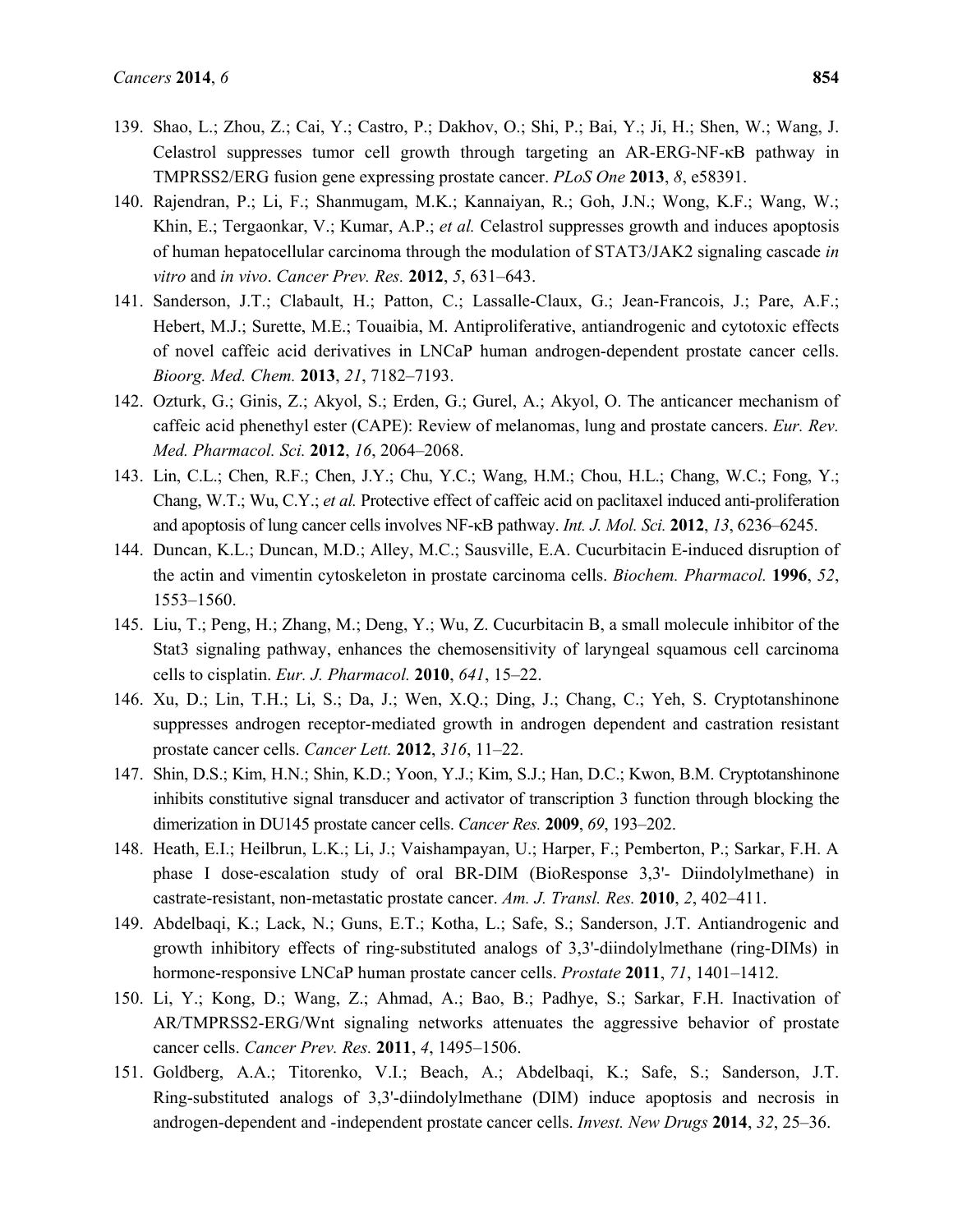- 152. Wong, C.P.; Hsu, A.; Buchanan, A.; Palomera-Sanchez, Z.; Beaver, L.M.; Houseman, E.A.; Williams, D.E.; Dashwood, R.H.; Ho, E. Effects of sulforaphane and 3,3'-diindolylmethane on genome-wide promoter methylation in normal prostate epithelial cells and prostate cancer cells. *PLoS One* **2014**, *9*, e86787.
- 153. Kandala, P.K.; Srivastava, S.K. Regulation of Janus-activated kinase-2 (JAK2) by diindolylmethane in ovarian cancer *in vitro* and *in vivo*. *Drug Discov. Ther.* **2012**, *6*, 94–101.
- 154. Liu, K.; Park, C.; Li, S.; Lee, K.W.; Liu, H.; He, L.; Soung, N.K.; Ahn, J.S.; Bode, A.M.; Dong, Z.; *et al.* Aloe-emodin suppresses prostate cancer by targeting the mTOR complex 2. *Carcinogenesis* **2012**, *33*, 1406–1411.
- 155. Cha, T.L.; Qiu, L.; Chen, C.T.; Wen, Y.; Hung, M.C. Emodin down-regulates androgen receptor and inhibits prostate cancer cell growth. *Cancer Res.* **2005**, *65*, 2287–2295.
- 156. Muto, A.; Hori, M.; Sasaki, Y.; Saitoh, A.; Yasuda, I.; Maekawa, T.; Uchida, T.; Asakura, K.; Nakazato, T.; Kaneda, T.; *et al.* Emodin has a cytotoxic activity against human multiple myeloma as a Janus-activated kinase 2 inhibitor. *Mol. Cancer Ther.* **2007**, *6*, 987–994.
- 157. Maluf, F.C.; Smaletz, O.; Herchenhorn, D. Castration-resistant prostate cancer: Systemic therapy in 2012. *Clinics* **2012**, *67*, 389–394.
- 158. Walker, S.R.; Chaudhury, M.; Nelson, E.A.; Frank, D.A. Microtubule-targeted chemotherapeutic agents inhibit signal transducer and activator of transcription 3 (STAT3) signaling. *Mol. Pharmacol.* **2010**, *78*, 903–908.
- 159. Kan, S.F.; Huang, W.J.; Lin, L.C.; Wang, P.S. Inhibitory effects of evodiamine on the growth of human prostate cancer cell line LNCaP. *Int. J. Cancer* **2004**, *110*, 641–651.
- 160. Huang, D.M.; Cai, X.; Lu, W.; Hu, C.; Xu, X.; Yu, Q.; Cao, P. Induction of mitotic arrest and apoptosis in human prostate cancer PC-3 cells by evodiamine. *J. Urol.* **2005**, *173*, 256–261.
- 161. Yang, J.; Renaud, M.; Sanderson, J.T. Evodiamine inhibits STAT3 signaling by inducing phosphatase shatterproof 1 in hepatocellular carcinoma cells. *Cancer Lett.* **2013**, *328*, 243–251.
- 162. Nam, S.; Buettner, R.; Turkson, J.; Kim, D.; Cheng, J.Q.; Muehlbeyer, S.; Hippe, F.; Vatter, S.; Merz, K.H.; Eisenbrand, G.; *et al.* Indirubin derivatives inhibit STAT3 signaling and induce apoptosis in human cancer cells. *Proc. Natl. Acad. Sci. USA* **2005**, *102*, 5998–6003.
- 163. Rivest, P.; Renaud, M.; Sanderson, J.T. Proliferative and androgenic effects of indirubin derivatives in LNCaP human prostate cancer cells at sub-apoptotic concentrations. *Chem. Biol. Interact.* **2011**, *189*, 177–185.
- 164. Zhang, X.; Sun, Y.; Pireddu, R.; Yang, H.; Urlam, M.K.; Lawrence, H.R.; Guida, W.C.; Lawrence, N.J.; Sebti, S.M. A novel inhibitor of STAT3 homodimerization selectively suppresses STAT3 activity and malignant transformation. *Cancer Res.* **2013**, *73*, 1922–1933.
- 165. Schust, J.; Sperl, B.; Hollis, A.; Mayer, T.U.; Berg, T. Stattic: A small-molecule inhibitor of STAT3 activation and dimerization. *Chem. Biol.* **2006**, *13*, 1235–1242.
- 166. Bhasin, D.; Cisek, K.; Pandharkar, T.; Regan, N.; Li, C.; Pandit, B.; Lin, J.; Li, P.K. Design, synthesis, and studies of small molecule STAT3 inhibitors. *Bioorg. Med. Chem. Lett.* **2008**, *18*, 391–395.
- 167. Song, H.; Wang, R.; Wang, S.; Lin, J. A low-molecular-weight compound discovered through virtual database screening inhibits STAT3 function in breast cancer cells. *Proc. Natl. Acad. Sci. USA* **2005**, *102*, 4700–4705.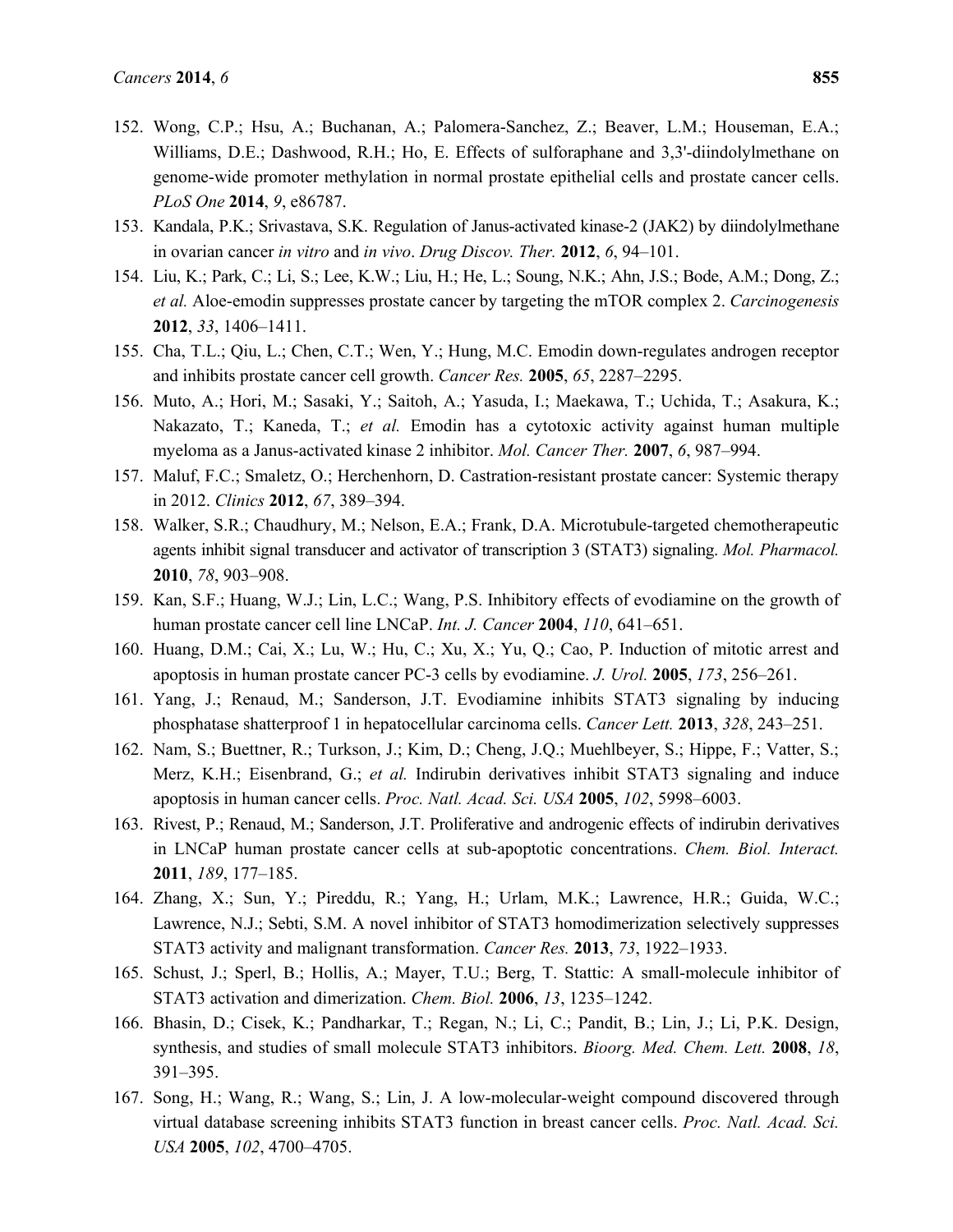- 168. Siddiquee, K.; Zhang, S.; Guida, W.C.; Blaskovich, M.A.; Greedy, B.; Lawrence, H.R.; Yip, M.L.; Jove, R.; McLaughlin, M.M.; Lawrence, N.J.; *et al.* Selective chemical probe inhibitor of STAT3, identified through structure-based virtual screening, induces antitumor activity. *Proc. Natl. Acad. Sci. USA* **2007**, *104*, 7391–7396.
- 169. Zhang, X.; Yue, P.; Page, B.D.; Li, T.; Zhao, W.; Namanja, A.T.; Paladino, D.; Zhao, J.; Chen, Y.; Gunning, P.T.; *et al.* Orally bioavailable small-molecule inhibitor of transcription factor STAT3 regresses human breast and lung cancer xenografts. *Proc. Natl. Acad. Sci. USA* **2012**, *109*, 9623–9628.
- 170. Lin, L.; Hutzen, B.; Li, P.K.; Ball, S.; Zuo, M.; DeAngelis, S.; Foust, E.; Sobo, M.; Friedman, L.; Bhasin, D.; *et al.* A novel small molecule, LLL12, inhibits STAT3 phosphorylation and activities and exhibits potent growth-suppressive activity in human cancer cells. *Neoplasia* **2010**, *12*, 39–50.
- 171. Moreira, D. The effect of selective JAK2 inhibitor SAR302503 on tumorigenic STAT3 signaling in human prostate cancer *in vivo*. In Proceedings of the 2014 Genitourinary Cancers Symposium, San Fransisco, CA, USA, 30 January–1 February 2014.
- 172. Kesarwani, M.; Huber, E.; Azam, M. Overcoming AC220 resistance of FLT3-ITD by SAR302503. *Blood Cancer J.* **2013**, *3*, e138.
- 173. Lipka, D.B.; Hoffmann, L.S.; Heidel, F.; Markova, B.; Blum, M.C.; Breitenbuecher, F.; Kasper, S.; Kindler, T.; Levine, R.L.; Huber, C.; *et al.* LS104, a non-ATP-competitive small-molecule inhibitor of JAK2, is potently inducing apoptosis in JAK2V617F-positive cells. *Mol. Cancer Ther.* **2008**, *7*, 1176–1184.
- 174. Jacob, G. Safety and efficacy of atiprimod treatment for patients with low to intermediate grade neuroendocrine carcinoma. Available online: http://www.bioportfolio.com/resources/trial/104284/ Safety-and-Efficacy-of-Atiprimod-Treatment-for-Patients-With-Low-to-Intermediate.html (accessed on 1 Febrary 2014).
- 175. Amit-Vazina, M.; Shishodia, S.; Harris, D.; Van, Q.; Wang, M.; Weber, D.; Alexanian, R.; Talpaz, M.; Aggarwal, B.B.; Estrov, Z. Atiprimod blocks STAT3 phosphorylation and induces apoptosis in multiple myeloma cells. *Br. J. Cancer* **2005**, *93*, 70–80.
- 176. Faderl, S.; Shishodia, S.; Harris, D.; Van, Q.; Wang, M.; Weber, D.; Alexanian, R.; Talpaz, M.; Aggarwal, B.B.; Estrov, Z. Atiprimod blocks phosphorylation of JAK-STAT and inhibits proliferation of acute myeloid leukemia (AML) cells. *Leuk Res.* **2007**, *31*, 91–95.
- 177. Quintas-Cardama, A.; Manshouri, T.; Estrov, Z.; Harris, D.; Zhang, Y.; Gaikwad, A.; Kantarjian, H.M.; Verstovsek, S. Preclinical characterization of atiprimod, a novel JAK2 AND JAK3 inhibitor. *Invest. New Drugs* **2011**, *29*, 818–826.
- 178. Corporation, I. Study of ruxolitinib (INCB018424) administered orally to patients with androgen independent metastatic prostate cancer. Available online: http://clinicaltrials.gov/ct2/show/NCT 00638378 (accessed on 1 Febrary 2014).
- 179. Kohler, J.; Erlenkamp, G.; Eberlin, A.; Rumpf, T.; Slynko, I.; Metzger, E.; Schule, R.; Sippl, W.; Jung, M. Lestaurtinib inhibits histone phosphorylation and androgen-dependent gene expression in prostate cancer cells. *PLoS One* **2012**, *7*, e34973.
- 180. Diaz, T.; Navarro, A.; Ferrer, G.; Gel, B.; Gaya, A.; Artells, R.; Bellosillo, B.; Garcia-Garcia, M.; Serrano, S.; Martinez, A.; *et al.* Lestaurtinib inhibition of the Jak/STAT signaling pathway in hodgkin lymphoma inhibits proliferation and induces apoptosis. *PLoS One* **2011**, *6*, e18856.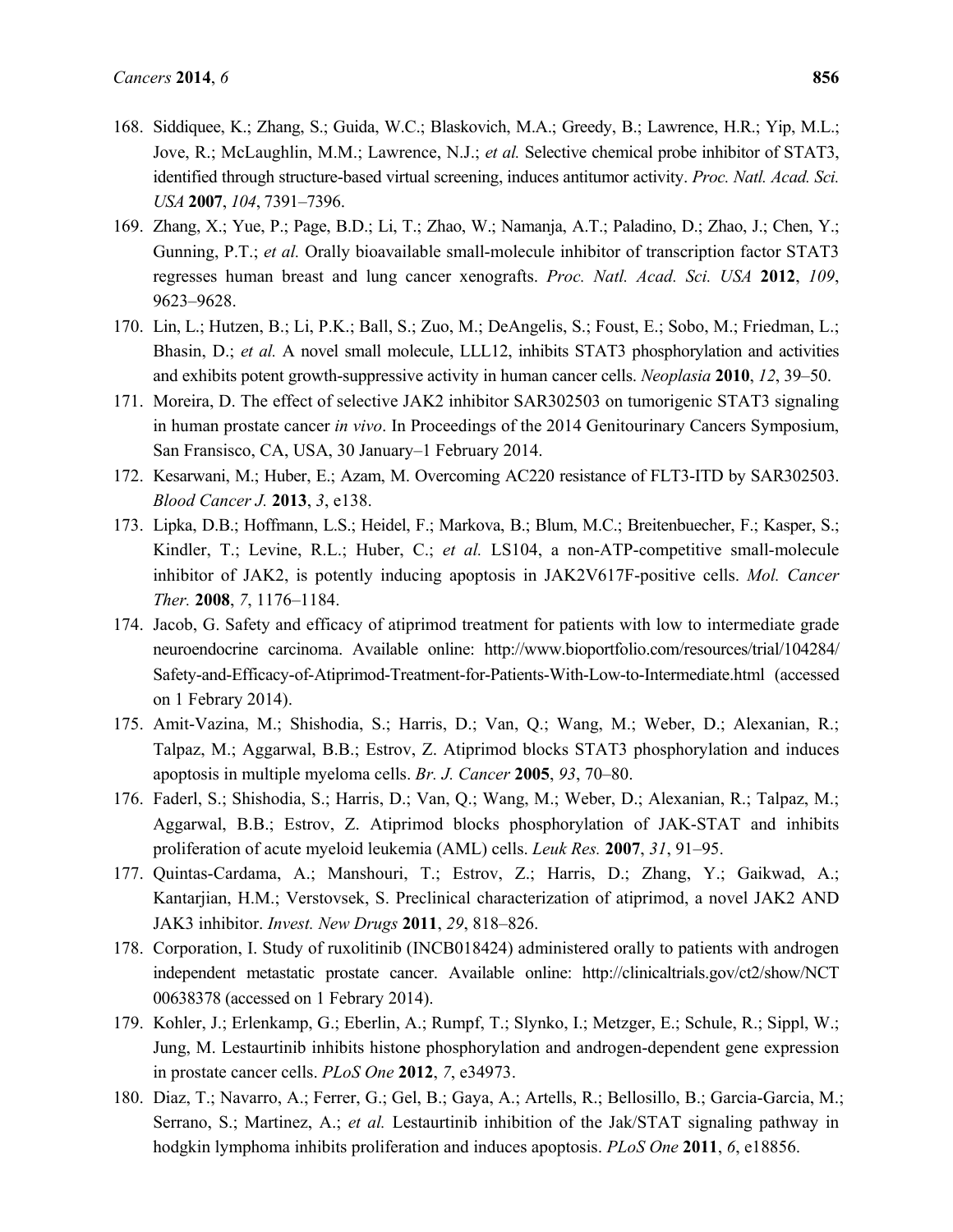- 181. Migita, K.; Miyashita, T.; Izumi, Y.; Koga, T.; Komori, A.; Maeda, Y.; Jiuchi, Y.; Aiba, Y.; Yamasaki, S.; Kawakami, A.; *et al.* Inhibitory effects of the JAK inhibitor CP690,550 on human CD4+ T lymphocyte cytokine production. *BMC Immunol.* **2011**, *12*, doi:10.1186/1471-2172-12-51.
- 182. Monaghan, K.A.; Khong, T.; Burns, C.J.; Spencer, A. The novel JAK inhibitor CYT387 suppresses multiple signalling pathways, prevents proliferation and induces apoptosis in phenotypically diverse myeloma cells. *Leukemia* **2011**, *25*, 1891–1899.
- 183. Hart, S.; Goh, K.C.; Novotny-Diermayr, V.; Tan, Y.C.; Madan, B.; Amalini, C.; Ong, L.C.; Kheng, B.; Cheong, A.; Zhou, J.; *et al.* Pacritinib (SB1518), a JAK2/FLT3 inhibitor for the treatment of acute myeloid leukemia. *Blood Cancer J.* **2011**, *1*, e44.
- 184. Shore, N.; Mason, M.; de Reijke, T.M. New developments in castrate-resistant prostate cancer. *BJU Int.* **2012**, *109*, 22–32.
- 185. Yang, F.; Brown, C.; Buettner, R.; Hedvat, M.; Starr, R.; Scuto, A.; Schroeder, A.; Jensen, M.; Jove, R. Sorafenib induces growth arrest and apoptosis of human glioblastoma cells through the dephosphorylation of signal transducers and activators of transcription 3. *Mol. Cancer Ther.* **2010**, *9*, 953–962.
- 186. Hedvat, M.; Huszar, D.; Herrmann, A.; Gozgit, J.M.; Schroeder, A.; Sheehy, A.; Buettner, R.; Proia, D.; Kowolik, C.M.; Xin, H.; *et al.* The JAK2 inhibitor AZD1480 potently blocks STAT3 signaling and oncogenesis in solid tumors. *Cancer Cell* **2009**, *16*, 487–497.
- 187. Gu, L.; Liao, Z.; Hoang, D.T.; Dagvadorj, A.; Gupta, S.; Blackmon, S.; Ellsworth, E.; Talati, P.; Leiby, B.; Zinda, M.; *et al.* Pharmacologic inhibition of JAK2-STAT5 signaling By JAK2 inhibitor AZD1480 potently suppresses growth of both primary and castrate-resistant prostate cancer. *Clin. Cancer Res.* **2013**, *19*, 5658–5674.
- 188. Kim, N.H.; Park, H.J.; Oh, M.K.; Kim, I.S. Antiproliferative effect of gold(I) compound auranofin through inhibition of STAT3 and telomerase activity in MDA-MB 231 human breast cancer cells. *BMB Rep.* **2013**, *46*, 59–64.
- 189. Kim, N.H.; Lee, M.Y.; Park, S.J.; Choi, J.S.; Oh, M.K.; Kim, I.S. Auranofin blocks interleukin-6 signalling by inhibiting phosphorylation of JAK1 and STAT3. *Immunology* **2007**, *122*, 607–614.
- 190. Barton, B.E.; Karras, J.G.; Murphy, T.F.; Barton, A.; Huang, H.F. Signal transducer and activator of transcription 3 (STAT3) activation in prostate cancer: Direct STAT3 inhibition induces apoptosis in prostate cancer lines. *Mol. Cancer Ther.* **2004**, *3*, 11–20.
- 191. Nielsen, M.; Kaltoft, K.; Nordahl, M.; Ropke, C.; Geisler, C.; Mustelin, T.; Dobson, P.; Svejgaard, A.; Odum, N. Constitutive activation of a slowly migrating isoform of Stat3 in mycosis fungoides: Tyrphostin AG490 inhibits STAT3 activation and growth of mycosis fungoides tumor cell lines. *Proc. Natl. Acad. Sci. USA* **1997**, *94*, 6764–6769.
- 192. Kurosaka, M.; Machida, S. Interleukin-6-induced satellite cell proliferation is regulated by induction of the JAK2/STAT3 signalling pathway through cyclin D1 targeting. *Cell Prolif.* **2013**, *46*, 365–373.
- 193. Liu, A.; Liu, Y.; Xu, Z.; Yu, W.; Wang, H.; Li, C.; Lin, J. Novel small molecule, XZH-5, inhibits constitutive and interleukin-6-induced STAT3 phosphorylation in human rhabdomyosarcoma cells. *Cancer Sci.* **2011**, *102*, 1381–1387.
- 194. Liu, A.; Liu, Y.; Jin, Z.; Hu, Q.; Lin, L.; Jou, D.; Yang, J.; Xu, Z.; Wang, H.; Li, C.; *et al.* XZH-5 inhibits STAT3 phosphorylation and enhances the cytotoxicity of chemotherapeutic drugs in human breast and pancreatic cancer cells. *PLoS One* **2012**, *7*, e46624.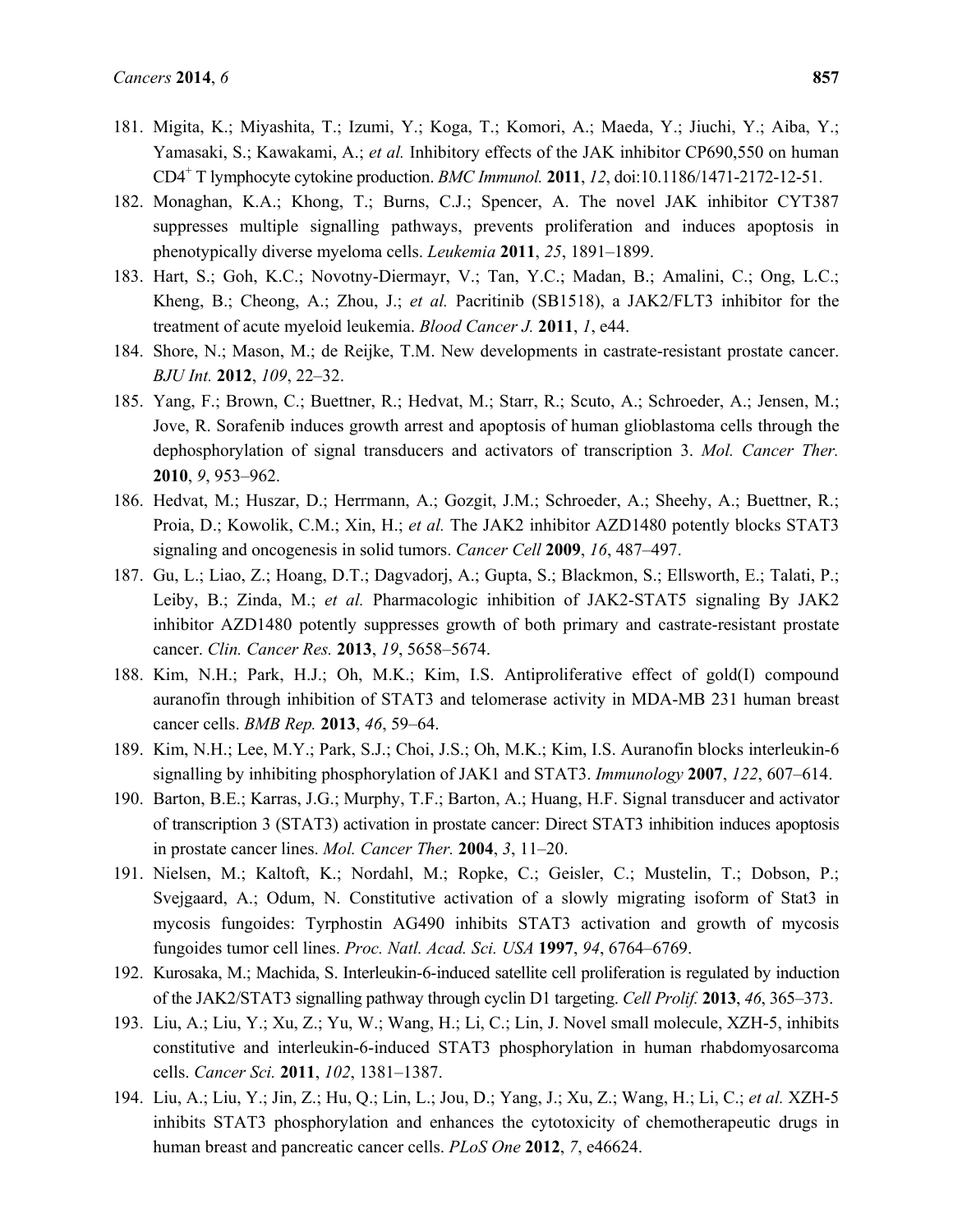- 195. Lin, L.; Hutzen, B.; Zuo, M.; Ball, S.; Deangelis, S.; Foust, E.; Pandit, B.; Ihnat, M.A.; Shenoy, S.S.; Kulp, S.; *et al.* Novel STAT3 phosphorylation inhibitors exhibit potent growth-suppressive activity in pancreatic and breast cancer cells. *Cancer Res.* **2010**, *70*, 2445–2454.
- 196. Purandare, A.V.; McDevitt, T.M.; Wan, H.; You, D.; Penhallow, B.; Han, X.; Vuppugalla, R.; Zhang, Y.; Ruepp, S.U.; Trainor, G.L.; *et al.* Characterization of BMS-911543, a functionally selective small-molecule inhibitor of JAK2. *Leukemia* **2012**, *26*, 280–288.
- 197. Furqan, M.; Mukhi, N.; Lee, B.; Liu, D. Dysregulation of JAK-STAT pathway in hematological malignancies and JAK inhibitors for clinical application. *Biomark Res.* **2013**, *1*, e5.
- 198. Stump, K.L.; Lu, L.D.; Dobrzanski, P.; Serdikoff, C.; Gingrich, D.E.; Dugan, B.J.; Angeles, T.S.; Albom, M.S.; Ator, M.A.; Dorsey, B.D.; *et al.* A highly selective, orally active inhibitor of Janus kinase 2, CEP-33779, ablates disease in two mouse models of rheumatoid arthritis. *Arthritis Res. Ther.* **2011**, *13*, R68.
- 199. Seavey, M.M.; Lu, L.D.; Stump, K.L.; Wallace, N.H.; Hockeimer, W.; O'Kane, T.M.; Ruggeri, B.A.; Dobrzanski, P. Therapeutic efficacy of CEP-33779, a novel selective JAK2 inhibitor, in a mouse model of colitis-induced colorectal cancer. *Mol. Cancer Ther.* **2012**, *11*, 984–993.
- 200. Dugan, B.J.; Gingrich, D.E.; Mesaros, E.F.; Milkiewicz, K.L.; Curry, M.A.; Zulli, A.L.; Dobrzanski, P.; Serdikoff, C.; Jan, M.; Angeles, T.S.; *et al.* A selective, orally bioavailable 1,2,4-triazolo[1,5-a]pyridine-based inhibitor of Janus kinase 2 for use in anticancer therapy: Discovery of CEP-33779. *J. Med. Chem.* **2012**, *55*, 5243–5254.
- 201. Ul-Haq, Z.; Iqbal, S.; Moin, S.T. Dynamic changes in the secondary structure of ECE-1 and XCE account for their different substrate specificities. *BMC Bioinforma.* **2012**, *13*, doi:10.1186/1471- 2105-13-285.
- 202. Shide, K.; Kameda, T.; Markovtsov, V.; Shimoda, H.K.; Tonkin, E.; Fang, S.; Liu, C.; Gelman, M.; Lang, W.; Romero, J.; *et al.* R723, a selective JAK2 inhibitor, effectively treats JAK2V617F-induced murine myeloproliferative neoplasm. *Blood* **2011**, *117*, 6866–6875.
- 203. Borsellino, N.; Bonavida, B.; Ciliberto, G.; Toniatti, C.; Travali, S.; D'Alessandro, N. Blocking signaling through the Gp130 receptor chain by interleukin-6 and oncostatin M inhibits PC-3 cell growth and sensitizes the tumor cells to etoposide and cisplatin-mediated cytotoxicity. *Cancer* **1999**, *85*, 134–144.
- 204. Chatterjee, M.; Honemann, D.; Lentzsch, S.; Bommert, K.; Sers, C.; Herrmann, P.; Mathas, S.; Dorken, B.;. Bargou, R.C. In the presence of bone marrow stromal cells human multiple myeloma cells become independent of the IL-6/gp130/STAT3 pathway. *Blood* **2002**, *100*, 3311–3318.
- 205. Oguro, T.; Ishibashi, K.; Sugino, T.; Hashimoto, K.; Tomita, S.; Takahashi, N.; Yanagida, T.; Haga, N.; Aikawa, K.; Suzutani, T.; *et al.* Humanised antihuman IL-6R antibody with interferon inhibits renal cell carcinoma cell growth *in vitro* and *in vivo* through suppressed SOCS3 expression. *Eur. J. Cancer* **2013**, *49*, 1715–1724.
- 206. Song, L.; Rawal, B.; Nemeth, J.A.; Haura, E.B. JAK1 activates STAT3 activity in non-small-cell lung cancer cells and IL-6 neutralizing antibodies can suppress JAK1-STAT3 signaling. *Mol. Cancer Ther.* **2011**, *10*, 481–494.
- 207. Matos, C.S.; de Carvalho, A.L.; Lopes, R.P.; Marques, M.P. New strategies against prostate cancer—Pt(II)-based chemotherapy. *Curr. Med. Chem.* **2012**, *19*, 4678–4687.